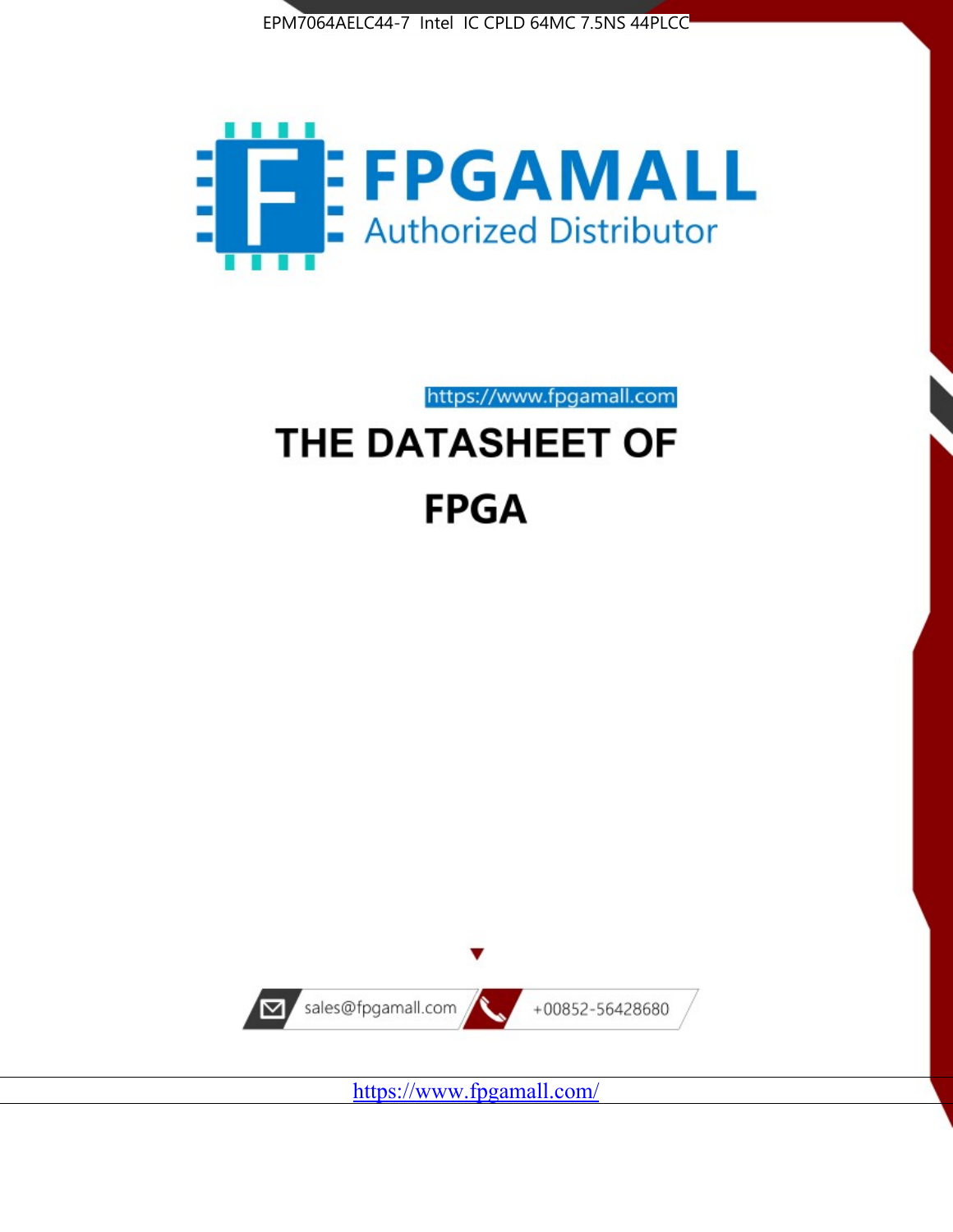



## **MAX 7000A**

**Programmable Logic Device**

#### **September 2003, ver. 4.5 Data Sheet** Construction of the Construction of the Construction of the Construction of the Construction of the Construction of the Construction of the Construction of the Construction of the Cons

- **Features...** High-performance 3.3-V EEPROM-based programmable logic devices (PLDs) built on second-generation Multiple Array MatriX (MAX®) architecture (see Table 1)
	- 3.3-V in-system programmability (ISP) through the built-in IEEE Std. 1149.1 Joint Test Action Group (JTAG) interface with advanced pin-locking capability
		- MAX 7000AE device in-system programmability (ISP) circuitry compliant with IEEE Std. 1532
		- EPM7128A and EPM7256A device ISP circuitry compatible with IEEE Std. 1532
	- Built-in boundary-scan test (BST) circuitry compliant with IEEE Std. 1149.1
	- Supports JEDEC Jam Standard Test and Programming Language (STAPL) JESD-71
	- Enhanced ISP features
		- Enhanced ISP algorithm for faster programming (excluding EPM7128A and EPM7256A devices)
		- ISP\_Done bit to ensure complete programming (excluding EPM7128A and EPM7256A devices)
		- Pull-up resistor on I/O pins during in-system programming
	- Pin-compatible with the popular 5.0-V MAX 7000S devices
	- High-density PLDs ranging from 600 to 10,000 usable gates
	- Extended temperature range

For information on in-system programmable 5.0-V MAX 7000 or 2.5-V MAX 7000B devices, see the *MAX 7000 Programmable Logic Device Family Data Sheet* or the *MAX 7000B Programmable Logic Device Family Data Sheet*.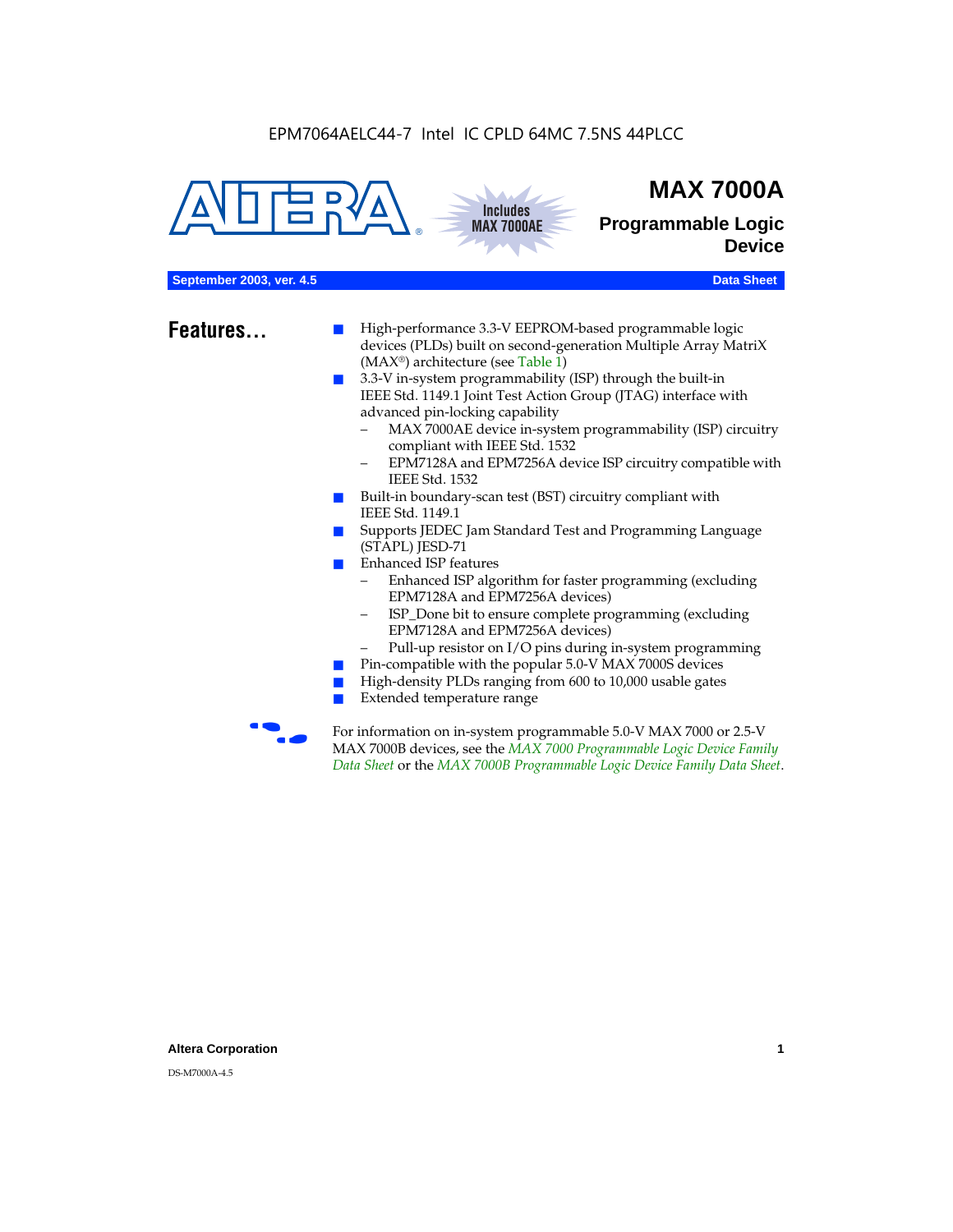| Table 1. MAX 7000A Device Features |                  |                  |                  |                  |                  |  |  |  |  |
|------------------------------------|------------------|------------------|------------------|------------------|------------------|--|--|--|--|
| <b>Feature</b>                     | <b>EPM7032AE</b> | <b>EPM7064AE</b> | <b>EPM7128AE</b> | <b>EPM7256AE</b> | <b>EPM7512AE</b> |  |  |  |  |
| Usable gates                       | 600              | 1,250            | 2,500            | 5,000            | 10,000           |  |  |  |  |
| Macrocells                         | 32               | 64               | 128              | 256              | 512              |  |  |  |  |
| Logic array blocks                 | 2                | 4                | 8                | 16               | 32               |  |  |  |  |
| Maximum user I/O<br>pins           | 36               | 68               | 100              | 164              | 212              |  |  |  |  |
| $t_{PD}$ (ns)                      | 4.5              | 4.5              | 5.0              | 5.5              | 7.5              |  |  |  |  |
| $t_{\text{SU}}$ (ns)               | 2.9              | 2.8              | 3.3              | 3.9              | 5.6              |  |  |  |  |
| $t_{\text{FSU}}$ (ns)              | 2.5              | 2.5              | 2.5              | 2.5              | 3.0              |  |  |  |  |
| $t_{CO1}$ (ns)                     | 3.0              | 3.1              | 3.4              | 3.5              | 4.7              |  |  |  |  |
| $f_{\text{CNT}}$ (MHz)             | 227.3            | 222.2            | 192.3            | 172.4            | 116.3            |  |  |  |  |

### **...and More Features**

- 4.5-ns pin-to-pin logic delays with counter frequencies of up to 227.3 MHz
- $Multivolt<sup>TM</sup> I/O interface enables device core to run at 3.3 V, while$ I/O pins are compatible with 5.0-V, 3.3-V, and 2.5-V logic levels
- Pin counts ranging from 44 to 256 in a variety of thin quad flat pack (TQFP), plastic quad flat pack (PQFP), ball-grid array (BGA), spacesaving FineLine BGATM, and plastic J-lead chip carrier (PLCC) packages
- Supports hot-socketing in MAX 7000AE devices
- Programmable interconnect array (PIA) continuous routing structure for fast, predictable performance
- PCI-compatible
- Bus-friendly architecture, including programmable slew-rate control
- Open-drain output option
- Programmable macrocell registers with individual clear, preset, clock, and clock enable controls
- Programmable power-up states for macrocell registers in MAX 7000AE devices
- Programmable power-saving mode for 50% or greater power reduction in each macrocell
- Configurable expander product-term distribution, allowing up to 32 product terms per macrocell
- Programmable security bit for protection of proprietary designs
- 6 to 10 pin- or logic-driven output enable signals
- Two global clock signals with optional inversion
- Enhanced interconnect resources for improved routability
- Fast input setup times provided by a dedicated path from  $I/O$  pin to macrocell registers
- Programmable output slew-rate control
- Programmable ground pins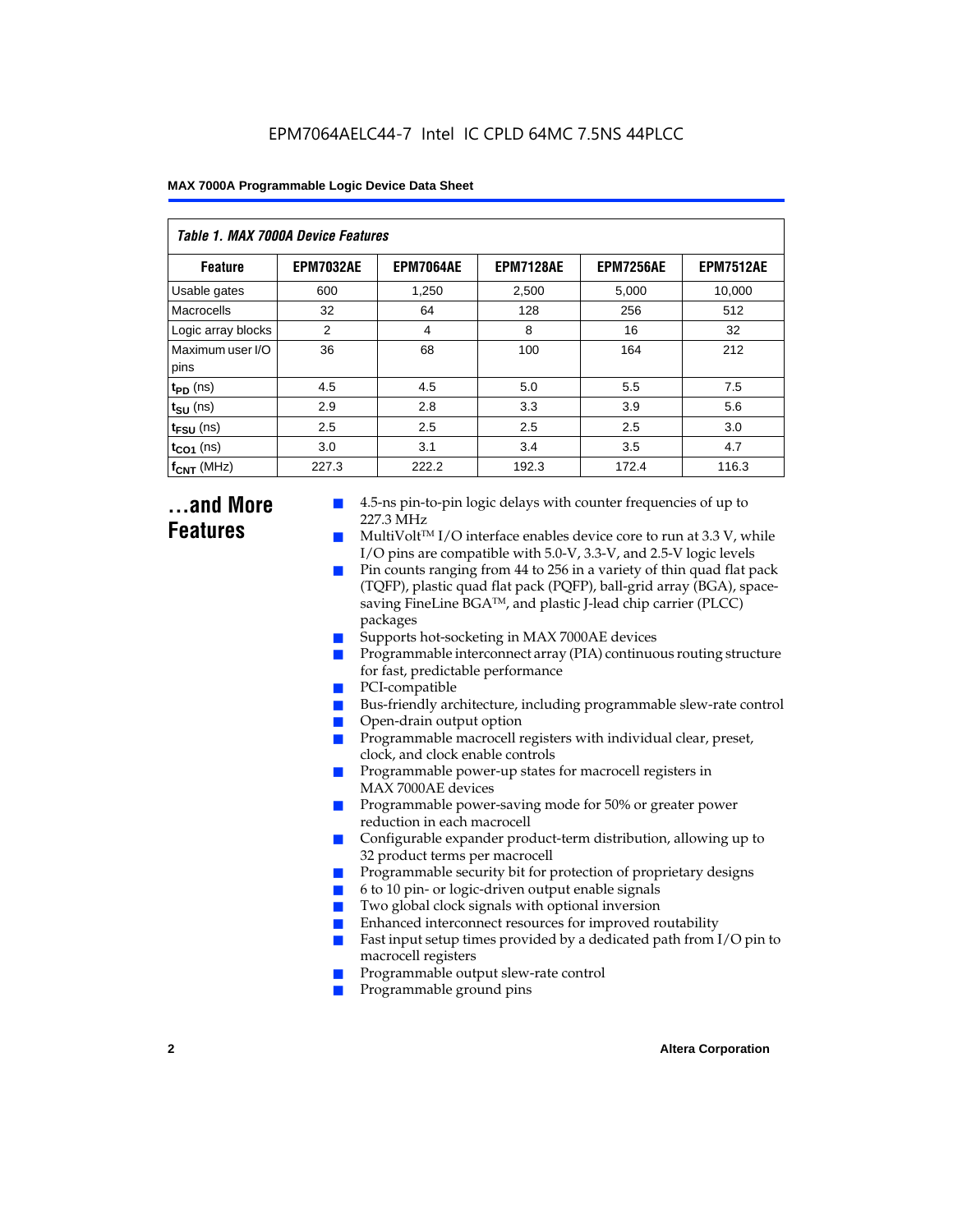### EPM7064AELC44-7 Intel IC CPLD 64MC 7.5NS 44PLCC

#### **MAX 7000A Programmable Logic Device Data Sheet**

- Software design support and automatic place-and-route provided by Altera's development systems for Windows-based PCs and Sun SPARCstation, and HP 9000 Series 700/800 workstations
- Additional design entry and simulation support provided by EDIF 2 0 0 and 3 0 0 netlist files, library of parameterized modules (LPM), Verilog HDL, VHDL, and other interfaces to popular EDA tools from manufacturers such as Cadence, Exemplar Logic, Mentor Graphics, OrCAD, Synopsys, Synplicity, and VeriBest
- Programming support with Altera's Master Programming Unit (MPU), MasterBlaster™ serial/universal serial bus (USB) communications cable, ByteBlasterMVTM parallel port download cable, and BitBlaster™ serial download cable, as well as programming hardware from third-party manufacturers and any JamTM STAPL File (**.jam**), Jam Byte-Code File (**.jbc**), or Serial Vector Format File- (**.svf**) capable in-circuit tester

### **General Description**

MAX 7000A (including MAX 7000AE) devices are high-density, highperformance devices based on Altera's second-generation MAX architecture. Fabricated with advanced CMOS technology, the EEPROMbased MAX 7000A devices operate with a 3.3-V supply voltage and provide 600 to 10,000 usable gates, ISP, pin-to-pin delays as fast as 4.5 ns, and counter speeds of up to 227.3 MHz. MAX 7000A devices in the -4, -5, -6, -7, and some -10 speed grades are compatible with the timing requirements for 33 MHz operation of the PCI Special Interest Group (PCI SIG) *PCI Local Bus Specification, Revision 2.2*. See Table 2.

| Table 2. MAX 7000A Speed Grades |    |                    |    |    |       |       |  |  |  |
|---------------------------------|----|--------------------|----|----|-------|-------|--|--|--|
| <b>Device</b>                   |    | <b>Speed Grade</b> |    |    |       |       |  |  |  |
|                                 | -4 | -5                 | -6 | -7 | $-10$ | $-12$ |  |  |  |
| EPM7032AE                       |    |                    |    |    |       |       |  |  |  |
| EPM7064AE                       |    |                    |    |    |       |       |  |  |  |
| <b>EPM7128A</b>                 |    |                    |    |    |       |       |  |  |  |
| EPM7128AE                       |    |                    |    |    |       |       |  |  |  |
| <b>EPM7256A</b>                 |    |                    |    |    |       |       |  |  |  |
| EPM7256AE                       |    |                    |    |    |       |       |  |  |  |
| EPM7512AE                       |    |                    |    |    |       |       |  |  |  |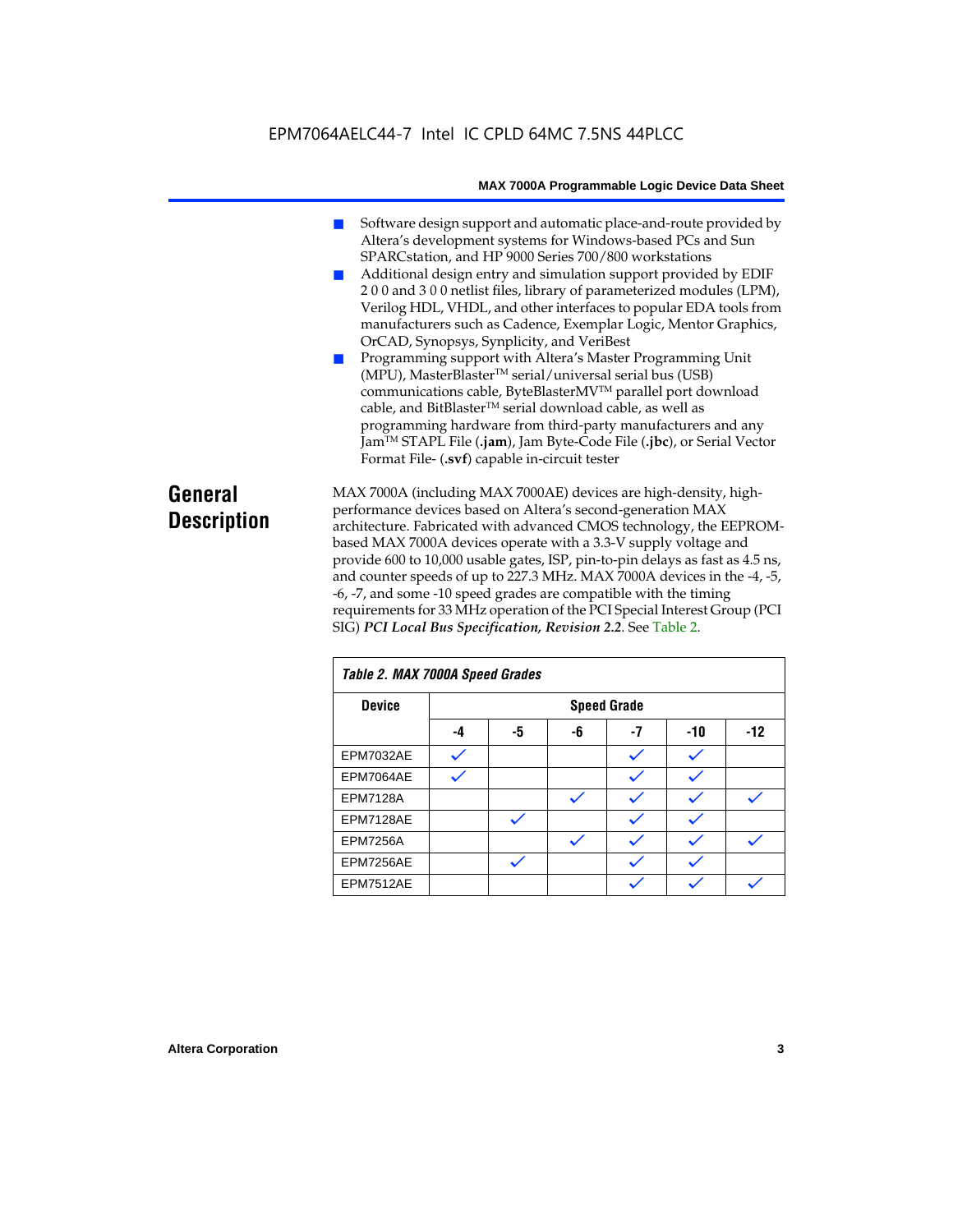The MAX 7000A architecture supports 100% transistor-to-transistor logic (TTL) emulation and high-density integration of SSI, MSI, and LSI logic functions. It easily integrates multiple devices including PALs, GALs, and 22V10s devices. MAX 7000A devices are available in a wide range of packages, including PLCC, BGA, FineLine BGA, Ultra FineLine BGA, PQFP, and TQFP packages. See Table 3 and Table 4.

| Table 3. MAX 7000A Maximum User I/O Pins |             |             | Note $(1)$                                |             |                               |                                        |
|------------------------------------------|-------------|-------------|-------------------------------------------|-------------|-------------------------------|----------------------------------------|
| <b>Device</b>                            | 44-Pin PLCC | 44-Pin TQFP | 49-Pin Ultra<br><b>FineLine</b><br>BGA(2) | 84-Pin PLCC | <b>100-Pin</b><br><b>TQFP</b> | $100-Pin$<br><b>FineLine</b><br>BGA(3) |
| EPM7032AE                                | 36          | 36          |                                           |             |                               |                                        |
| EPM7064AE                                | 36          | 36          | 41                                        |             | 68                            | 68                                     |
| <b>EPM7128A</b>                          |             |             |                                           | 68          | 84                            | 84                                     |
| EPM7128AE                                |             |             |                                           | 68          | 84                            | 84                                     |
| <b>EPM7256A</b>                          |             |             |                                           |             | 84                            |                                        |
| EPM7256AE                                |             |             |                                           |             | 84                            | 84                                     |
| <b>EPM7512AE</b>                         |             |             |                                           |             |                               |                                        |

| Table 4. MAX 7000A Maximum User I/O Pins<br>Note (1) |              |                                     |              |             |                            |  |  |
|------------------------------------------------------|--------------|-------------------------------------|--------------|-------------|----------------------------|--|--|
| <b>Device</b>                                        | 144-Pin TQFP | 169-Pin Ultra<br>FineLine BGA $(2)$ | 208-Pin PQFP | 256-Pin BGA | 256-Pin FineLine<br>BGA(3) |  |  |
| EPM7032AE                                            |              |                                     |              |             |                            |  |  |
| EPM7064AE                                            |              |                                     |              |             |                            |  |  |
| <b>EPM7128A</b>                                      | 100          |                                     |              |             | 100                        |  |  |
| EPM7128AE                                            | 100          | 100                                 |              |             | 100                        |  |  |
| <b>EPM7256A</b>                                      | 120          |                                     | 164          |             | 164                        |  |  |
| EPM7256AE                                            | 120          |                                     | 164          |             | 164                        |  |  |
| EPM7512AE                                            | 120          |                                     | 176          | 212         | 212                        |  |  |

#### *Notes to tables:*

- (1) When the IEEE Std. 1149.1 (JTAG) interface is used for in-system programming or boundary-scan testing, four I/O pins become JTAG pins.
- (2) All Ultra FineLine BGA packages are footprint-compatible via the SameFrame<sup>TM</sup> feature. Therefore, designers can design a board to support a variety of devices, providing a flexible migration path across densities and pin counts. Device migration is fully supported by Altera development tools. See "SameFrame Pin-Outs" on page 15 for more details.
- (3) All FineLine BGA packages are footprint-compatible via the SameFrame feature. Therefore, designers can design a board to support a variety of devices, providing a flexible migration path across densities and pin counts. Device migration is fully supported by Altera development tools. See "SameFrame Pin-Outs" on page 15 for more details.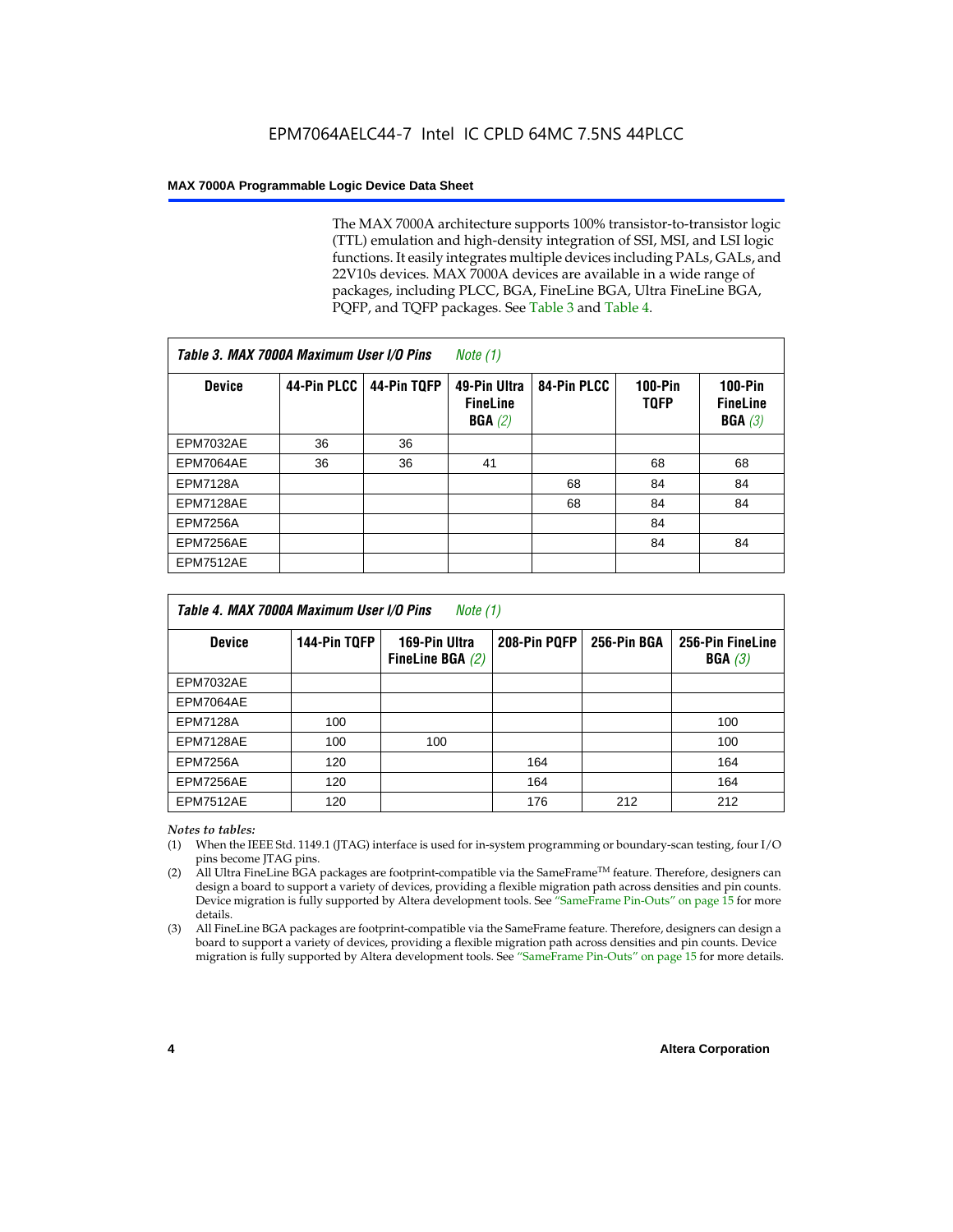MAX 7000A devices use CMOS EEPROM cells to implement logic functions. The user-configurable MAX 7000A architecture accommodates a variety of independent combinatorial and sequential logic functions. The devices can be reprogrammed for quick and efficient iterations during design development and debug cycles, and can be programmed and erased up to 100 times.

MAX 7000A devices contain from 32 to 512 macrocells that are combined into groups of 16 macrocells, called logic array blocks (LABs). Each macrocell has a programmable-AND/fixed-OR array and a configurable register with independently programmable clock, clock enable, clear, and preset functions. To build complex logic functions, each macrocell can be supplemented with both shareable expander product terms and highspeed parallel expander product terms, providing up to 32 product terms per macrocell.

MAX 7000A devices provide programmable speed/power optimization. Speed-critical portions of a design can run at high speed/full power, while the remaining portions run at reduced speed/low power. This speed/power optimization feature enables the designer to configure one or more macrocells to operate at 50% or lower power while adding only a nominal timing delay. MAX 7000A devices also provide an option that reduces the slew rate of the output buffers, minimizing noise transients when non-speed-critical signals are switching. The output drivers of all MAX 7000A devices can be set for 2.5 V or 3.3 V, and all input pins are 2.5-V, 3.3-V, and 5.0-V tolerant, allowing MAX 7000A devices to be used in mixed-voltage systems.

MAX 7000A devices are supported by Altera development systems, which are integrated packages that offer schematic, text—including VHDL, Verilog HDL, and the Altera Hardware Description Language (AHDL)—and waveform design entry, compilation and logic synthesis, simulation and timing analysis, and device programming. The software provides EDIF 2 0 0 and 3 0 0, LPM, VHDL, Verilog HDL, and other interfaces for additional design entry and simulation support from other industry-standard PC- and UNIX-workstation-based EDA tools. The software runs on Windows-based PCs, as well as Sun SPARCstation, and HP 9000 Series 700/800 workstations.

**For more information on development tools, see the** *MAX+PLUS II Programmable Logic Development System & Software Data Sheet* and the *Quartus Programmable Logic Development System & Software Data Sheet*.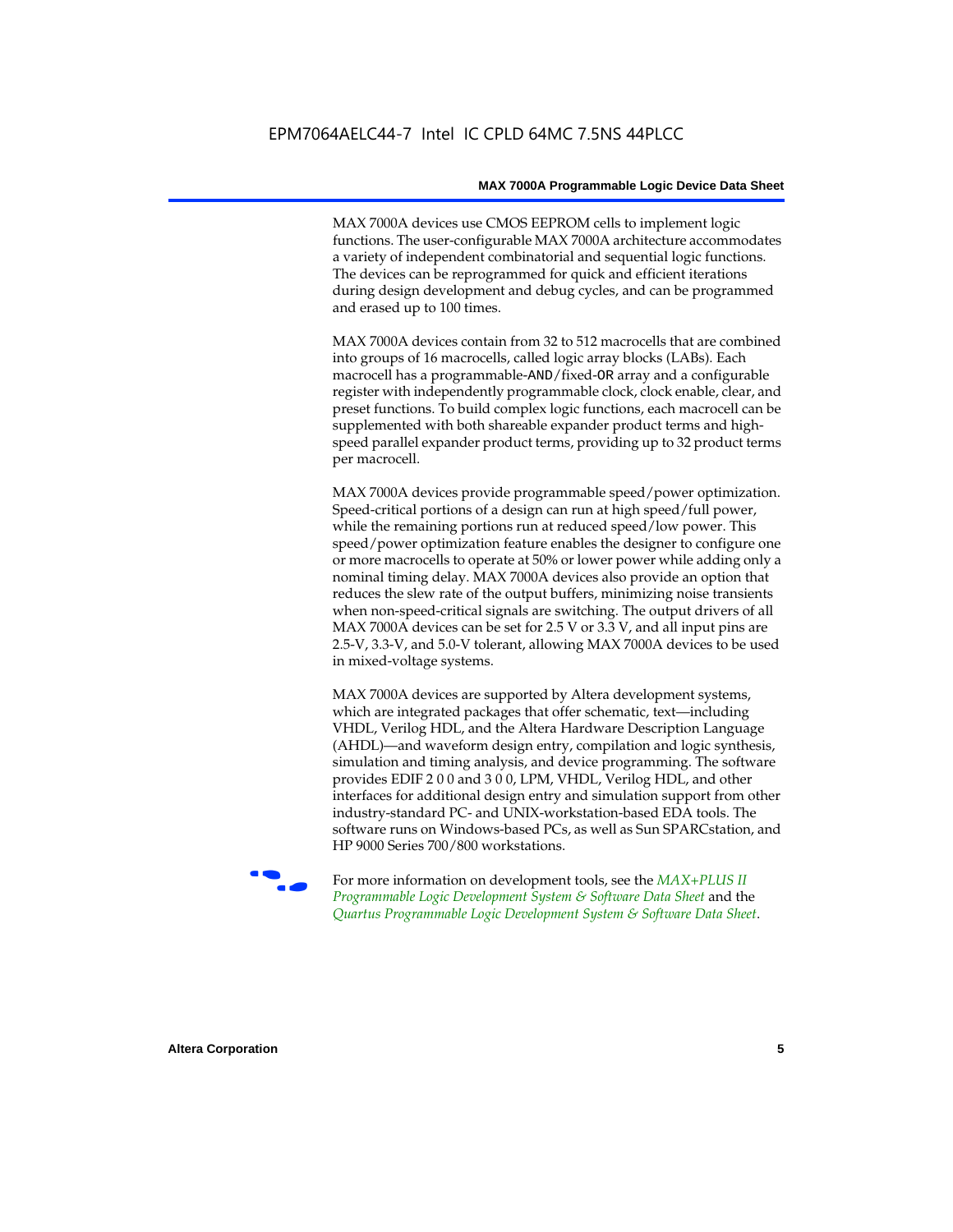### **Functional Description**

The MAX 7000A architecture includes the following elements:

- Logic array blocks (LABs)
- Macrocells
- Expander product terms (shareable and parallel)
- Programmable interconnect array
- I/O control blocks

The MAX 7000A architecture includes four dedicated inputs that can be used as general-purpose inputs or as high-speed, global control signals (clock, clear, and two output enable signals) for each macrocell and I/O pin. Figure 1 shows the architecture of MAX 7000A devices.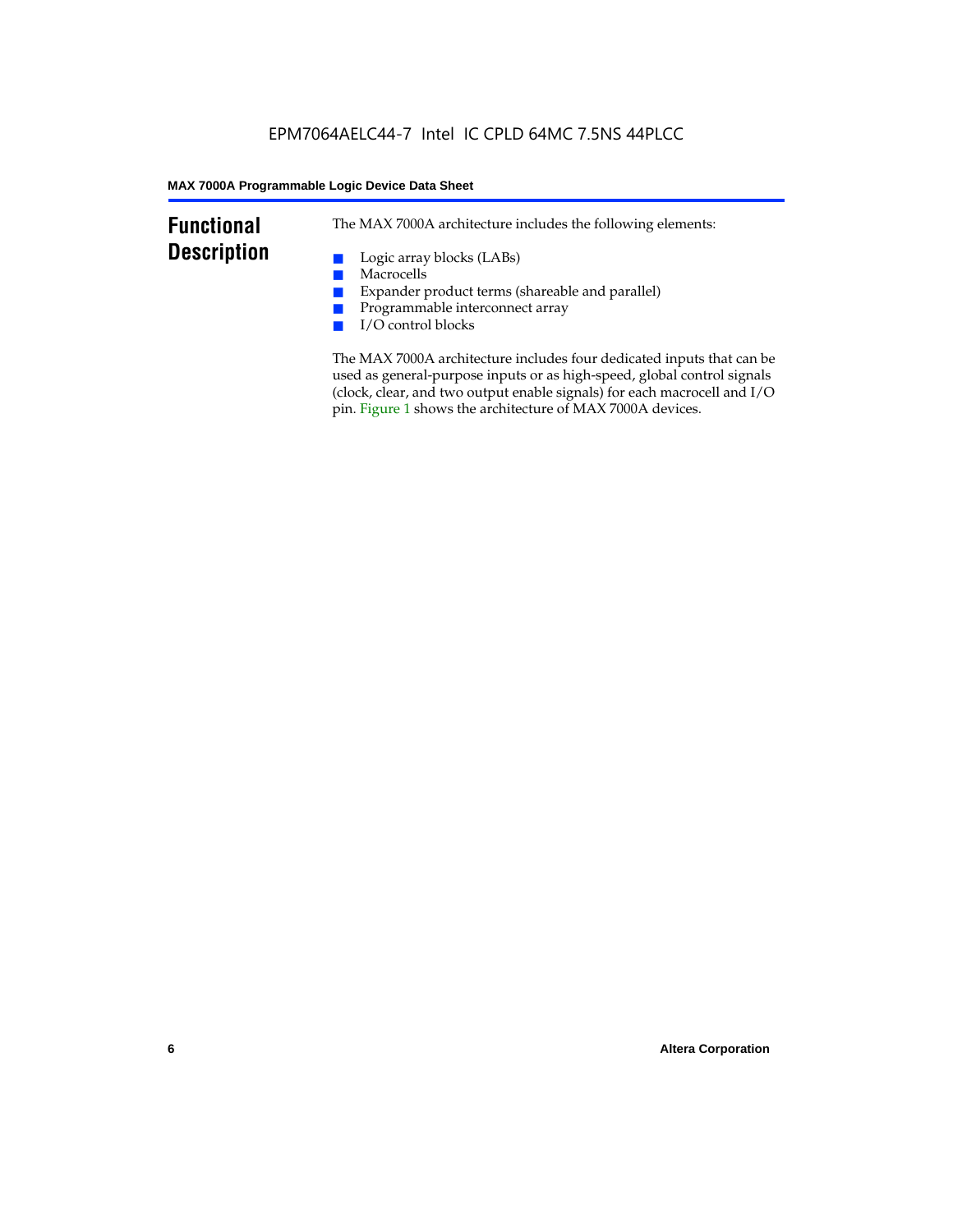

#### *Figure 1. MAX 7000A Device Block Diagram*

#### *Note:*

(1) EPM7032AE, EPM7064AE, EPM7128A, EPM7128AE, EPM7256A, and EPM7256AE devices have six output enables. EPM7512AE devices have 10 output enables.

#### **Logic Array Blocks**

The MAX 7000A device architecture is based on the linking of high-performance LABs. LABs consist of 16-macrocell arrays, as shown in Figure 1. Multiple LABs are linked together via the PIA, a global bus that is fed by all dedicated input pins, I/O pins, and macrocells.

Each LAB is fed by the following signals:

- 36 signals from the PIA that are used for general logic inputs
- Global controls that are used for secondary register functions
- Direct input paths from  $I/O$  pins to the registers that are used for fast setup times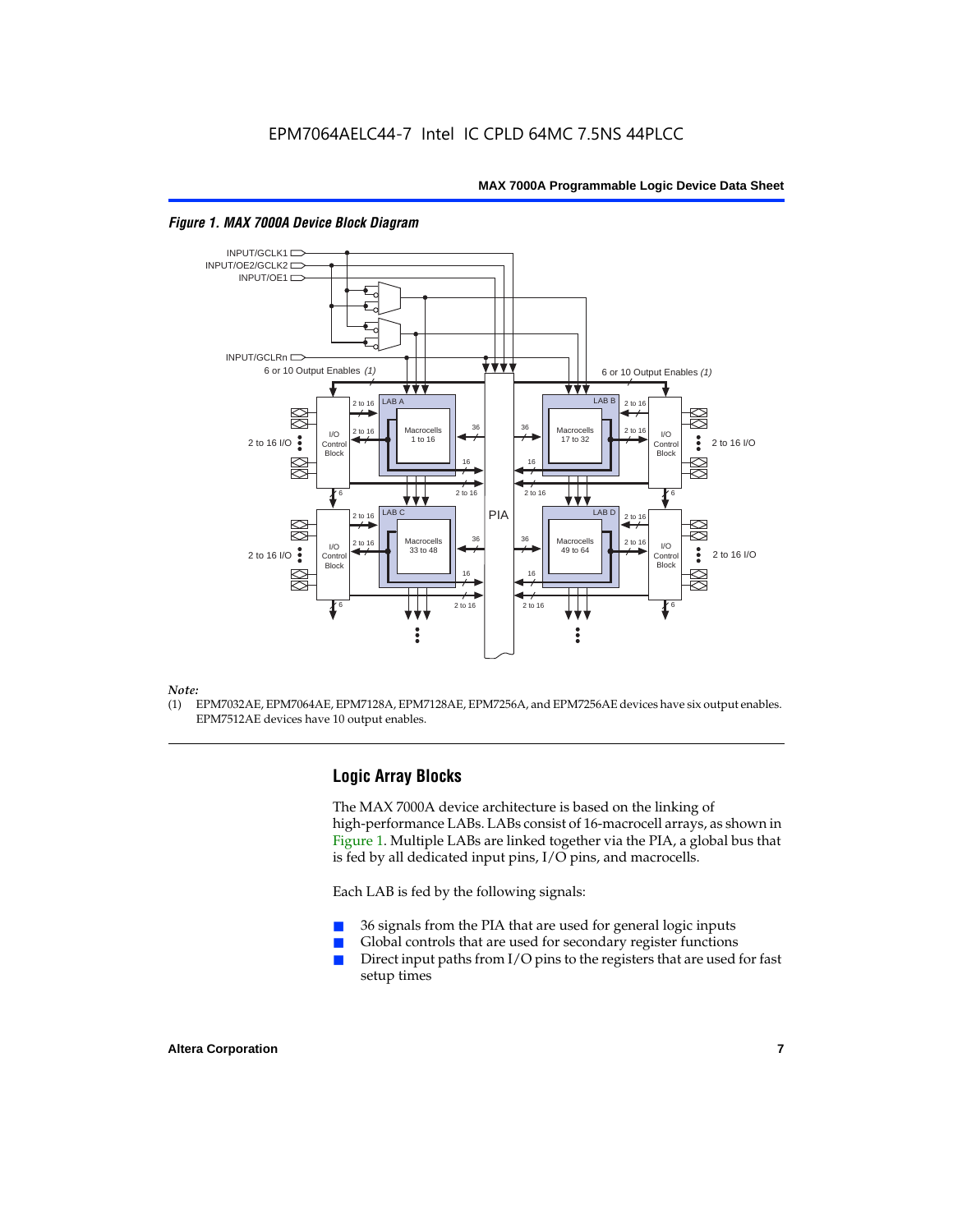#### **Macrocells**

MAX 7000A macrocells can be individually configured for either sequential or combinatorial logic operation. The macrocells consist of three functional blocks: the logic array, the product-term select matrix, and the programmable register. Figure 2 shows a MAX 7000A macrocell.



Combinatorial logic is implemented in the logic array, which provides five product terms per macrocell. The product-term select matrix allocates these product terms for use as either primary logic inputs (to the OR and XOR gates) to implement combinatorial functions, or as secondary inputs to the macrocell's register preset, clock, and clock enable control functions.

Two kinds of expander product terms ("expanders") are available to supplement macrocell logic resources:

- Shareable expanders, which are inverted product terms that are fed back into the logic array
- Parallel expanders, which are product terms borrowed from adjacent macrocells

The Altera development system automatically optimizes product-term allocation according to the logic requirements of the design.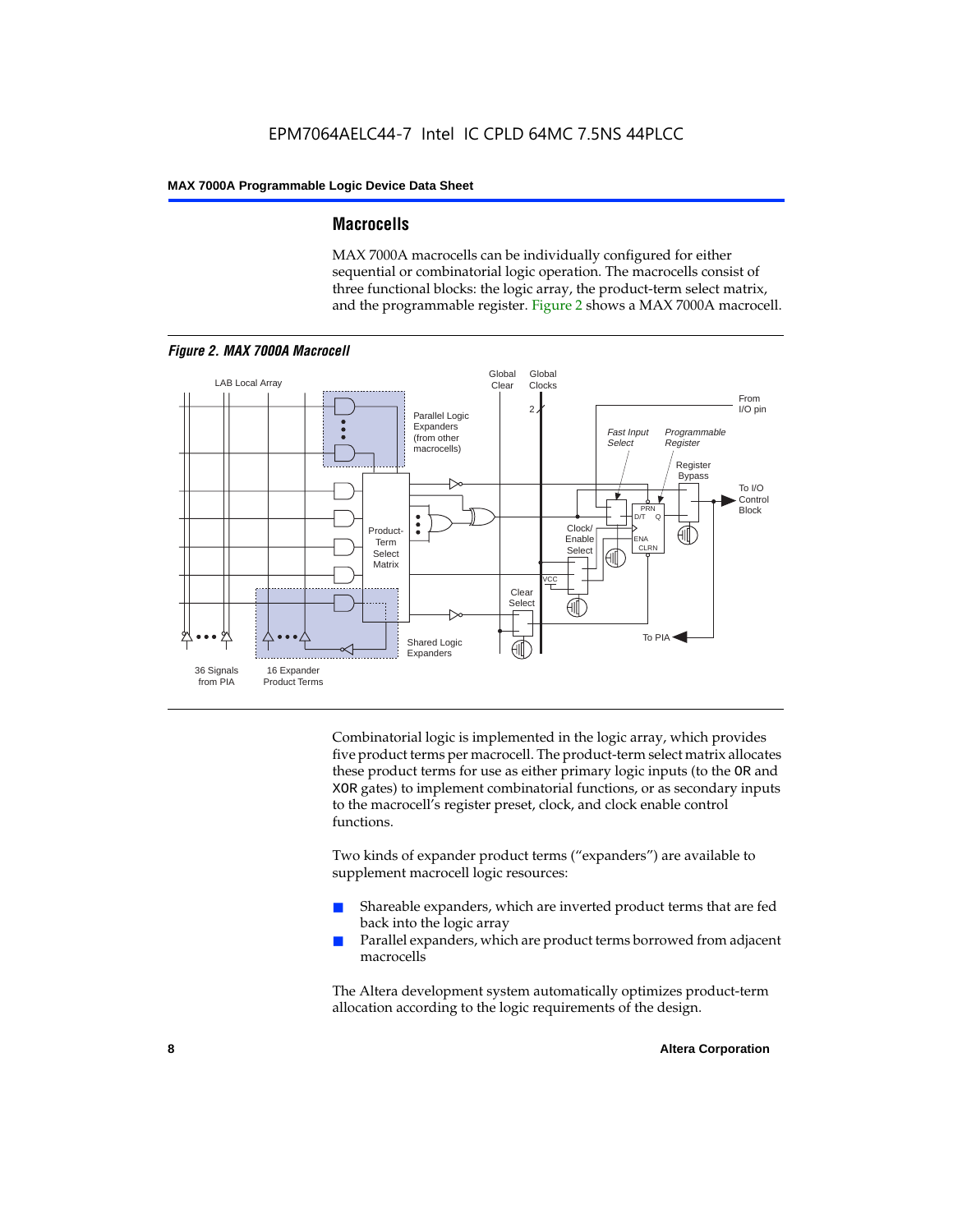For registered functions, each macrocell flipflop can be individually programmed to implement D, T, JK, or SR operation with programmable clock control. The flipflop can be bypassed for combinatorial operation. During design entry, the designer specifies the desired flipflop type; the Altera software then selects the most efficient flipflop operation for each registered function to optimize resource utilization.

Each programmable register can be clocked in three different modes:

- Global clock signal. This mode achieves the fastest clock-to-output performance.
- Global clock signal enabled by an active-high clock enable. A clock enable is generated by a product term. This mode provides an enable on each flipflop while still achieving the fast clock-to-output performance of the global clock.
- Array clock implemented with a product term. In this mode, the flipflop can be clocked by signals from buried macrocells or I/O pins.

Two global clock signals are available in MAX 7000A devices. As shown in Figure 1, these global clock signals can be the true or the complement of either of the global clock pins, GCLK1 or GCLK2.

Each register also supports asynchronous preset and clear functions. As shown in Figure 2, the product-term select matrix allocates product terms to control these operations. Although the product-term-driven preset and clear from the register are active high, active-low control can be obtained by inverting the signal within the logic array. In addition, each register clear function can be individually driven by the active-low dedicated global clear pin (GCLRn). Upon power-up, each register in a MAX 7000AE device may be set to either a high or low state. This power-up state is specified at design entry. Upon power-up, each register in EPM7128A and EPM7256A devices are set to a low state.

All MAX 7000A I/O pins have a fast input path to a macrocell register. This dedicated path allows a signal to bypass the PIA and combinatorial logic and be clocked to an input D flipflop with an extremely fast (as low as 2.5 ns) input setup time.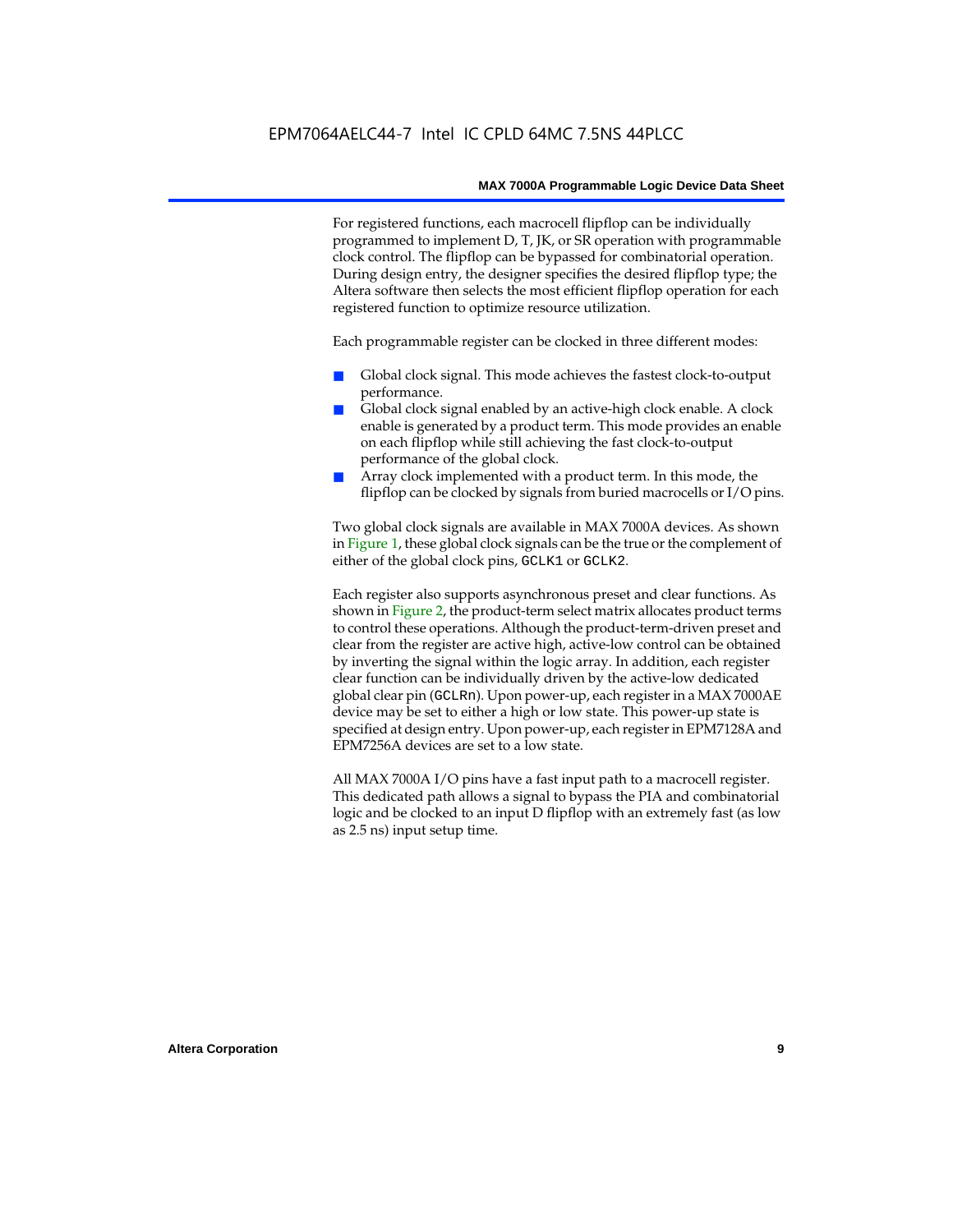#### **Expander Product Terms**

Although most logic functions can be implemented with the five product terms available in each macrocell, more complex logic functions require additional product terms. Another macrocell can be used to supply the required logic resources. However, the MAX 7000A architecture also offers both shareable and parallel expander product terms that provide additional product terms directly to any macrocell in the same LAB. These expanders help ensure that logic is synthesized with the fewest possible logic resources to obtain the fastest possible speed.

#### *Shareable Expanders*

Each LAB has 16 shareable expanders that can be viewed as a pool of uncommitted single product terms (one from each macrocell) with inverted outputs that feed back into the logic array. Each shareable expander can be used and shared by any or all macrocells in the LAB to build complex logic functions. A small delay  $(t_{SFXP})$  is incurred when shareable expanders are used. Figure 3 shows how shareable expanders can feed multiple macrocells.





*Shareable expanders can be shared by any or all macrocells in an LAB.*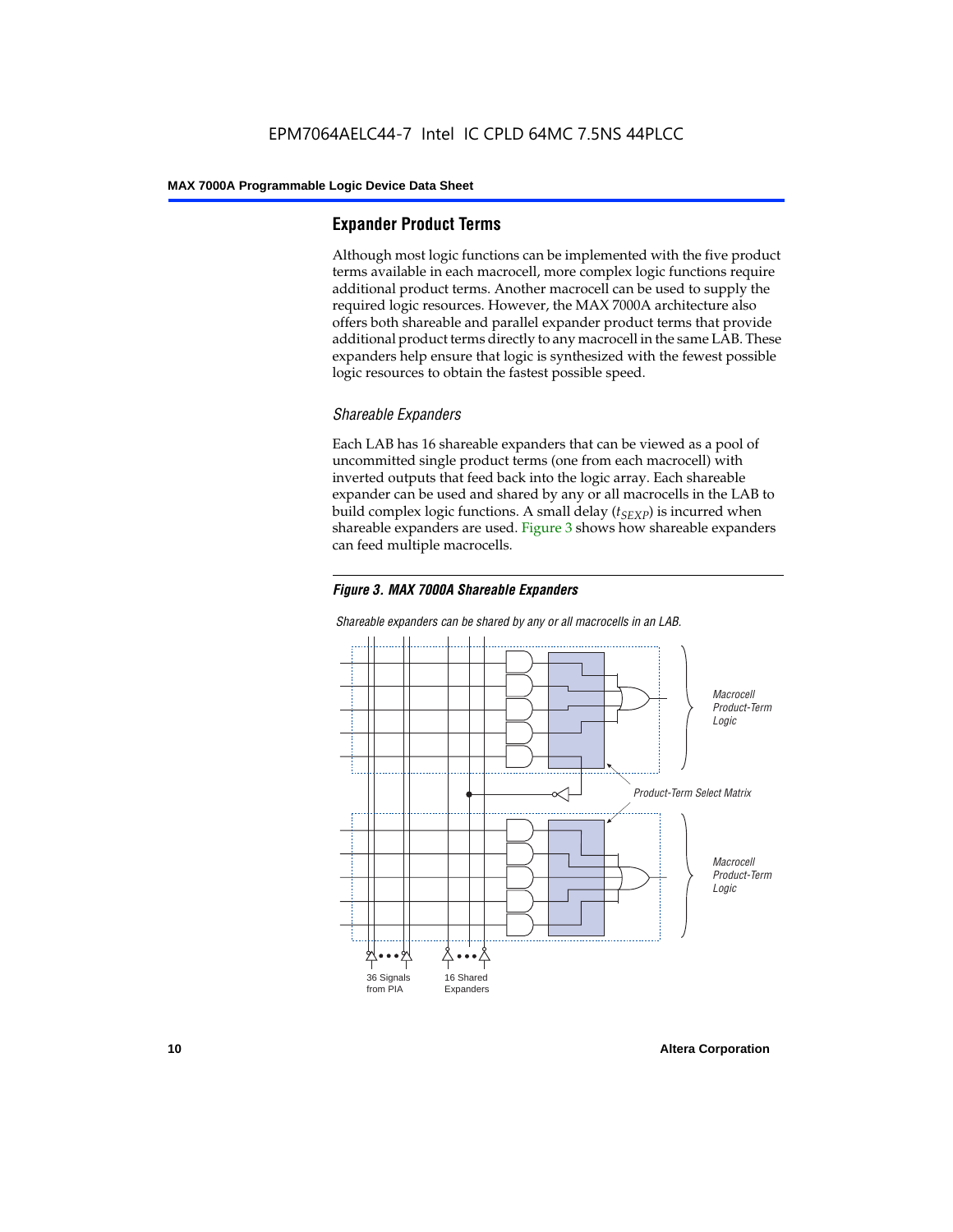#### *Parallel Expanders*

Parallel expanders are unused product terms that can be allocated to a neighboring macrocell to implement fast, complex logic functions. Parallel expanders allow up to 20 product terms to directly feed the macrocell OR logic, with five product terms provided by the macrocell and 15 parallel expanders provided by neighboring macrocells in the LAB.

The compiler can allocate up to three sets of up to five parallel expanders to the macrocells that require additional product terms. Each set of five parallel expanders incurs a small, incremental timing delay (*t<sub>PEXP</sub>*). For example, if a macrocell requires 14 product terms, the compiler uses the five dedicated product terms within the macrocell and allocates two sets of parallel expanders; the first set includes five product terms, and the second set includes four product terms, increasing the total delay by  $2 \times t_{PEXP}$ .

Two groups of eight macrocells within each LAB (e.g., macrocells 1 through 8 and 9 through 16) form two chains to lend or borrow parallel expanders. A macrocell borrows parallel expanders from lowernumbered macrocells. For example, macrocell 8 can borrow parallel expanders from macrocell 7, from macrocells 7 and 6, or from macrocells 7, 6, and 5. Within each group of eight, the lowest-numbered macrocell can only lend parallel expanders, and the highest-numbered macrocell can only borrow them. Figure 4 shows how parallel expanders can be borrowed from a neighboring macrocell.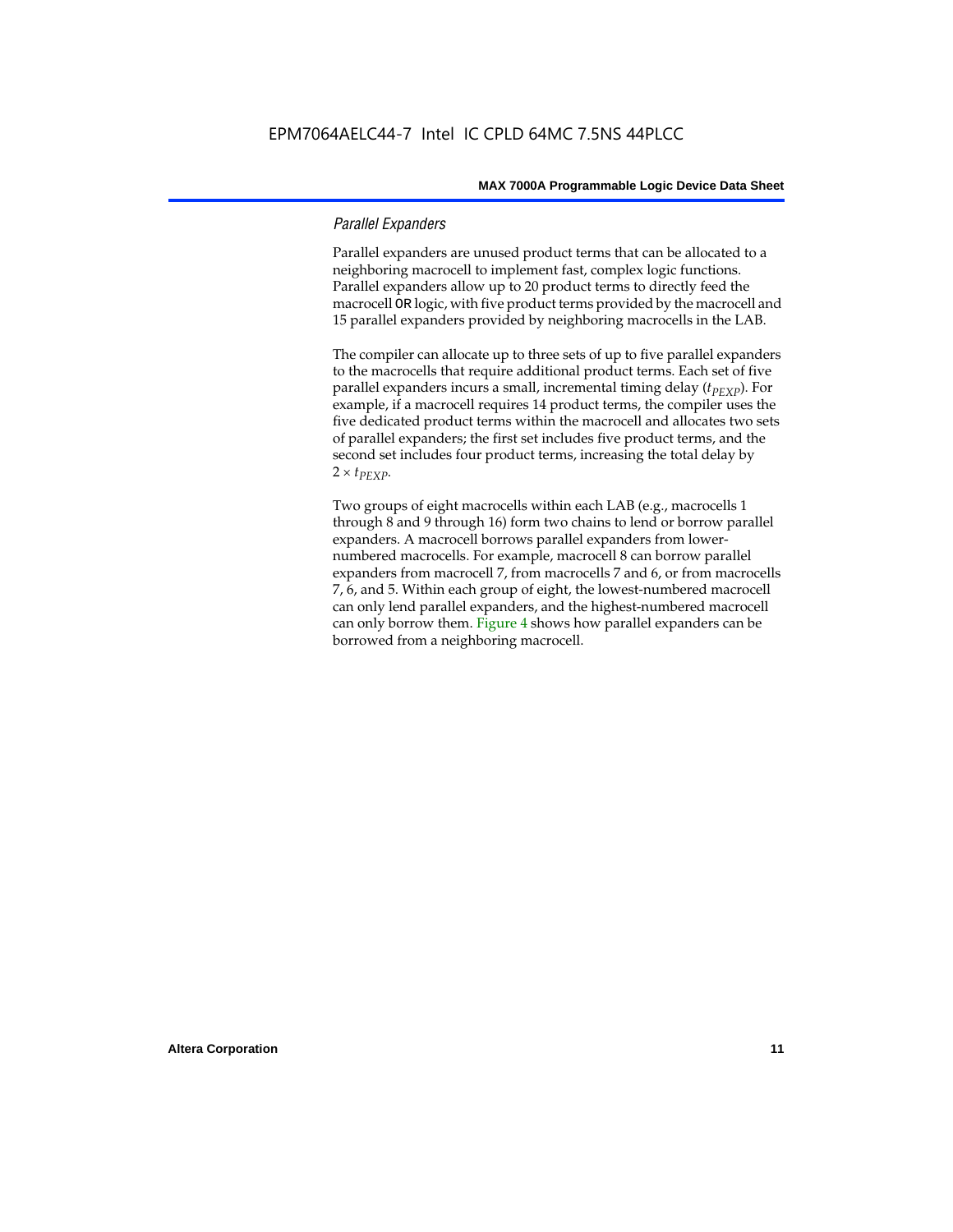#### *Figure 4. MAX 7000A Parallel Expanders*





#### **Programmable Interconnect Array**

Logic is routed between LABs on the PIA. This global bus is a programmable path that connects any signal source to any destination on the device. All MAX 7000A dedicated inputs, I/O pins, and macrocell outputs feed the PIA, which makes the signals available throughout the entire device. Only the signals required by each LAB are actually routed from the PIA into the LAB. Figure 5 shows how the PIA signals are routed into the LAB. An EEPROM cell controls one input to a 2-input AND gate, which selects a PIA signal to drive into the LAB.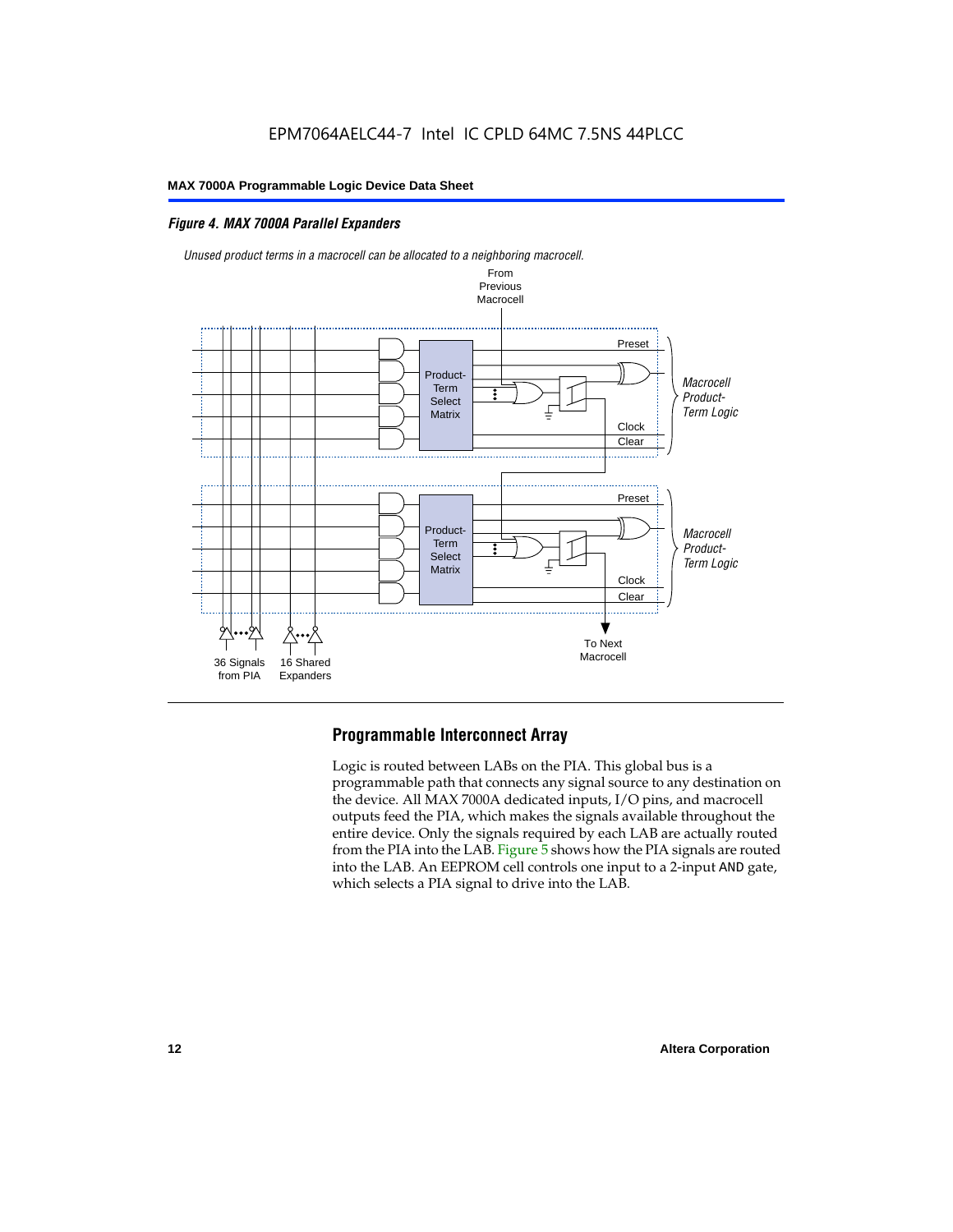

While the routing delays of channel-based routing schemes in masked or FPGAs are cumulative, variable, and path-dependent, the MAX 7000A PIA has a predictable delay. The PIA makes a design's timing performance easy to predict.

#### **I/O Control Blocks**

The I/O control block allows each I/O pin to be individually configured for input, output, or bidirectional operation. All I/O pins have a tri-state buffer that is individually controlled by one of the global output enable signals or directly connected to ground or  $V_{CC}$ . Figure 6 shows the I/O control block for MAX 7000A devices. The I/O control block has 6 or 10 global output enable signals that are driven by the true or complement of two output enable signals, a subset of the I/O pins, or a subset of the I/O macrocells.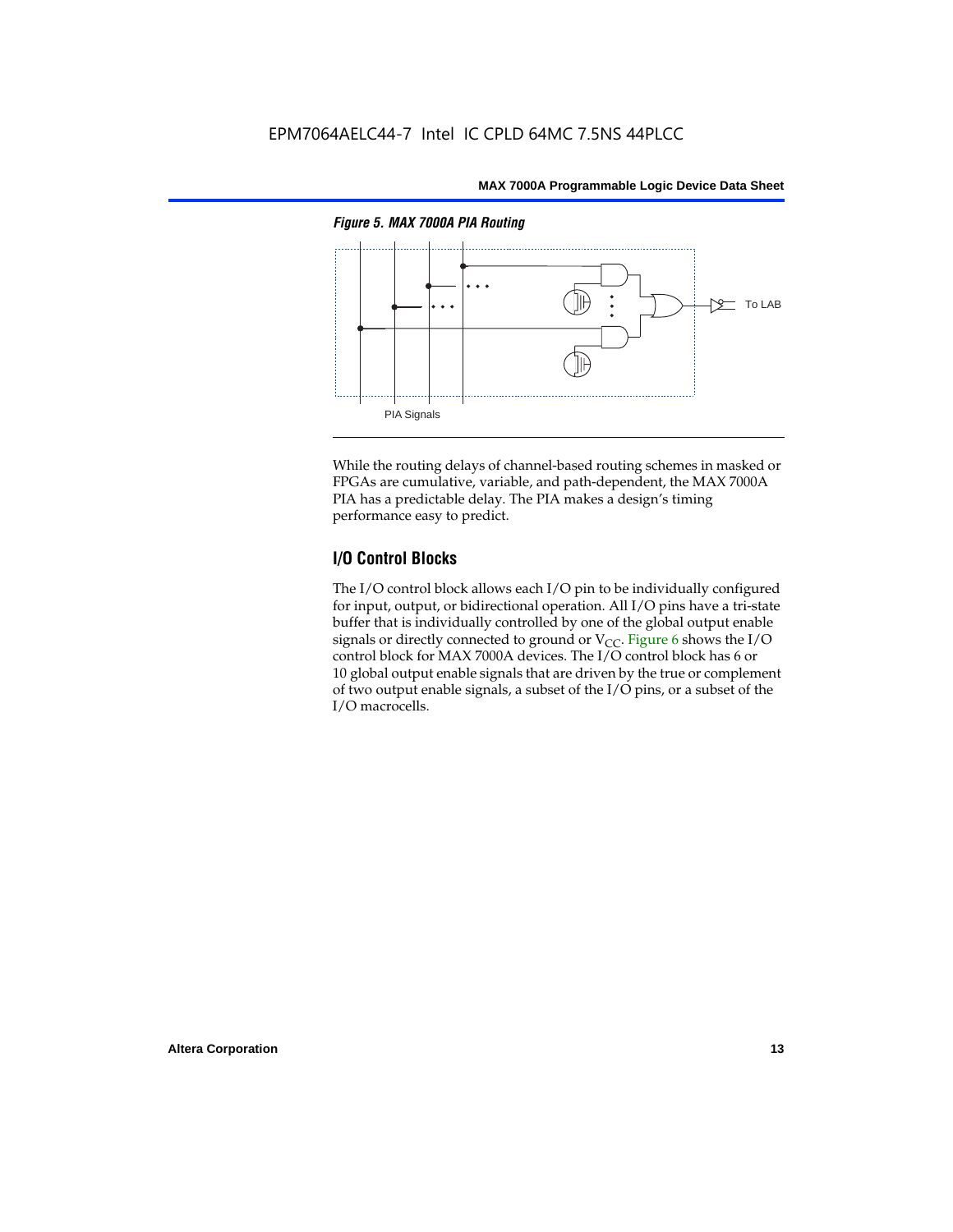

*Figure 6. I/O Control Block of MAX 7000A Devices*

#### *Note:*

(1) EPM7032AE, EPM7064AE, EPM7128A, EPM7128AE, EPM7256A, and EPM7256AE devices have six output enable signals. EPM7512AE devices have 10 output enable signals.

> When the tri-state buffer control is connected to ground, the output is tri-stated (high impedance) and the I/O pin can be used as a dedicated input. When the tri-state buffer control is connected to  $V_{CC}$ , the output is enabled.

The MAX 7000A architecture provides dual I/O feedback, in which macrocell and pin feedbacks are independent. When an I/O pin is configured as an input, the associated macrocell can be used for buried logic.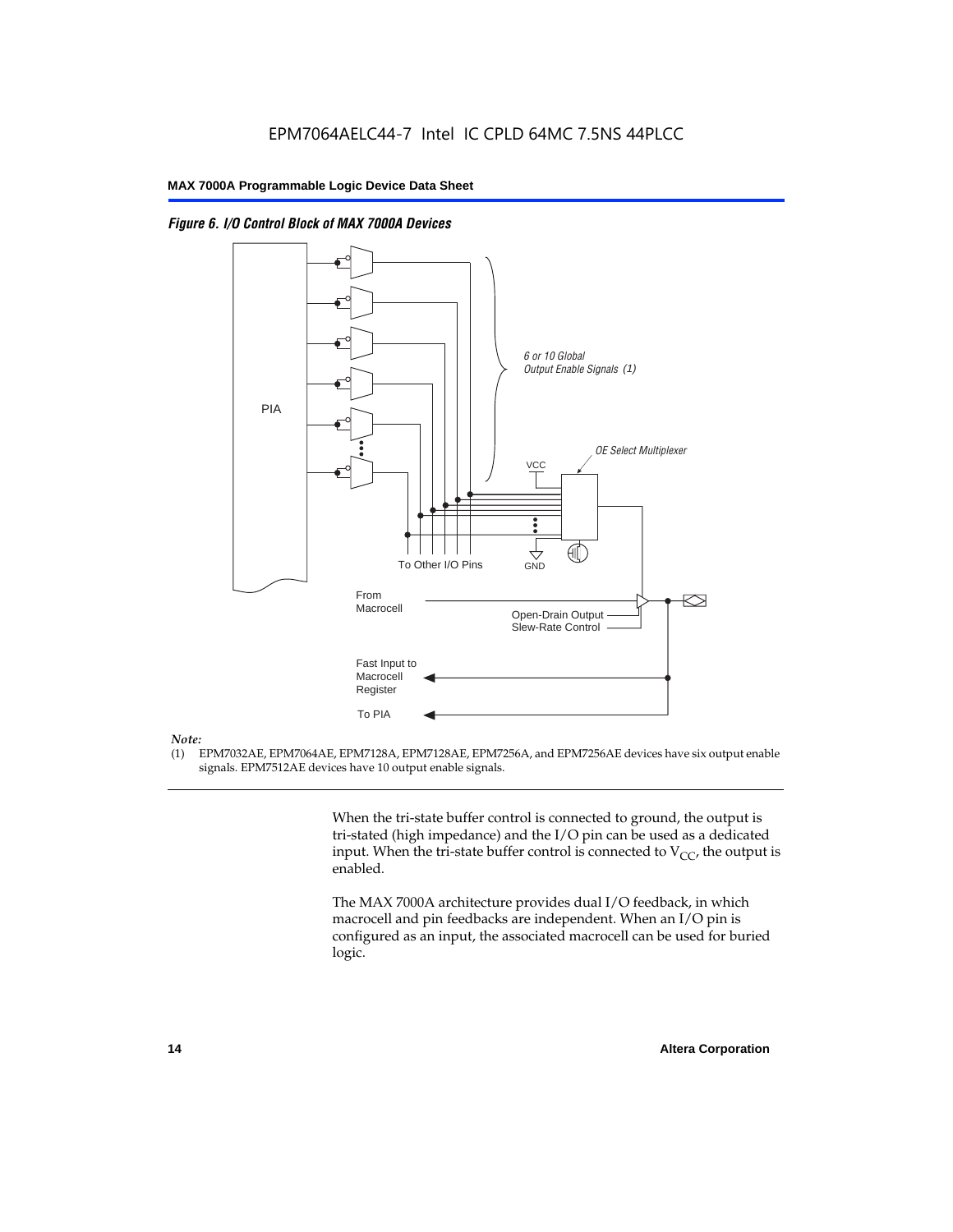#### **SameFrame Pin-Outs** MAX 7000A devices support the SameFrame pin-out feature for FineLine BGA packages. The SameFrame pin-out feature is the arrangement of balls on FineLine BGA packages such that the lower-ballcount packages form a subset of the higher-ball-count packages. SameFrame pin-outs provide the flexibility to migrate not only from device to device within the same package, but also from one package to another. A given printed circuit board (PCB) layout can support multiple device density/package combinations. For example, a single board layout can support a range of devices from an EPM7128AE device in a 100-pin FineLine BGA package to an EPM7512AE device in a 256-pin FineLine BGA package.

The Altera design software provides support to design PCBs with SameFrame pin-out devices. Devices can be defined for present and future use. The software generates pin-outs describing how to lay out a board to take advantage of this migration (see Figure 7).

#### *Figure 7. SameFrame Pin-Out Example*



Designed for 256-Pin FineLine BGA Package Printed Circuit Board



100-Pin FineLine BGA Package (Reduced I/O Count or Logic Requirements) 256-Pin FineLine BGA Package (Increased I/O Count or Logic Requirements)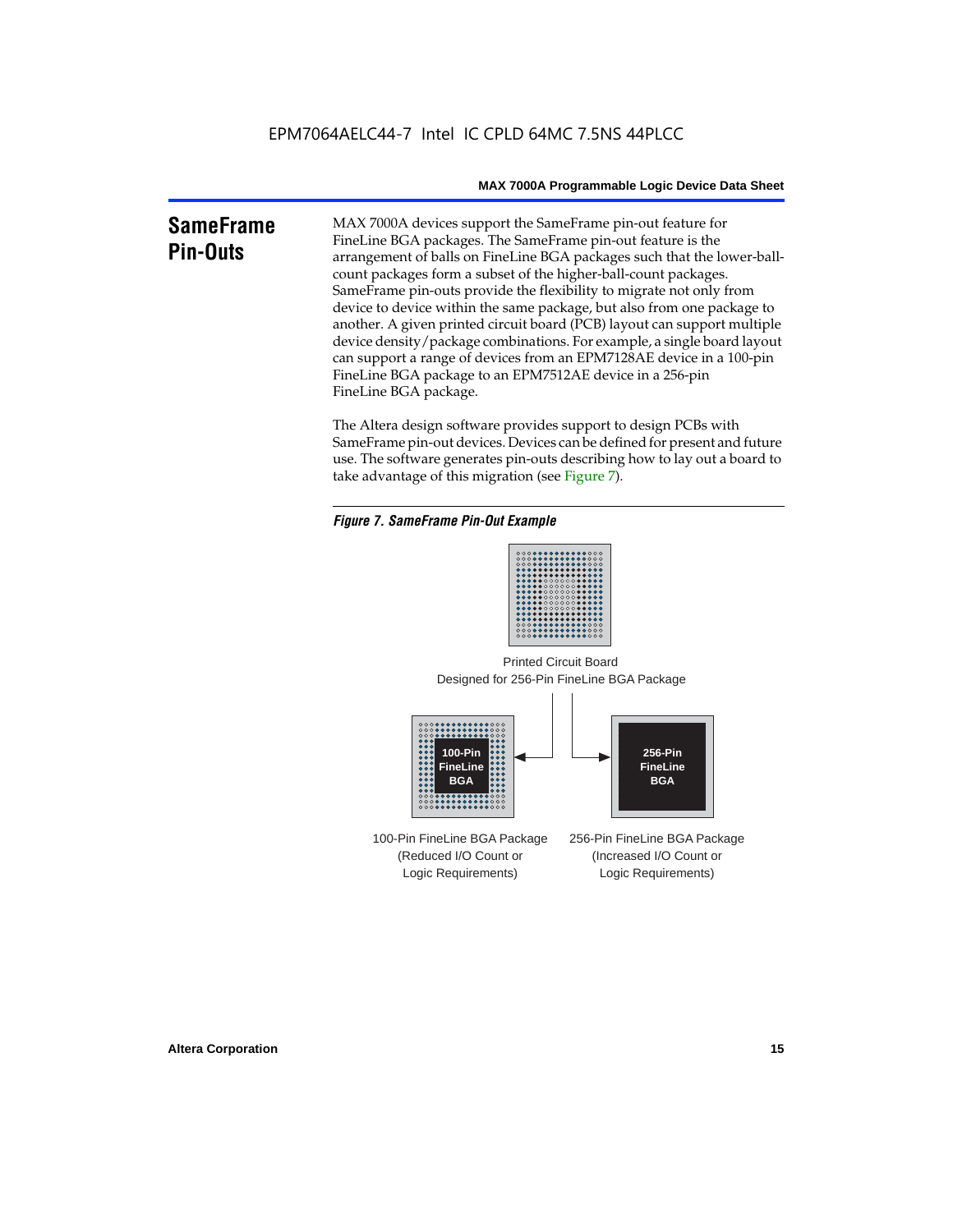### **In-System Programmability**

MAX 7000A devices can be programmed in-system via an industrystandard 4-pin IEEE Std. 1149.1 (JTAG) interface. ISP offers quick, efficient iterations during design development and debugging cycles. The MAX 7000A architecture internally generates the high programming voltages required to program EEPROM cells, allowing in-system programming with only a single 3.3-V power supply. During in-system programming, the I/O pins are tri-stated and weakly pulled-up to eliminate board conflicts. The pull-up value is nominally 50 k $\Omega$ .

MAX 7000AE devices have an enhanced ISP algorithm for faster programming. These devices also offer an ISP\_Done bit that provides safe operation when in-system programming is interrupted. This ISP\_Done bit, which is the last bit programmed, prevents all I/O pins from driving until the bit is programmed. This feature is only available in EPM7032AE, EPM7064AE, EPM7128AE, EPM7256AE, and EPM7512AE devices.

ISP simplifies the manufacturing flow by allowing devices to be mounted on a PCB with standard pick-and-place equipment before they are programmed. MAX 7000A devices can be programmed by downloading the information via in-circuit testers, embedded processors, the Altera MasterBlaster serial/USB communications cable, ByteBlasterMV parallel port download cable, and BitBlaster serial download cable. Programming the devices after they are placed on the board eliminates lead damage on high-pin-count packages (e.g., QFP packages) due to device handling. MAX 7000A devices can be reprogrammed after a system has already shipped to the field. For example, product upgrades can be performed in the field via software or modem.

In-system programming can be accomplished with either an adaptive or constant algorithm. An adaptive algorithm reads information from the unit and adapts subsequent programming steps to achieve the fastest possible programming time for that unit. A constant algorithm uses a predefined (non-adaptive) programming sequence that does not take advantage of adaptive algorithm programming time improvements. Some in-circuit testers cannot program using an adaptive algorithm. Therefore, a constant algorithm must be used. MAX 7000AE devices can be programmed with either an adaptive or constant (non-adaptive) algorithm. EPM7128A and EPM7256A device can only be programmed with an adaptive algorithm; users programming these two devices on platforms that cannot use an adaptive algorithm should use EPM7128AE and EPM7256AE devices.

The Jam Standard Test and Programming Language (STAPL), JEDEC standard JESD 71, can be used to program MAX 7000A devices with incircuit testers, PCs, or embedded processors.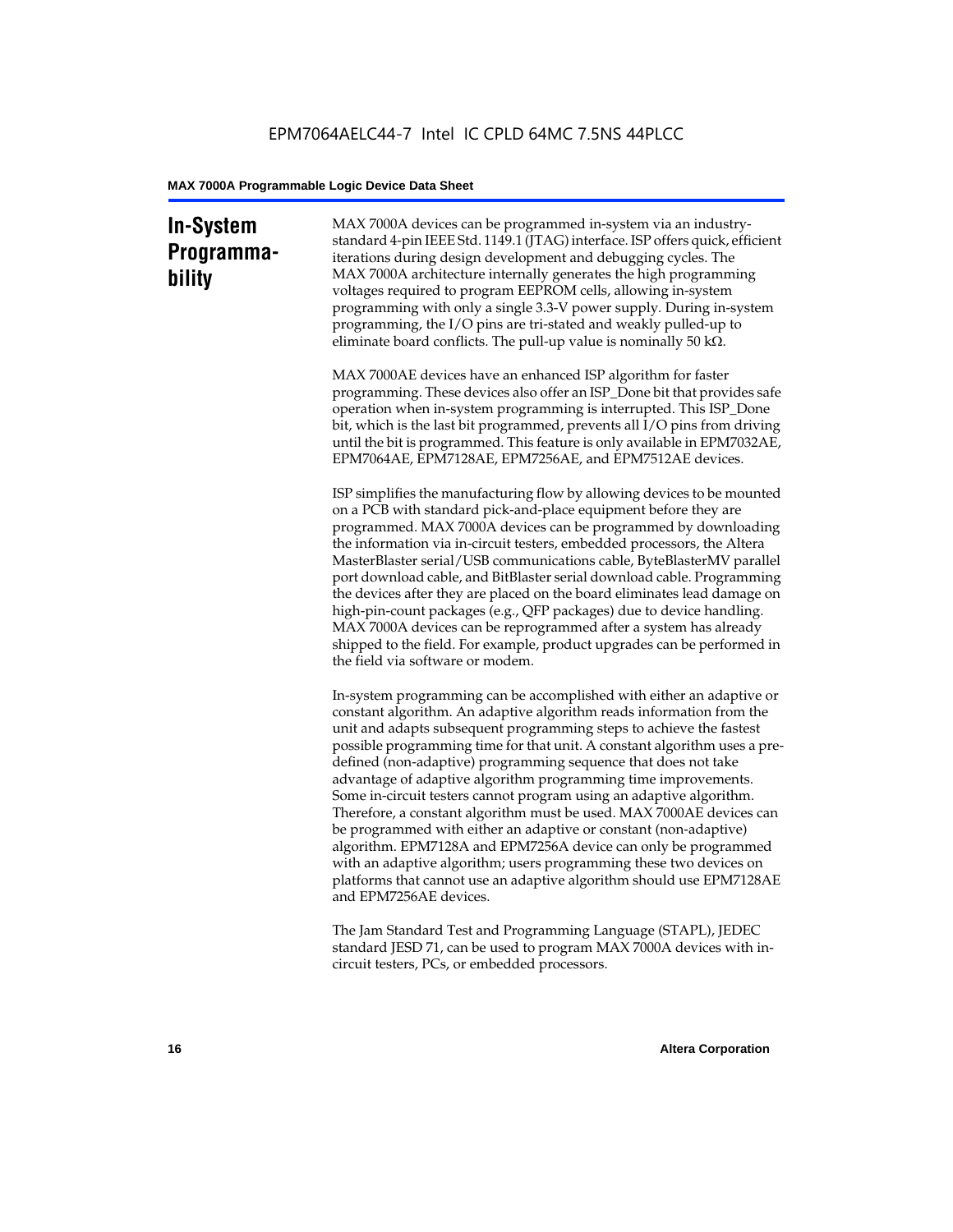

f For more information on using the Jam STAPL language, see *Application Note 88 (Using the Jam Language for ISP & ICR via an Embedded Processor)*  and *Application Note 122 (Using Jam STAPL for ISP & ICR via an Embedded Processor)*.

ISP circuitry in MAX 7000AE devices is compliant with the IEEE Std. 1532 specification. The IEEE Std. 1532 is a standard developed to allow concurrent ISP between multiple PLD vendors.

#### **Programming Sequence**

During in-system programming, instructions, addresses, and data are shifted into the MAX 7000A device through the TDI input pin. Data is shifted out through the TDO output pin and compared against the expected data.

Programming a pattern into the device requires the following six ISP stages. A stand-alone verification of a programmed pattern involves only stages 1, 2, 5, and 6.

- 1. *Enter ISP*. The enter ISP stage ensures that the I/O pins transition smoothly from user mode to ISP mode. The enter ISP stage requires 1 ms.
- 2. *Check ID*. Before any program or verify process, the silicon ID is checked. The time required to read this silicon ID is relatively small compared to the overall programming time.
- 3. *Bulk Erase*. Erasing the device in-system involves shifting in the instructions to erase the device and applying one erase pulse of 100 ms.
- 4. *Program*. Programming the device in-system involves shifting in the address and data and then applying the programming pulse to program the EEPROM cells. This process is repeated for each EEPROM address.
- 5. *Verify*. Verifying an Altera device in-system involves shifting in addresses, applying the read pulse to verify the EEPROM cells, and shifting out the data for comparison. This process is repeated for each EEPROM address.
- 6. *Exit ISP*. An exit ISP stage ensures that the I/O pins transition smoothly from ISP mode to user mode. The exit ISP stage requires 1 ms.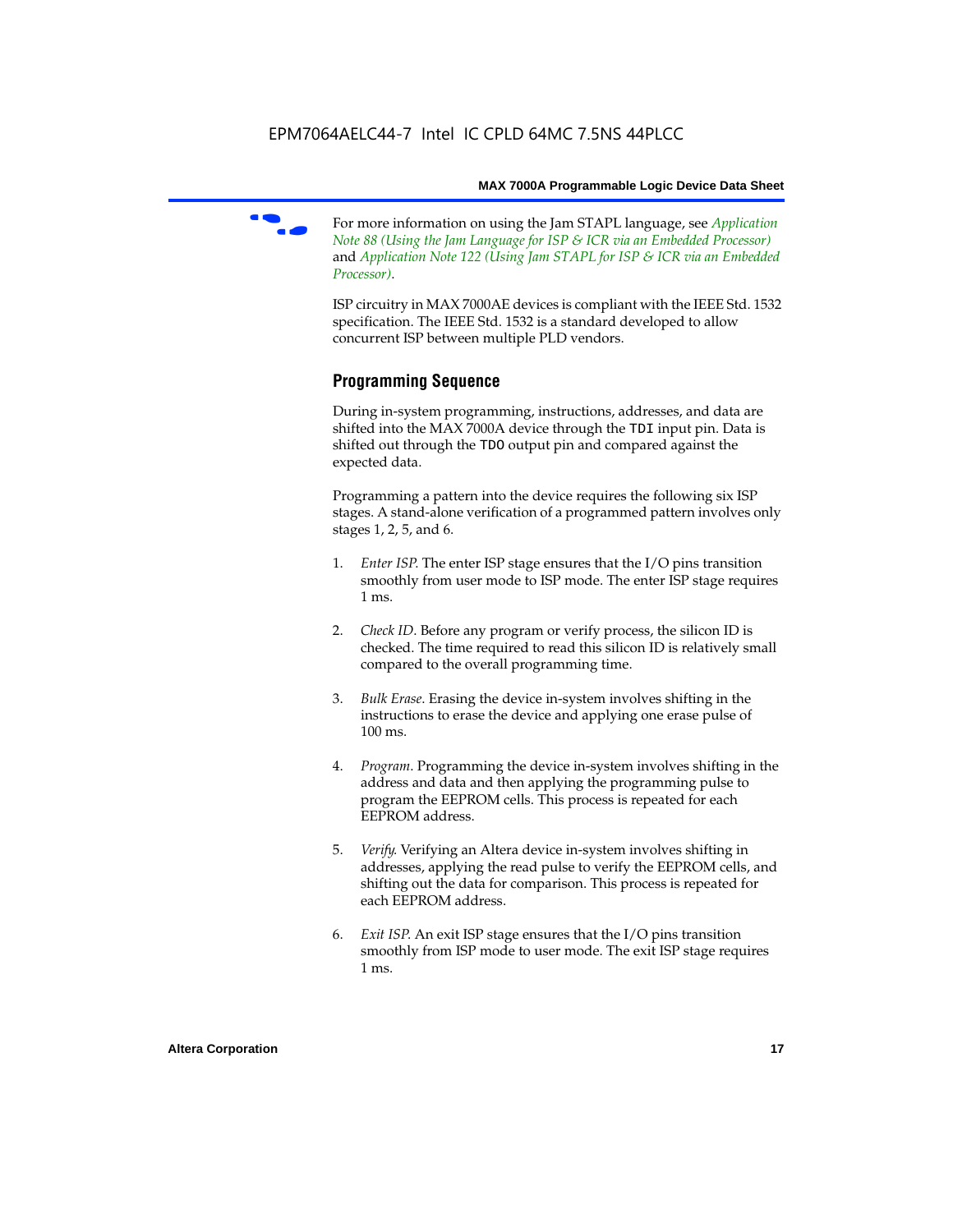#### **Programming Times**

The time required to implement each of the six programming stages can be broken into the following two elements:

- A pulse time to erase, program, or read the EEPROM cells.
- A shifting time based on the test clock (TCK) frequency and the number of TCK cycles to shift instructions, address, and data into the device.

By combining the pulse and shift times for each of the programming stages, the program or verify time can be derived as a function of the TCK frequency, the number of devices, and specific target device(s). Because different ISP-capable devices have a different number of EEPROM cells, both the total fixed and total variable times are unique for a single device.

#### *Programming a Single MAX 7000A Device*

The time required to program a single MAX 7000A device in-system can be calculated from the following formula:

$$
t_{PROG} = t_{PPULSE} + \frac{c_{ycle_{PTCK}}}{f_{TCK}}
$$
  
where:  $t_{PROG}$  = Programming time  
 $t_{PPULSE}$  = Sum of the fixed times to erase, program, and  
verify the EEPROM cells  
 $C_{ycle_{PTCK}}$  = Number of TCK cycles to program a device  
 $f_{TCK}$  = TCK frequency

The ISP times for a stand-alone verification of a single MAX 7000A device can be calculated from the following formula:

| $t_{VER} = t_{VPULSE} + \frac{Cycle_{VTCK}}{f_{TCK}}$ |                                                                                                                                 |
|-------------------------------------------------------|---------------------------------------------------------------------------------------------------------------------------------|
| where: $t_{VER}$<br>$t_{VPULSE}$                      | $=$ Verify time<br>= Sum of the fixed times to verify the EEPROM cells<br>$CycleVTCK$ = Number of TCK cycles to verify a device |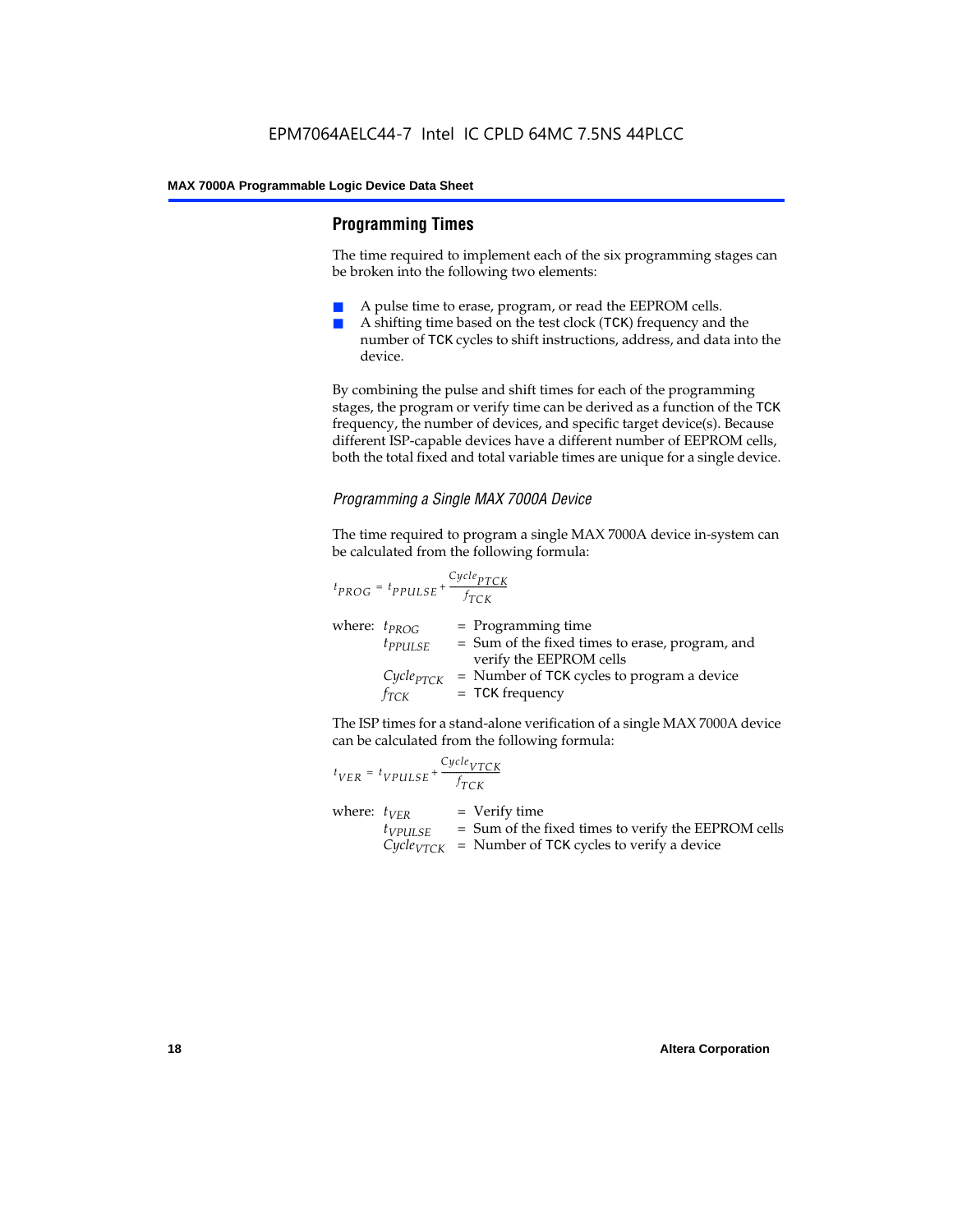The programming times described in Tables 5 through 7 are associated with the worst-case method using the enhanced ISP algorithm.

| Table 5. MAX 7000A t <sub>PULSE</sub> & Cycle <sub>TCK</sub> Values |                 |                       |                                 |                       |  |  |  |  |
|---------------------------------------------------------------------|-----------------|-----------------------|---------------------------------|-----------------------|--|--|--|--|
| <b>Device</b>                                                       |                 | <b>Programming</b>    | <b>Stand-Alone Verification</b> |                       |  |  |  |  |
|                                                                     | $t_{PPULSE}(s)$ | Cycle <sub>PTCK</sub> | $t_{VPULSE}(s)$                 | Cycle <sub>vTCK</sub> |  |  |  |  |
| <b>EPM7032AE</b>                                                    | 2.00            | 55,000                | 0.002                           | 18,000                |  |  |  |  |
| EPM7064AE                                                           | 2.00            | 105,000               | 0.002                           | 35,000                |  |  |  |  |
| EPM7128AE                                                           | 2.00            | 205,000               | 0.002                           | 68,000                |  |  |  |  |
| EPM7256AE                                                           | 2.00            | 447,000               | 0.002                           | 149.000               |  |  |  |  |
| <b>EPM7512AE</b>                                                    | 2.00            | 890,000               | 0.002                           | 297,000               |  |  |  |  |
| EPM7128A (1)                                                        | 5.11            | 832,000               | 0.03                            | 528,000               |  |  |  |  |
| EPM7256A (1)                                                        | 6.43            | 1.603.000             | 0.03                            | 1,024,000             |  |  |  |  |

Tables 6 and 7 show the in-system programming and stand alone verification times for several common test clock frequencies.

| Table 6. MAX 7000A In-System Programming Times for Different Test Clock Frequencies |               |                  |       |       |                |                |                |               |   |
|-------------------------------------------------------------------------------------|---------------|------------------|-------|-------|----------------|----------------|----------------|---------------|---|
| <b>Device</b>                                                                       |               | f <sub>ТСК</sub> |       |       |                |                |                |               |   |
|                                                                                     | <b>10 MHz</b> | 5 MHz            | 2 MHz | 1 MHz | <b>500 kHz</b> | <b>200 kHz</b> | <b>100 kHz</b> | <b>50 kHz</b> |   |
| <b>EPM7032AE</b>                                                                    | 2.01          | 2.01             | 2.03  | 2.06  | 2.11           | 2.28           | 2.55           | 3.10          | s |
| EPM7064AE                                                                           | 2.01          | 2.02             | 2.05  | 2.11  | 2.21           | 2.53           | 3.05           | 4.10          | s |
| EPM7128AE                                                                           | 2.02          | 2.04             | 2.10  | 2.21  | 2.41           | 3.03           | 4.05           | 6.10          | s |
| EPM7256AE                                                                           | 2.05          | 2.09             | 2.23  | 2.45  | 2.90           | 4.24           | 6.47           | 10.94         | s |
| <b>EPM7512AE</b>                                                                    | 2.09          | 2.18             | 2.45  | 2.89  | 3.78           | 6.45           | 10.90          | 19.80         | s |
| EPM7128A (1)                                                                        | 5.19          | 5.27             | 5.52  | 5.94  | 6.77           | 9.27           | 13.43          | 21.75         | s |
| EPM7256A (1)                                                                        | 6.59          | 6.75             | 7.23  | 8.03  | 9.64           | 14.45          | 22.46          | 38.49         | s |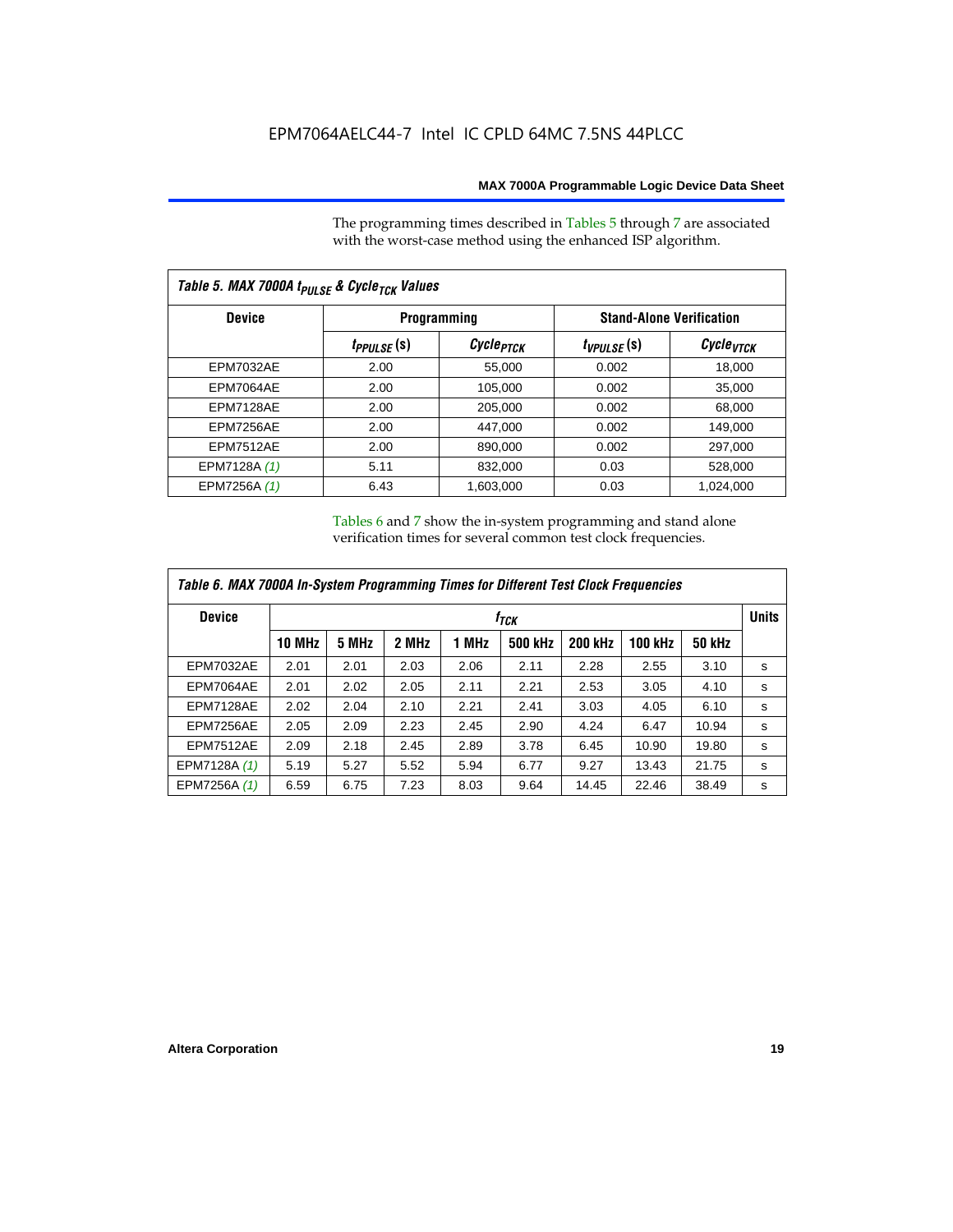| Table 7. MAX 7000A Stand-Alone Verification Times for Different Test Clock Frequencies |               |                               |       |       |                |                |                |               |   |
|----------------------------------------------------------------------------------------|---------------|-------------------------------|-------|-------|----------------|----------------|----------------|---------------|---|
| <b>Device</b>                                                                          |               | <b>Units</b><br>$t_{\rm TCK}$ |       |       |                |                |                |               |   |
|                                                                                        | <b>10 MHz</b> | 5 MHz                         | 2 MHz | 1 MHz | <b>500 kHz</b> | <b>200 kHz</b> | <b>100 kHz</b> | <b>50 kHz</b> |   |
| <b>EPM7032AE</b>                                                                       | 0.00          | 0.01                          | 0.01  | 0.02  | 0.04           | 0.09           | 0.18           | 0.36          | s |
| EPM7064AE                                                                              | 0.01          | 0.01                          | 0.02  | 0.04  | 0.07           | 0.18           | 0.35           | 0.70          | s |
| EPM7128AE                                                                              | 0.01          | 0.02                          | 0.04  | 0.07  | 0.14           | 0.34           | 0.68           | 1.36          | s |
| EPM7256AE                                                                              | 0.02          | 0.03                          | 0.08  | 0.15  | 0.30           | 0.75           | 1.49           | 2.98          | s |
| <b>EPM7512AE</b>                                                                       | 0.03          | 0.06                          | 0.15  | 0.30  | 0.60           | 1.49           | 2.97           | 5.94          | s |
| EPM7128A (1)                                                                           | 0.08          | 0.14                          | 0.29  | 0.56  | 1.09           | 2.67           | 5.31           | 10.59         | s |
| EPM7256A (1)                                                                           | 0.13          | 0.24                          | 0.54  | 1.06  | 2.08           | 5.15           | 10.27          | 20.51         | s |

#### *Note to tables:*

(1) EPM7128A and EPM7256A devices can only be programmed with an adaptive algorithm; users programming these two devices on platforms that cannot use an adaptive algorithm should use EPM7128AE and EPM7256AE devices.

### **Programming with External Hardware**

MAX 7000A devices can be programmed on Windows-based PCs with an Altera Logic Programmer card, the MPU, and the appropriate device adapter. The MPU performs continuity checks to ensure adequate electrical contact between the adapter and the device.



For more information, see the *Altera Programming Hardware Data Sheet*.

The Altera software can use text- or waveform-format test vectors created with the Altera Text Editor or Waveform Editor to test the programmed device. For added design verification, designers can perform functional testing to compare the functional device behavior with the results of simulation.

Data I/O, BP Microsystems, and other programming hardware manufacturers provide programming support for Altera devices.



For more information, see *Programming Hardware Manufacturers*.

### **IEEE Std. 1149.1 (JTAG) Boundary-Scan Support**

MAX 7000A devices include the JTAG BST circuitry defined by IEEE Std. 1149.1. Table 8 describes the JTAG instructions supported by MAX 7000A devices. The pin-out tables, available from the Altera web site (**http://www.altera.com**), show the location of the JTAG control pins for each device. If the JTAG interface is not required, the JTAG pins are available as user I/O pins.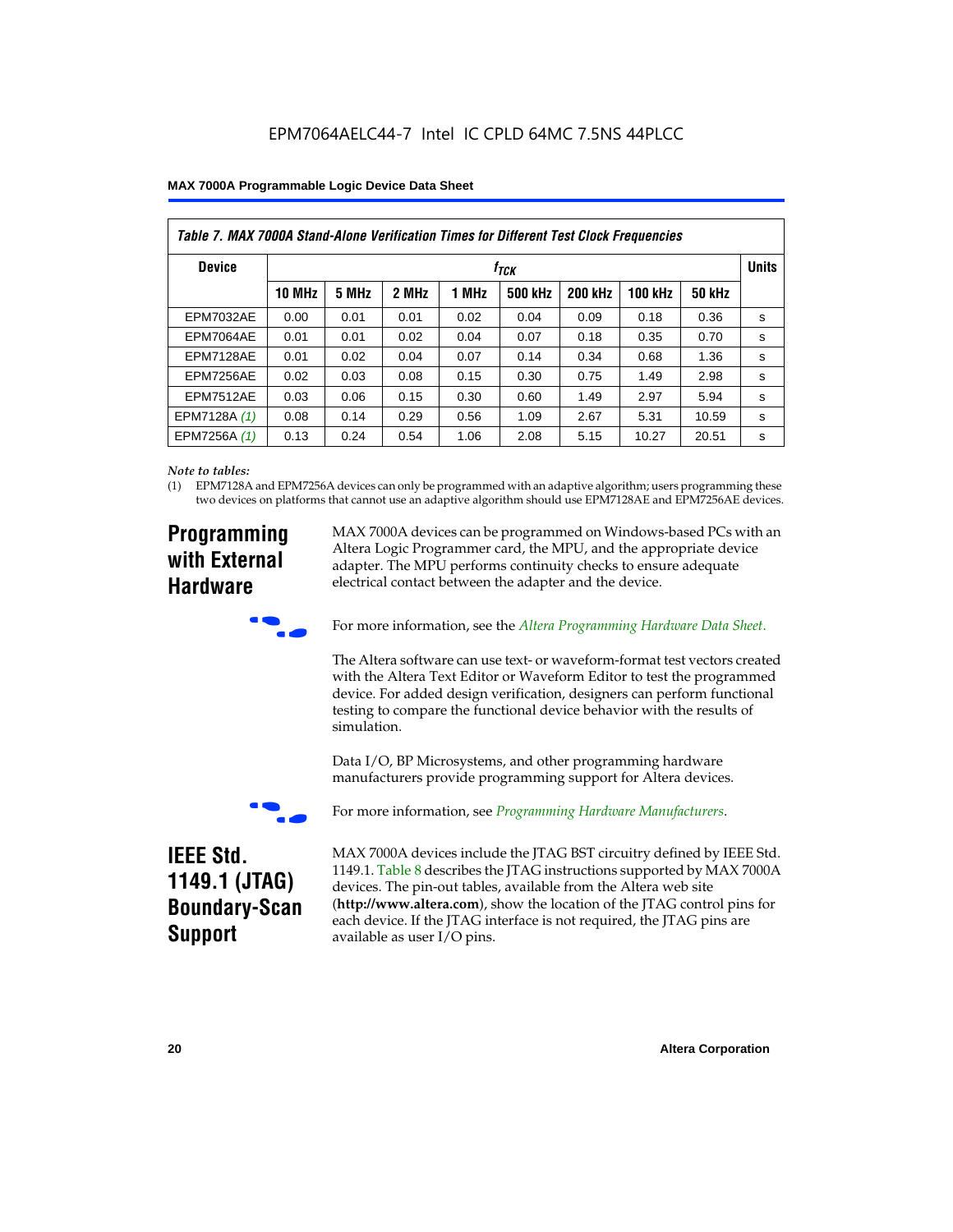| Table 8. MAX 7000A JTAG Instructions |                                                                                                                                                                                                                                                            |  |  |  |  |  |
|--------------------------------------|------------------------------------------------------------------------------------------------------------------------------------------------------------------------------------------------------------------------------------------------------------|--|--|--|--|--|
| <b>JTAG Instruction</b>              | <b>Description</b>                                                                                                                                                                                                                                         |  |  |  |  |  |
| SAMPLE/PRELOAD                       | Allows a snapshot of signals at the device pins to be captured and examined during<br>normal device operation, and permits an initial data pattern output at the device pins                                                                               |  |  |  |  |  |
| <b>EXTEST</b>                        | Allows the external circuitry and board-level interconnections to be tested by forcing a<br>test pattern at the output pins and capturing test results at the input pins                                                                                   |  |  |  |  |  |
| <b>BYPASS</b>                        | Places the 1-bit bypass register between the TDI and TDO pins, which allows the BST<br>data to pass synchronously through a selected device to adjacent devices during normal<br>device operation                                                          |  |  |  |  |  |
| <b>IDCODE</b>                        | Selects the IDCODE register and places it between the TDI and TDO pins, allowing the<br><b>IDCODE</b> to be serially shifted out of TDO                                                                                                                    |  |  |  |  |  |
| <b>USERCODE</b>                      | Selects the 32-bit USERCODE register and places it between the TDI and TDO pins,<br>allowing the USERCODE value to be shifted out of TDO. The USERCODE instruction is<br>available for MAX 7000AE devices only                                             |  |  |  |  |  |
| <b>UESCODE</b>                       | These instructions select the user electronic signature (UESCODE) and allow the<br>UESCODE to be shifted out of TDO, UESCODE instructions are available for EPM7128A<br>and EPM7256A devices only.                                                         |  |  |  |  |  |
| <b>ISP Instructions</b>              | These instructions are used when programming MAX 7000A devices via the JTAG ports<br>with the MasterBlaster, ByteBlasterMV, or BitBlaster download cable, or using a Jam<br>STAPL File, JBC File, or SVF File via an embedded processor or test equipment. |  |  |  |  |  |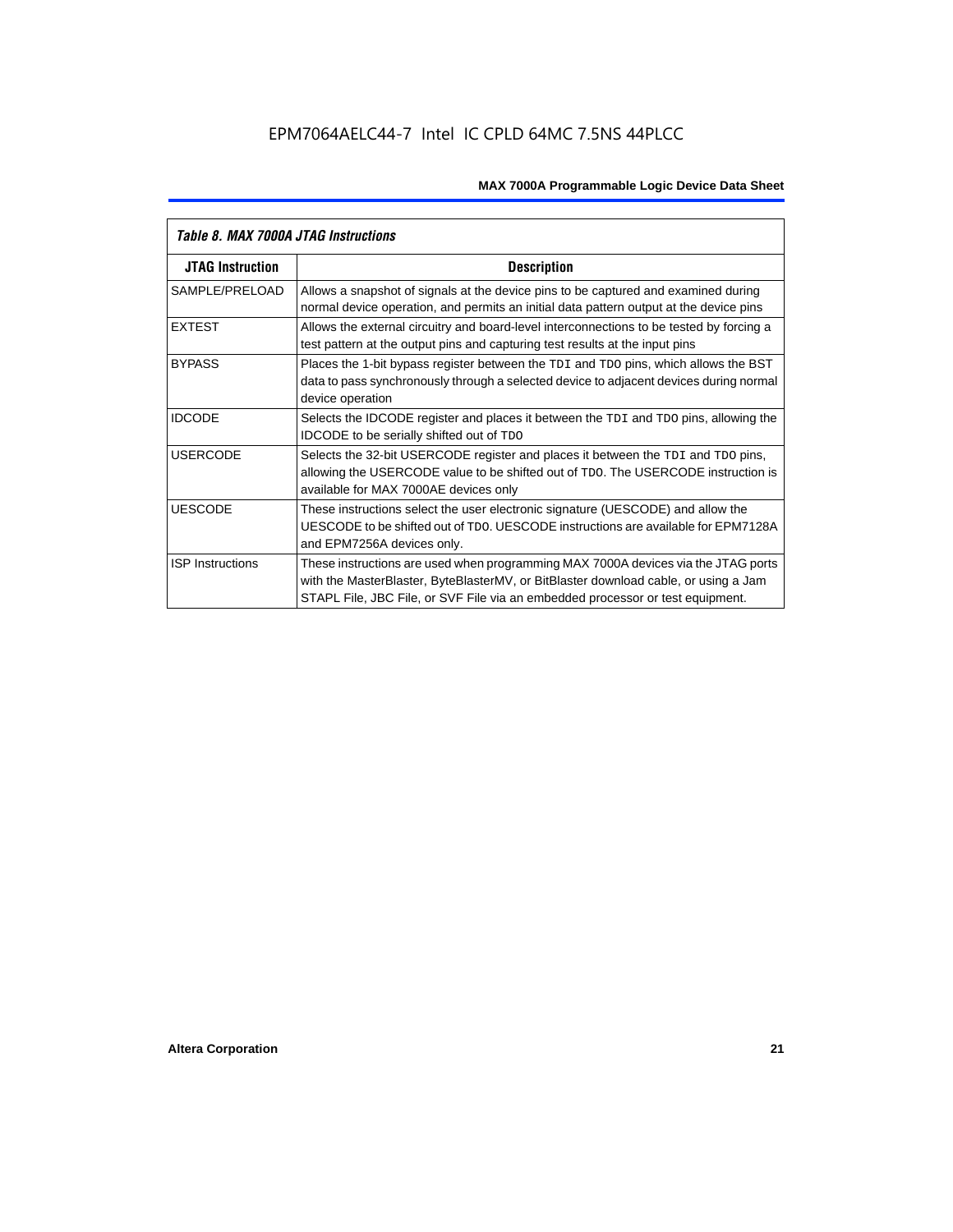The instruction register length of MAX 7000A devices is 10 bits. The user electronic signature (UES) register length in MAX 7000A devices is 16 bits. The MAX 7000AE USERCODE register length is 32 bits. Tables 9 and 10 show the boundary-scan register length and device IDCODE information for MAX 7000A devices.

| Table 9. MAX 7000A Boundary-Scan Register Length |                                      |  |  |  |  |  |
|--------------------------------------------------|--------------------------------------|--|--|--|--|--|
| <b>Device</b>                                    | <b>Boundary-Scan Register Length</b> |  |  |  |  |  |
| <b>EPM7032AE</b>                                 | 96                                   |  |  |  |  |  |
| EPM7064AE                                        | 192                                  |  |  |  |  |  |
| <b>EPM7128A</b>                                  | 288                                  |  |  |  |  |  |
| EPM7128AE                                        | 288                                  |  |  |  |  |  |
| <b>EPM7256A</b>                                  | 480                                  |  |  |  |  |  |
| EPM7256AE                                        | 480                                  |  |  |  |  |  |
| EPM7512AE                                        | 624                                  |  |  |  |  |  |

| Table 10. 32-Bit MAX 7000A Device IDCODE<br>Note (1) |                                      |                           |                                                    |                               |  |  |  |  |  |
|------------------------------------------------------|--------------------------------------|---------------------------|----------------------------------------------------|-------------------------------|--|--|--|--|--|
| <b>Device</b>                                        |                                      | <b>IDCODE (32 Bits)</b>   |                                                    |                               |  |  |  |  |  |
|                                                      | <b>Version</b><br>$(4 \text{ Bits})$ | Part Number (16 Bits)     | <b>Manufacturer's</b><br><b>Identity (11 Bits)</b> | $(1 \text{ Bit})$<br>1<br>(2) |  |  |  |  |  |
| <b>EPM7032AE</b>                                     | 0001                                 | 0111<br>0000 0011 0010    | 00001101110                                        | 1                             |  |  |  |  |  |
| EPM7064AE                                            | 0001                                 | 0111 0000 0110 0100       | 00001101110                                        | 1                             |  |  |  |  |  |
| <b>EPM7128A</b>                                      | 0000                                 | 0111 0001 0010 1000       | 00001101110                                        | $\mathbf{1}$                  |  |  |  |  |  |
| EPM7128AE                                            | 0001                                 | 0111 0001 0010 1000       | 00001101110                                        | 1                             |  |  |  |  |  |
| <b>EPM7256A</b>                                      | 0000                                 | 0010 0101<br>0110<br>0111 | 00001101110                                        | $\mathbf{1}$                  |  |  |  |  |  |
| EPM7256AE                                            | 0001                                 | 0010 0101 0110<br>0111    | 00001101110                                        | $\mathbf{1}$                  |  |  |  |  |  |
| <b>EPM7512AE</b>                                     | 0001                                 | 0111 0101 0001 0010       | 00001101110                                        | $\mathbf{1}$                  |  |  |  |  |  |

#### *Notes:*

(1) The most significant bit (MSB) is on the left.

(2) The least significant bit (LSB) for all JTAG IDCODEs is 1.



**f See Application Note 39 (IEEE 1149.1 (JTAG) Boundary-Scan Testing in Altera** *Devices)* for more information on JTAG BST.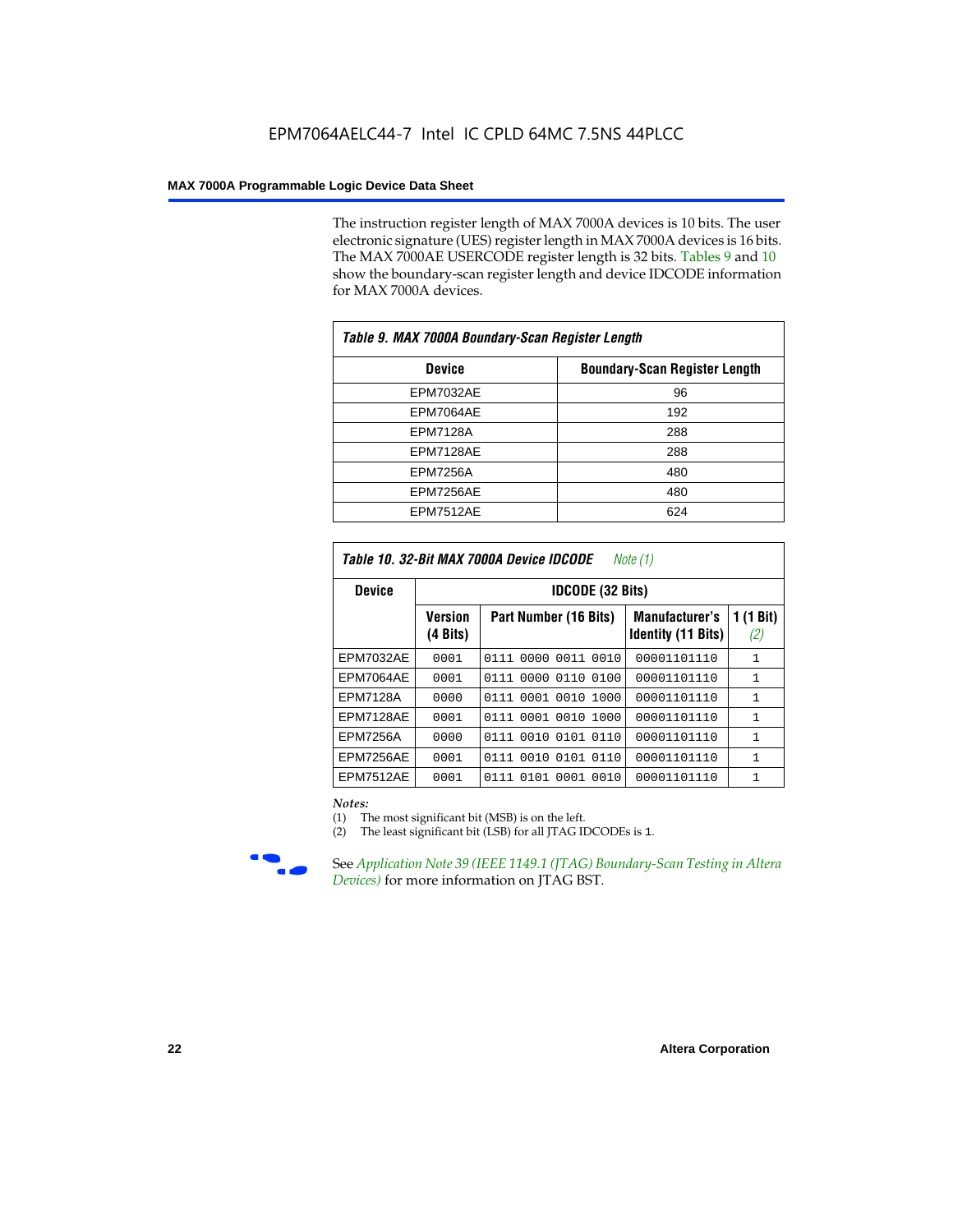Figure 8 shows timing information for the JTAG signals.



*Figure 8. MAX 7000A JTAG Waveforms*

Table 11 shows the JTAG timing parameters and values for MAX 7000A devices.

| <b>Table 11. JTAG Timing Parameters &amp; Values for MAX 7000A Devices Note (1)</b> |                                                |     |     |             |  |  |  |
|-------------------------------------------------------------------------------------|------------------------------------------------|-----|-----|-------------|--|--|--|
| <b>Symbol</b>                                                                       | <b>Parameter</b>                               | Min | Max | <b>Unit</b> |  |  |  |
| t <sub>JCP</sub>                                                                    | TCK clock period                               | 100 |     | ns          |  |  |  |
| tjch                                                                                | TCK clock high time                            | 50  |     | ns          |  |  |  |
| tjcl                                                                                | TCK clock low time                             | 50  |     | ns          |  |  |  |
| tjpsu                                                                               | JTAG port setup time                           | 20  |     | ns          |  |  |  |
| t <sub>JPH</sub>                                                                    | JTAG port hold time                            | 45  |     | ns          |  |  |  |
| t <sub>JPCO</sub>                                                                   | JTAG port clock to output                      |     | 25  | ns          |  |  |  |
| t <sub>JPZX</sub>                                                                   | JTAG port high impedance to valid output       |     | 25  | ns          |  |  |  |
| t <sub>JPXZ</sub>                                                                   | JTAG port valid output to high impedance       |     | 25  | ns          |  |  |  |
| tjssu                                                                               | Capture register setup time                    | 20  |     | ns          |  |  |  |
| $t_{JSH}$                                                                           | Capture register hold time                     | 45  |     | ns          |  |  |  |
| t <sub>JSCO</sub>                                                                   | Update register clock to output                |     | 25  | ns          |  |  |  |
| t <sub>JSZX</sub>                                                                   | Update register high impedance to valid output |     | 25  | ns          |  |  |  |
| t <sub>JSXZ</sub>                                                                   | Update register valid output to high impedance |     | 25  | ns          |  |  |  |

*Note:*

(1) Timing parameters shown in this table apply for all specified VCCIO levels.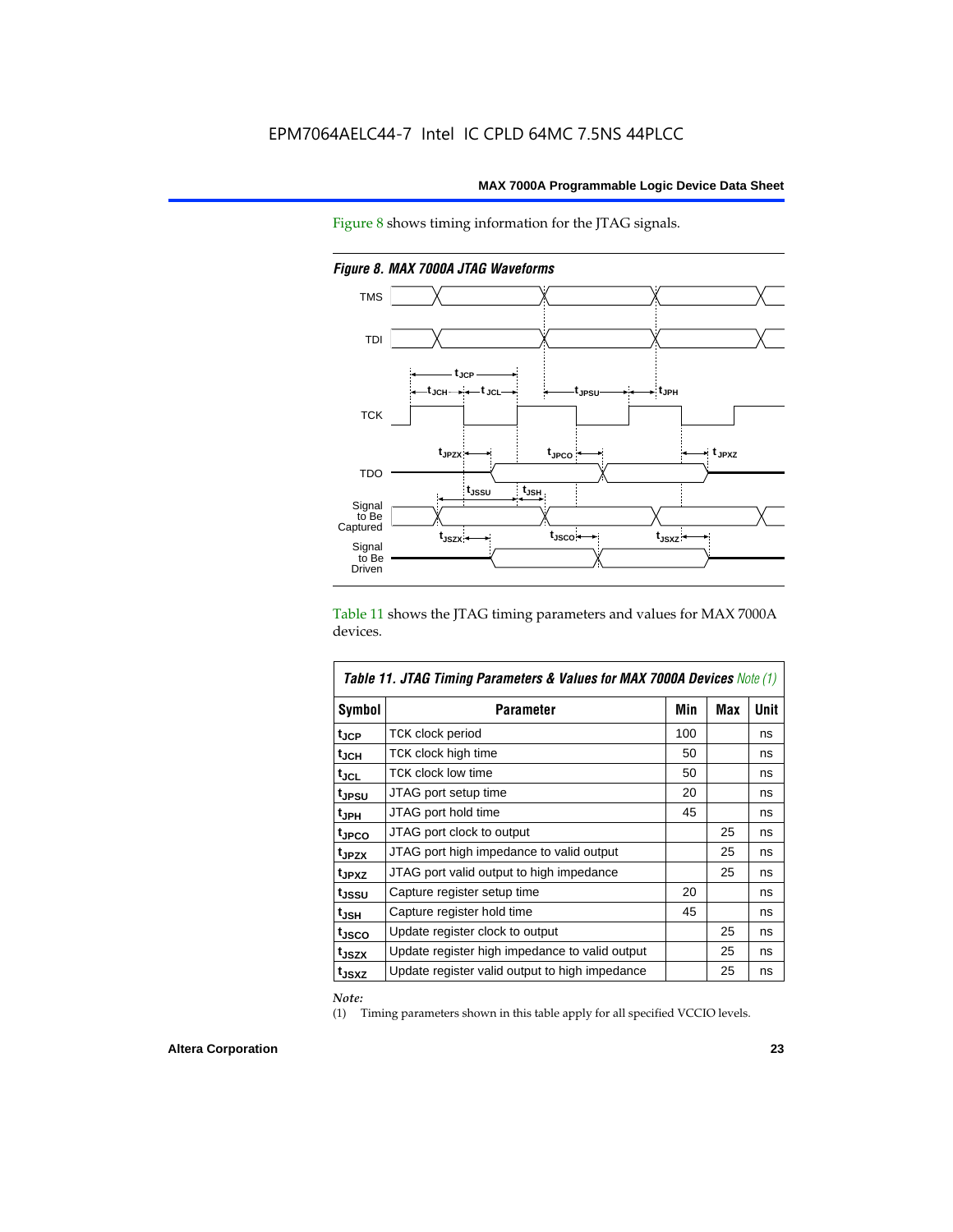### **Programmable Speed/Power Control**

MAX 7000A devices offer a power-saving mode that supports low-power operation across user-defined signal paths or the entire device. This feature allows total power dissipation to be reduced by 50% or more because most logic applications require only a small fraction of all gates to operate at maximum frequency.

The designer can program each individual macrocell in a MAX 7000A device for either high-speed (i.e., with the Turbo  $Bit^{TM}$  option turned on) or low-power operation (i.e., with the Turbo Bit option turned off). As a result, speed-critical paths in the design can run at high speed, while the remaining paths can operate at reduced power. Macrocells that run at low power incur a nominal timing delay adder (*tLPA*) for the *tLAD*, *tLAC*, *tIC*,  $t_{EN}$ ,  $t_{SEXP}$ ,  $t_{ACL}$ , and  $t_{CPPW}$  parameters.

### **Output Configuration**

MAX 7000A device outputs can be programmed to meet a variety of system-level requirements.

### **MultiVolt I/O Interface**

The MAX 7000A device architecture supports the MultiVolt I/O interface feature, which allows MAX 7000A devices to connect to systems with differing supply voltages. MAX 7000A devices in all packages can be set for 2.5-V, 3.3-V, or 5.0-V I/O pin operation. These devices have one set of VCC pins for internal operation and input buffers (VCCINT), and another set for I/O output drivers (VCCIO).

The VCCIO pins can be connected to either a 3.3-V or 2.5-V power supply, depending on the output requirements. When the VCCIO pins are connected to a 2.5-V power supply, the output levels are compatible with 2.5-V systems. When the VCCIO pins are connected to a 3.3-V power supply, the output high is at 3.3 V and is therefore compatible with 3.3-V or 5.0-V systems. Devices operating with  $V_{\text{CCIO}}$  levels lower than 3.0 V incur a slightly greater timing delay of  $t_{OD2}$  instead of  $t_{OD1}$ . Inputs can always be driven by 2.5-V, 3.3-V, or 5.0-V signals.

| Table 12. MAX 7000A MultiVolt I/O Support |     |                  |     |     |                          |     |  |  |  |
|-------------------------------------------|-----|------------------|-----|-----|--------------------------|-----|--|--|--|
| V <sub>CCIO</sub> Voltage                 |     | Input Signal (V) |     |     | <b>Output Signal (V)</b> |     |  |  |  |
|                                           | 2.5 | 3.3              | 5.0 | 2.5 | 3.3                      | 5.0 |  |  |  |
| 2.5                                       |     |                  |     |     |                          |     |  |  |  |
| 3.3                                       |     |                  |     |     |                          |     |  |  |  |

Table 12 describes the MAX 7000A MultiVolt I/O support.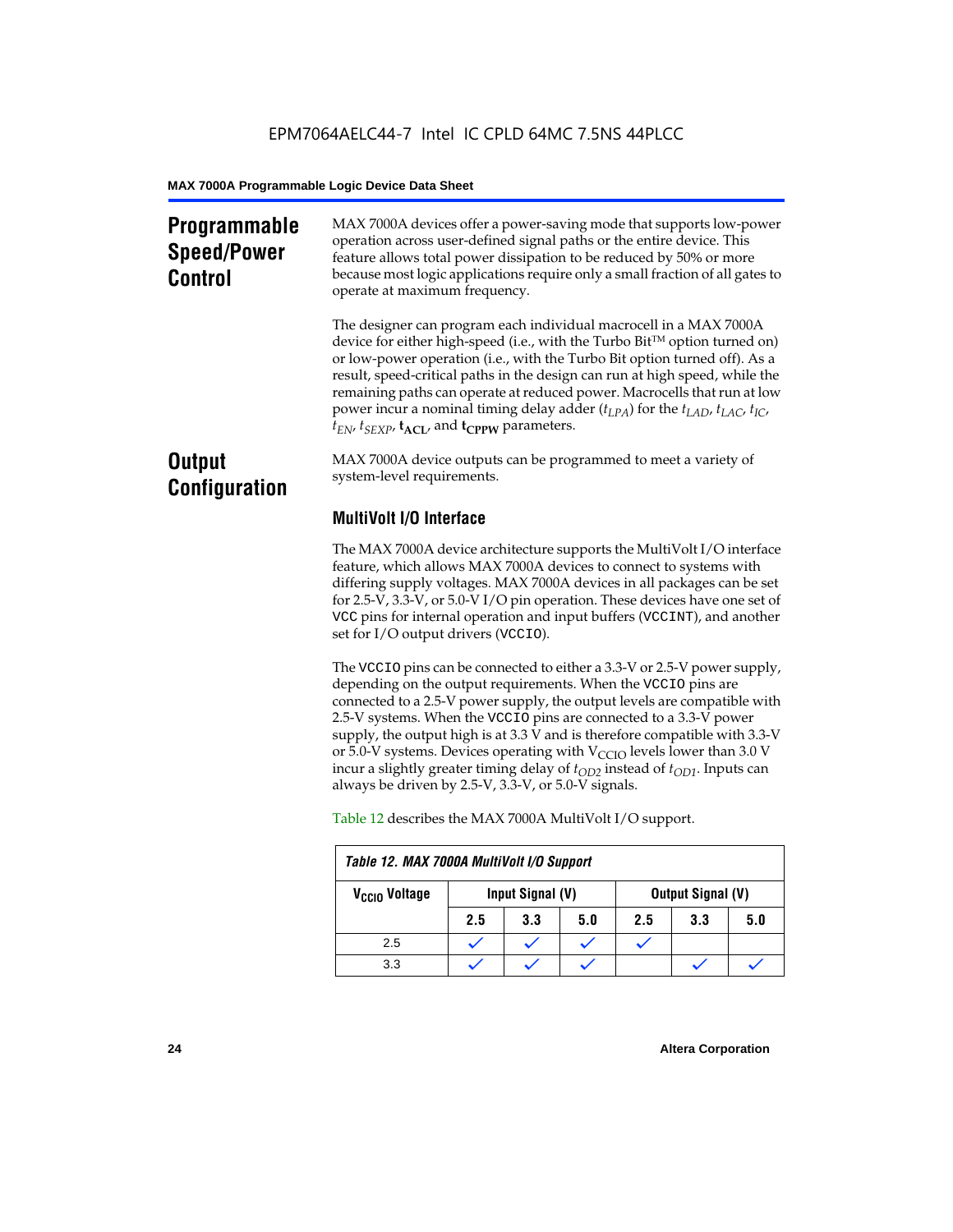#### **Open-Drain Output Option**

MAX 7000A devices provide an optional open-drain (equivalent to open-collector) output for each I/O pin. This open-drain output enables the device to provide system-level control signals (e.g., interrupt and write enable signals) that can be asserted by any of several devices. This output can also provide an additional wired-OR plane.

Open-drain output pins on MAX 7000A devices (with a pull-up resistor to the 5.0-V supply) can drive 5.0-V CMOS input pins that require a high  $V<sub>IH</sub>$ . When the open-drain pin is active, it will drive low. When the pin is inactive, the resistor will pull up the trace to 5.0 V to meet CMOS  $V_{OH}$ requirements. The open-drain pin will only drive low or tri-state; it will never drive high. The rise time is dependent on the value of the pull-up resistor and load impedance. The  $I_{OL}$  current specification should be considered when selecting a pull-up resistor.

#### **Programmable Ground Pins**

Each unused I/O pin on MAX 7000A devices may be used as an additional ground pin. In EPM7128A and EPM7256A devices, utilizing unused I/O pins as additional ground pins requires using the associated macrocell. In MAX 7000AE devices, this programmable ground feature does not require the use of the associated macrocell; therefore, the buried macrocell is still available for user logic.

#### **Slew-Rate Control**

The output buffer for each MAX 7000A I/O pin has an adjustable output slew rate that can be configured for low-noise or high-speed performance. A faster slew rate provides high-speed transitions for high-performance systems. However, these fast transitions may introduce noise transients into the system. A slow slew rate reduces system noise, but adds a nominal delay of 4 to 5 ns. When the configuration cell is turned off, the slew rate is set for low-noise performance. Each I/O pin has an individual EEPROM bit that controls the slew rate, allowing designers to specify the slew rate on a pin-by-pin basis. The slew rate control affects both the rising and falling edges of the output signal.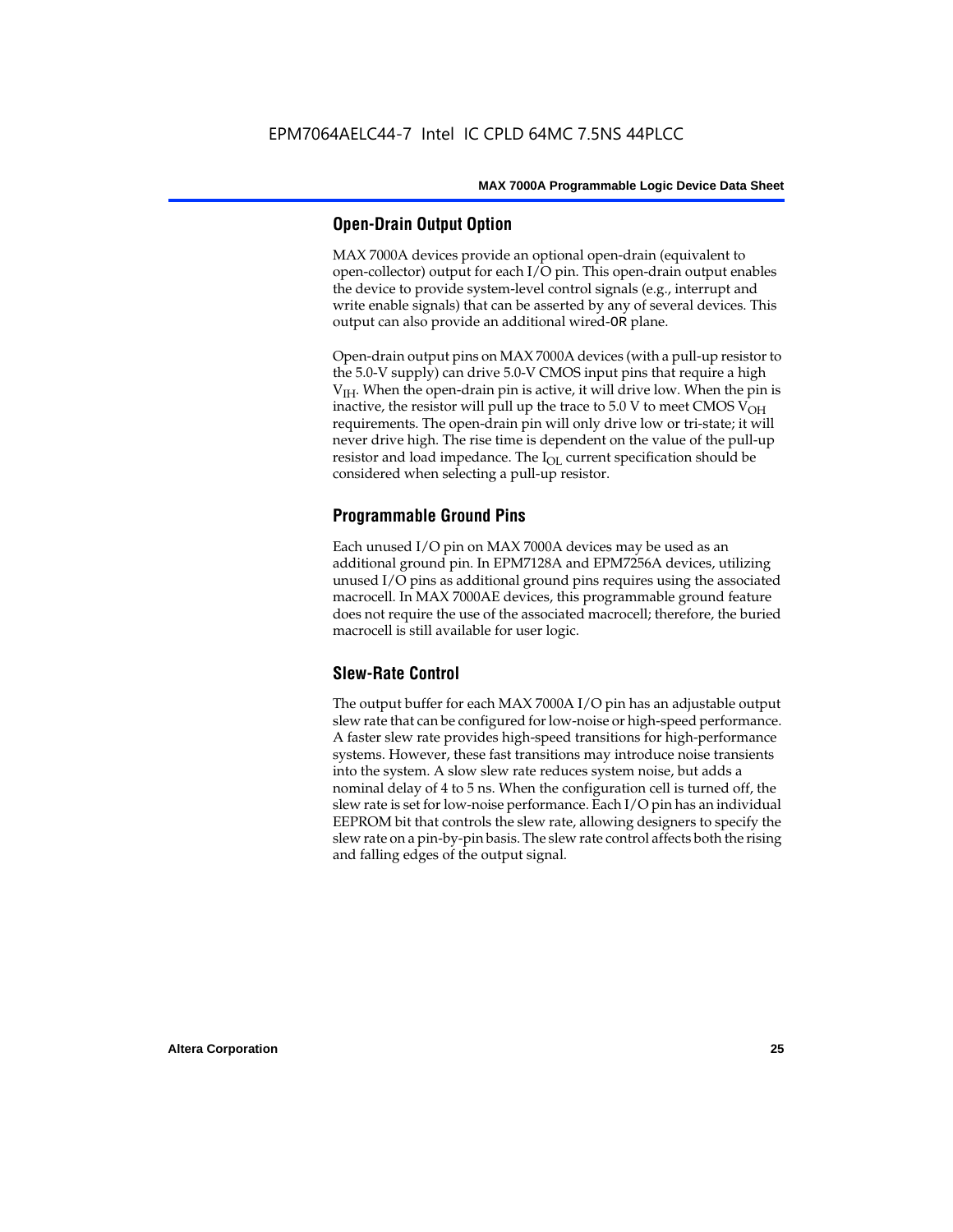| <b>Power</b><br>Sequencing &<br><b>Hot-Socketing</b> | Because MAX 7000A devices can be used in a mixed-voltage environment,<br>they have been designed specifically to tolerate any possible power-up<br>sequence. The $V_{\text{CCIO}}$ and $V_{\text{CCINT}}$ power planes can be powered in any<br>order.                                                                                                                                                                                                                                     |
|------------------------------------------------------|--------------------------------------------------------------------------------------------------------------------------------------------------------------------------------------------------------------------------------------------------------------------------------------------------------------------------------------------------------------------------------------------------------------------------------------------------------------------------------------------|
|                                                      | Signals can be driven into MAX 7000AE devices before and during power-<br>up (and power-down) without damaging the device. Additionally,<br>MAX 7000AE devices do not drive out during power-up. Once operating<br>conditions are reached, MAX 7000AE devices operate as specified by the<br>user.                                                                                                                                                                                         |
|                                                      | MAX 7000AE device I/O pins will not source or sink more than 300 $\mu$ A of<br>DC current during power-up. All pins can be driven up to 5.75 V during<br>hot-socketing, except the OE1 and GLCRn pins. The OE1 and GLCRn pins<br>can be driven up to 3.6 V during hot-socketing. After $V_{\text{CCINT}}$ and $V_{\text{CCIO}}$<br>reach the recommended operating conditions, these two pins are 5.0-V<br>tolerant.                                                                       |
|                                                      | EPM7128A and EPM7256A devices do not support hot-socketing and may<br>drive out during power-up.                                                                                                                                                                                                                                                                                                                                                                                           |
| <b>Design Security</b>                               | All MAX 7000A devices contain a programmable security bit that controls<br>access to the data programmed into the device. When this bit is<br>programmed, a design implemented in the device cannot be copied or<br>retrieved. This feature provides a high level of design security because<br>programmed data within EEPROM cells is invisible. The security bit that<br>controls this function, as well as all other programmed data, is reset only<br>when the device is reprogrammed. |
| <b>Generic Testing</b>                               | MAX 7000A devices are fully tested. Complete testing of each<br>programmable EEPROM bit and all internal logic elements ensures 100%<br>programming yield. AC test measurements are taken under conditions<br>equivalent to those shown in Figure 9. Test patterns can be used and then<br>erased during early stages of the production flow.                                                                                                                                              |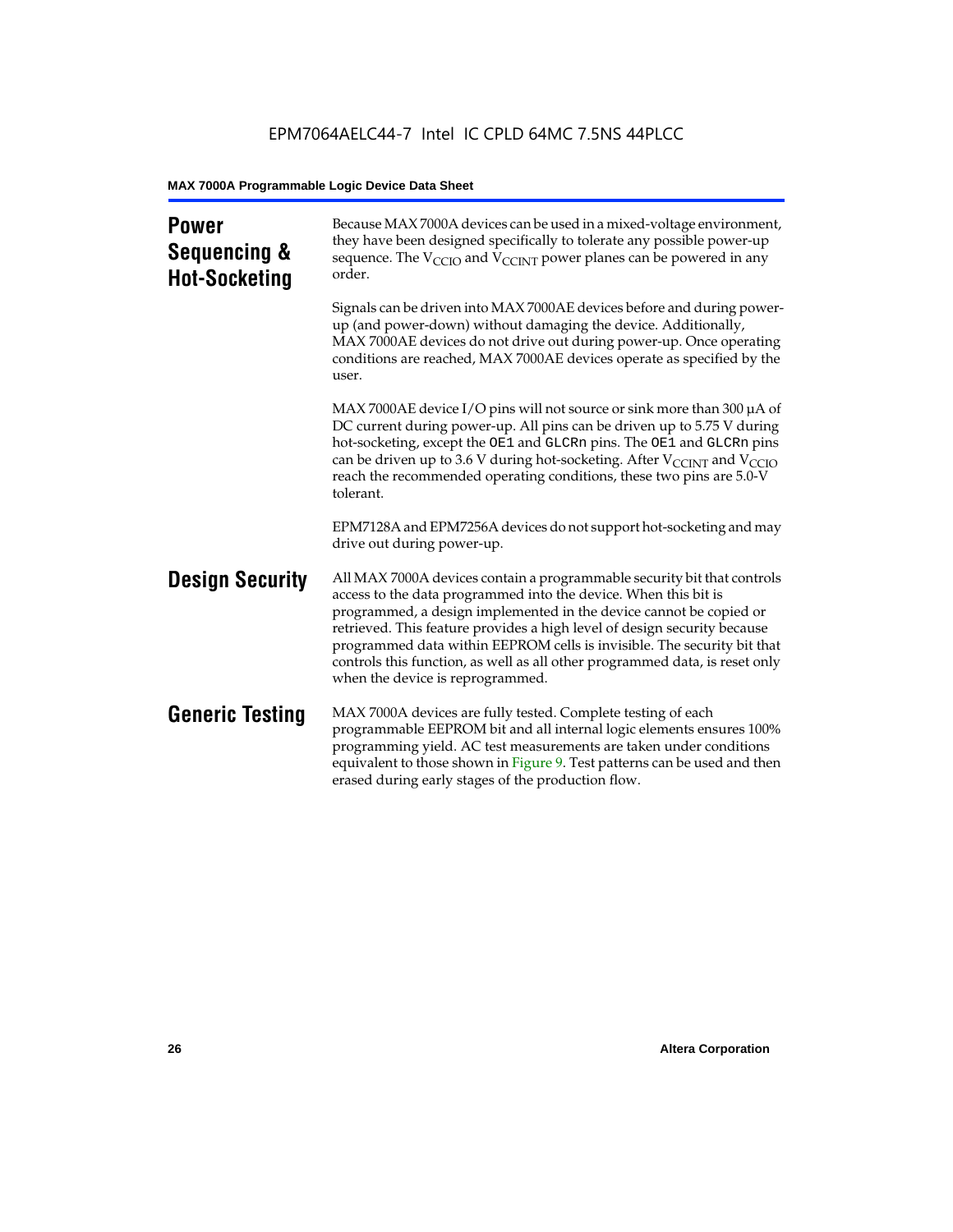#### *Figure 9. MAX 7000A AC Test Conditions*

*3.3-V outputs.*



### **Operating Conditions**

Tables 13 through 16 provide information on absolute maximum ratings, recommended operating conditions, operating conditions, and capacitance for MAX 7000A devices.

|                | Table 13. MAX 7000A Device Absolute Maximum Ratings<br>Note $(1)$ |                                                           |        |      |              |  |  |  |  |  |  |
|----------------|-------------------------------------------------------------------|-----------------------------------------------------------|--------|------|--------------|--|--|--|--|--|--|
| Symbol         | <b>Parameter</b>                                                  | <b>Conditions</b>                                         | Min    | Max  | Unit         |  |  |  |  |  |  |
| $V_{CC}$       | Supply voltage                                                    | With respect to ground $(2)$                              | $-0.5$ | 4.6  | V            |  |  |  |  |  |  |
| V <sub>1</sub> | DC input voltage                                                  |                                                           | $-2.0$ | 5.75 | V            |  |  |  |  |  |  |
| $I_{OUT}$      | DC output current, per pin                                        |                                                           | $-25$  | 25   | mA           |  |  |  |  |  |  |
| $T_{STG}$      | Storage temperature                                               | No bias                                                   | $-65$  | 150  | $^{\circ}$ C |  |  |  |  |  |  |
| $T_A$          | Ambient temperature                                               | Under bias                                                | $-65$  | 135  | ° C          |  |  |  |  |  |  |
| $T_{\rm J}$    | Junction temperature                                              | BGA, FineLine BGA, PQFP, and<br>TQFP packages, under bias |        | 135  | $^{\circ}$ C |  |  |  |  |  |  |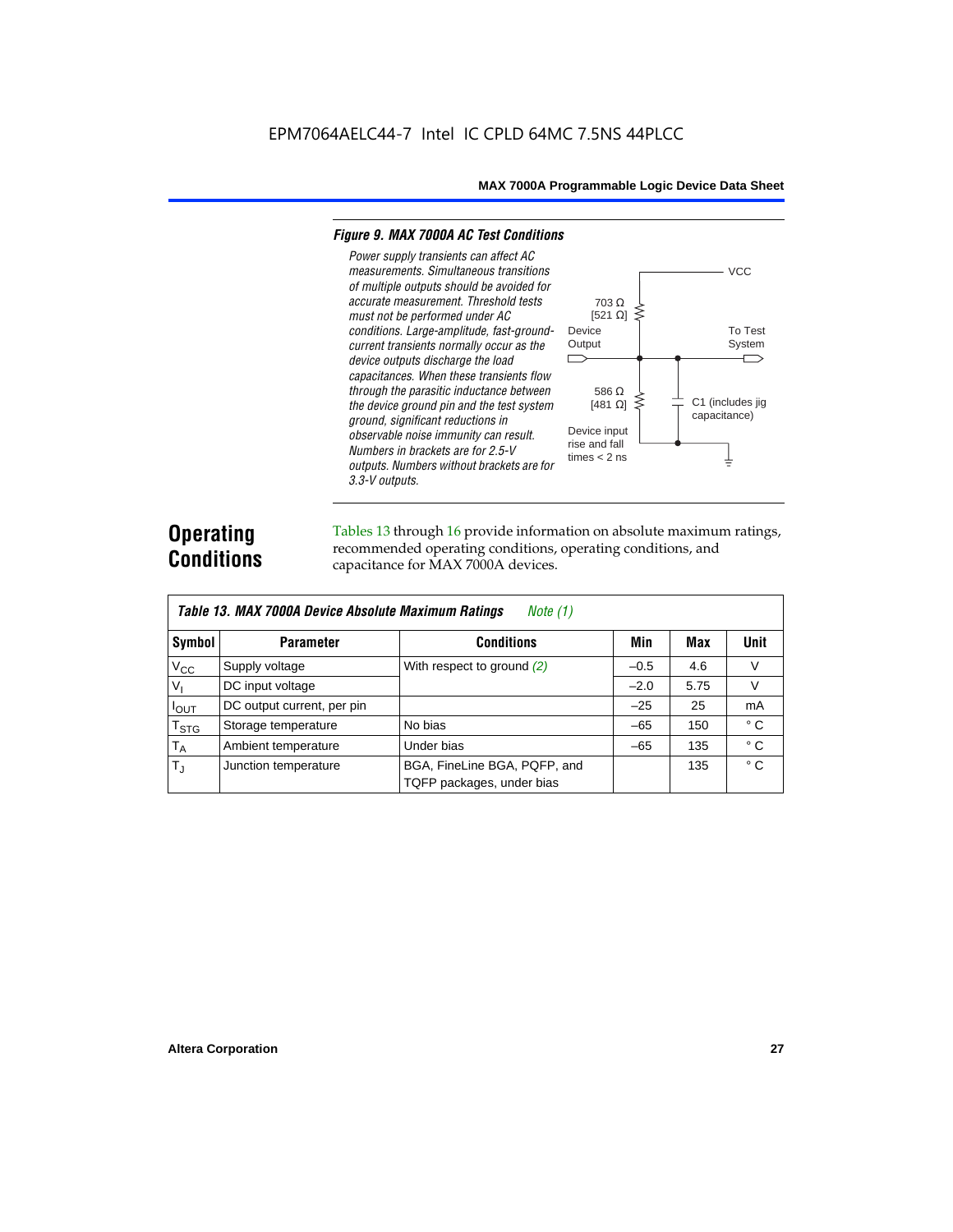### EPM7064AELC44-7 Intel IC CPLD 64MC 7.5NS 44PLCC

|                          | <b>Table 14. MAX 7000A Device Recommended Operating Conditions</b> |                      |          |                   |              |  |  |  |  |  |
|--------------------------|--------------------------------------------------------------------|----------------------|----------|-------------------|--------------|--|--|--|--|--|
| Symbol                   | <b>Parameter</b>                                                   | <b>Conditions</b>    | Min      | Max               | Unit         |  |  |  |  |  |
| <b>V<sub>CCINT</sub></b> | Supply voltage for internal logic<br>and input buffers             | (3), (13)            | 3.0      | 3.6               | $\vee$       |  |  |  |  |  |
| V <sub>CCIO</sub>        | Supply voltage for output<br>drivers, 3.3-V operation              | (3)                  | 3.0      | 3.6               | $\vee$       |  |  |  |  |  |
|                          | Supply voltage for output<br>drivers, 2.5-V operation              | (3)                  | 2.3      | 2.7               | $\vee$       |  |  |  |  |  |
| $V_{\text{CCISP}}$       | Supply voltage during in-<br>system programming                    |                      | 3.0      | 3.6               | $\vee$       |  |  |  |  |  |
| $V_{I}$                  | Input voltage                                                      | (4)                  | $-0.5$   | 5.75              | $\vee$       |  |  |  |  |  |
| $V_{\rm O}$              | Output voltage                                                     |                      | $\Omega$ | V <sub>CCIO</sub> | $\vee$       |  |  |  |  |  |
| $T_A$                    | Ambient temperature                                                | Commercial range     | $\Omega$ | 70                | $^{\circ}$ C |  |  |  |  |  |
|                          |                                                                    | Industrial range (5) | $-40$    | 85                | $^{\circ}$ C |  |  |  |  |  |
| $T_{\rm J}$              | Junction temperature                                               | Commercial range     | $\Omega$ | 90                | $^{\circ}$ C |  |  |  |  |  |
|                          |                                                                    | Industrial range (5) | $-40$    | 105               | $^{\circ}$ C |  |  |  |  |  |
|                          |                                                                    | Extended range (5)   | $-40$    | 130               | $^{\circ}$ C |  |  |  |  |  |
| $t_{\mathsf{R}}$         | Input rise time                                                    |                      |          | 40                | ns           |  |  |  |  |  |
| $t_F$                    | Input fall time                                                    |                      |          | 40                | ns           |  |  |  |  |  |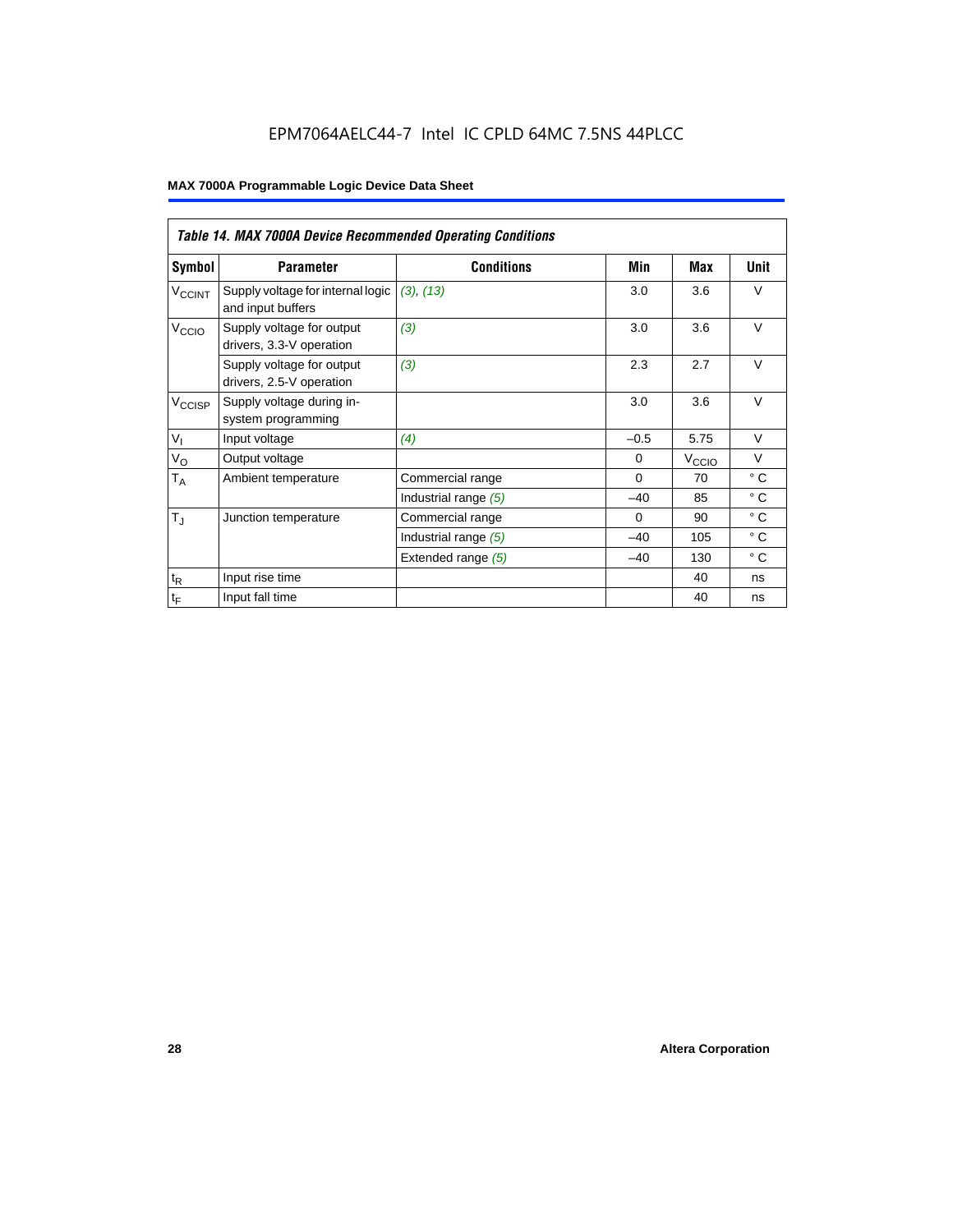|                 | <b>Table 15. MAX 7000A Device DC Operating Conditions</b><br><i>Note</i> $(6)$ |                                                                                        |                         |      |           |  |  |  |  |  |
|-----------------|--------------------------------------------------------------------------------|----------------------------------------------------------------------------------------|-------------------------|------|-----------|--|--|--|--|--|
| Symbol          | <b>Parameter</b>                                                               | <b>Conditions</b>                                                                      | Min                     | Max  | Unit      |  |  |  |  |  |
| $V_{\text{IH}}$ | High-level input voltage                                                       |                                                                                        | 1.7                     | 5.75 | $\vee$    |  |  |  |  |  |
| $V_{IL}$        | Low-level input voltage                                                        |                                                                                        | $-0.5$                  | 0.8  | V         |  |  |  |  |  |
| V <sub>OH</sub> | 3.3-V high-level TTL output<br>voltage                                         | $I_{OH} = -8$ mA DC, $V_{CCIO} = 3.00$ V (7)                                           | 2.4                     |      | V         |  |  |  |  |  |
|                 | 3.3-V high-level CMOS output<br>voltage                                        | $I_{OH} = -0.1$ mA DC, $V_{CCIO} = 3.00$ V<br>(7)                                      | $V_{\text{CCIO}} - 0.2$ |      | $\vee$    |  |  |  |  |  |
|                 |                                                                                | 2.5-V high-level output voltage $ I_{OH} = -100 \mu A DC$ , $V_{CClO} = 2.30 V$<br>(7) | 2.1                     |      | V         |  |  |  |  |  |
|                 |                                                                                | $I_{OH} = -1$ mA DC, $V_{CCIO} = 2.30$ V (7)                                           | 2.0                     |      | $\vee$    |  |  |  |  |  |
|                 |                                                                                | $I_{OH} = -2$ mA DC, $V_{CCIO} = 2.30$ V (7)                                           | 1.7                     |      | $\vee$    |  |  |  |  |  |
| $V_{OL}$        | 3.3-V low-level TTL output<br>voltage                                          | $I_{\text{OI}}$ = 8 mA DC, $V_{\text{CCl}}$ = 3.00 V (8)                               |                         | 0.45 | $\vee$    |  |  |  |  |  |
|                 | 3.3-V low-level CMOS output<br>voltage                                         | $I_{\text{OI}} = 0.1 \text{ mA DC}$ , $V_{\text{CCl}} = 3.00 \text{ V}$ (8)            |                         | 0.2  | V         |  |  |  |  |  |
|                 | 2.5-V low-level output voltage                                                 | $I_{OL}$ = 100 µA DC, $V_{CCIO}$ = 2.30 V (8)                                          |                         | 0.2  | $\vee$    |  |  |  |  |  |
|                 |                                                                                | $I_{OL}$ = 1 mA DC, $V_{CCIO}$ = 2.30 V (8)                                            |                         | 0.4  | $\vee$    |  |  |  |  |  |
|                 |                                                                                | $I_{OL}$ = 2 mA DC, $V_{CCIO}$ = 2.30 V (8)                                            |                         | 0.7  | $\vee$    |  |  |  |  |  |
|                 | Input leakage current                                                          | $V_1 = -0.5$ to 5.5 V (9)                                                              | $-10$                   | 10   | μA        |  |  |  |  |  |
| $I_{OZ}$        | Tri-state output off-state<br>current                                          | $V_1 = -0.5$ to 5.5 V (9)                                                              | $-10$                   | 10   | μA        |  |  |  |  |  |
| $R_{ISP}$       | Value of I/O pin pull-up resistor                                              | $V_{\text{CCIO}}$ = 3.0 to 3.6 V (10)                                                  | 20                      | 50   | $k\Omega$ |  |  |  |  |  |
|                 | during in-system programming                                                   | $V_{\text{CCIO}}$ = 2.3 to 2.7 V (10)                                                  | 30                      | 80   | $k\Omega$ |  |  |  |  |  |
|                 | or during power-up                                                             | $V_{\text{CCIO}} = 2.3$ to 3.6 V (11)                                                  | 20                      | 74   | $k\Omega$ |  |  |  |  |  |

| Table 16. MAX 7000A Device Capacitance | Note (12) |
|----------------------------------------|-----------|

| Symbol    | <b>Parameter</b>      | <b>Conditions</b>                   | Min | Max | Unit |
|-----------|-----------------------|-------------------------------------|-----|-----|------|
| $C_{IN}$  | Input pin capacitance | $V_{IN} = 0$ V, f = 1.0 MHz         |     |     | рF   |
| $v_{I/O}$ | I/O pin capacitance   | $V_{\text{OUT}} = 0 V, f = 1.0 MHz$ |     |     | рF   |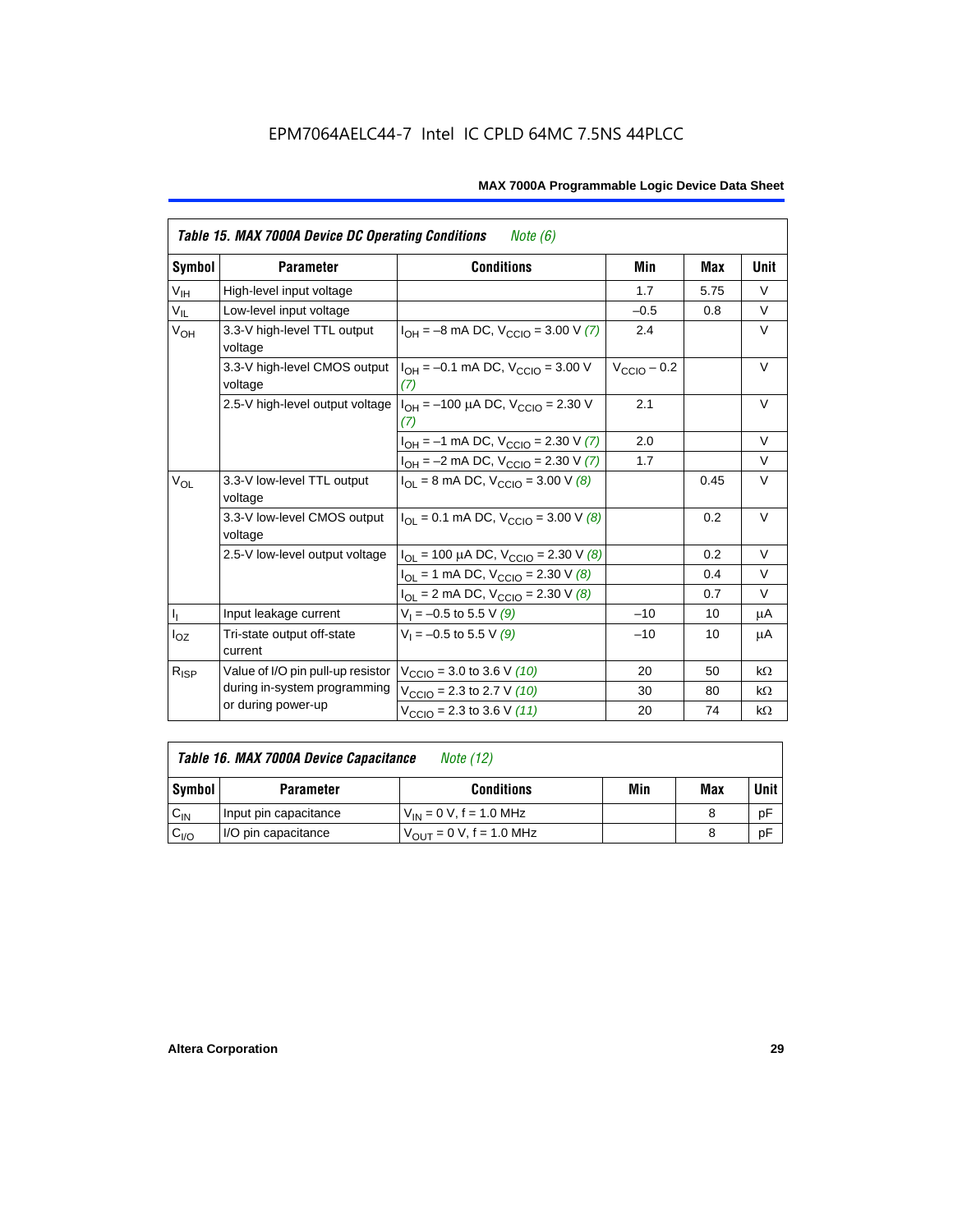#### *Notes to tables:*

- (1) See the *Operating Requirements for Altera Devices Data Sheet.*
- Minimum DC input voltage is –0.5 V. During transitions, the inputs may undershoot to –2.0 V for input currents less than 100 mA and periods shorter than 20 ns.
- (3) For EPM7128A and EPM7256A devices only,  $V_{CC}$  must rise monotonically.
- (4) In MAX 7000AE devices, all pins, including dedicated inputs, I/O pins, and JTAG pins, may be driven before V<sub>CCINT</sub> and V<sub>CCIO</sub> are powered.
- (5) These devices support in-system programming for –40° to 100° C. For in-system programming support between –40° and 0° C, contact Altera Applications.
- (6) These values are specified under the recommended operating conditions shown in Table 14 on page 28.
- (7) The parameter is measured with 50% of the outputs each sourcing the specified current. The  $I_{OH}$  parameter refers to high-level TTL or CMOS output current.
- (8) The parameter is measured with 50% of the outputs each sinking the specified current. The  $I_{OL}$  parameter refers to low-level TTL or CMOS output current.
- (9) This value is specified for normal device operation. For MAX 7000AE devices, the maximum leakage current during power-up is ±300 µA. For EPM7128A and EPM7256A devices, leakage current during power-up is not specified.
- (10) For EPM7128A and EPM7256A devices, this pull-up exists while a device is programmed in-system.
- (11) For MAX 7000AE devices, this pull-up exists while devices are programmed in-system and in unprogrammed devices during power-up.
- (12) Capacitance is measured at 25 °C and is sample-tested only. The OE1 pin (high-voltage pin during programming) has a maximum capacitance of 20 pF.
- (13) The POR time for MAX 7000AE devices (except MAX 7128A and MAX 7256A devices) does not exceed 100 µs. The sufficient V<sub>CCINT</sub> voltage level for POR is 3.0 V. The device is fully initialized within the POR time after V<sub>CCINT</sub> reaches the sufficient POR voltage level.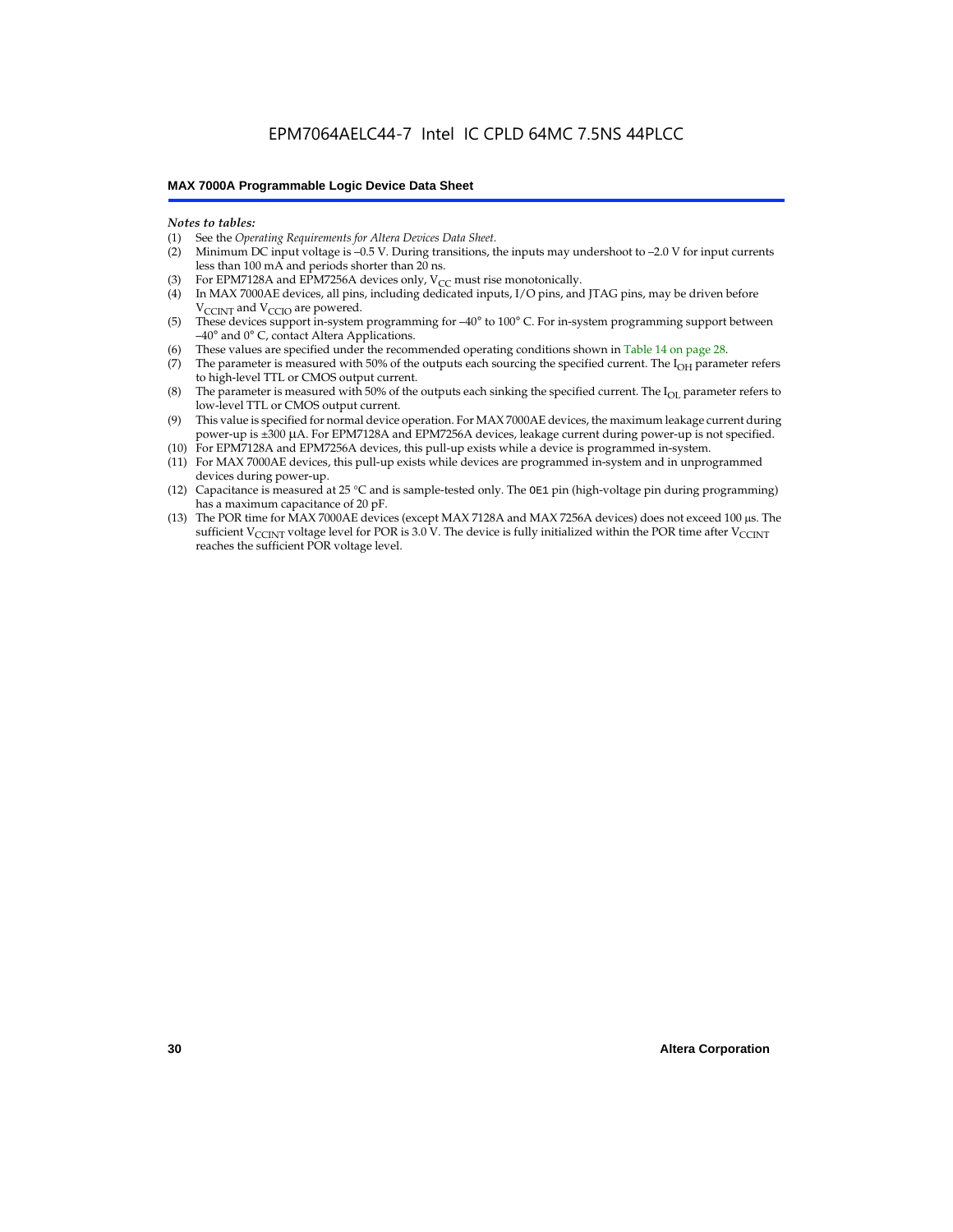Figure 10 shows the typical output drive characteristics of MAX 7000A devices.





**Timing Model** MAX 7000A device timing can be analyzed with the Altera software, a variety of popular industry-standard EDA simulators and timing analyzers, or with the timing model shown in Figure 11. MAX 7000A devices have predictable internal delays that enable the designer to determine the worst-case timing of any design. The software provides timing simulation, point-to-point delay prediction, and detailed timing analysis for device-wide performance evaluation.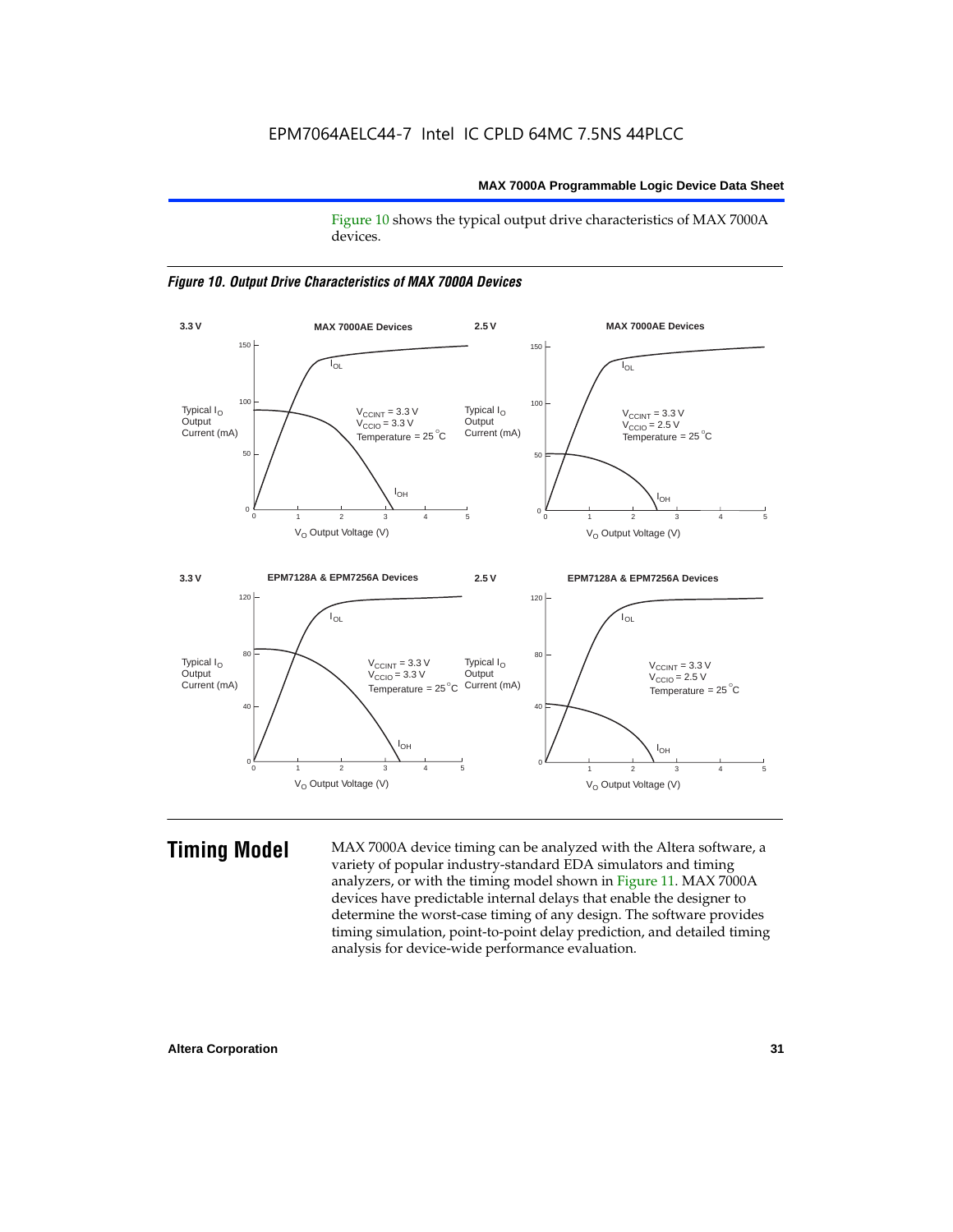



The timing characteristics of any signal path can be derived from the timing model and parameters of a particular device. External timing parameters, which represent pin-to-pin timing delays, can be calculated as the sum of internal parameters. Figure 12 shows the timing relationship between internal and external delay parameters.



f See *Application Note 94 (Understanding MAX 7000 Timing)* for more information.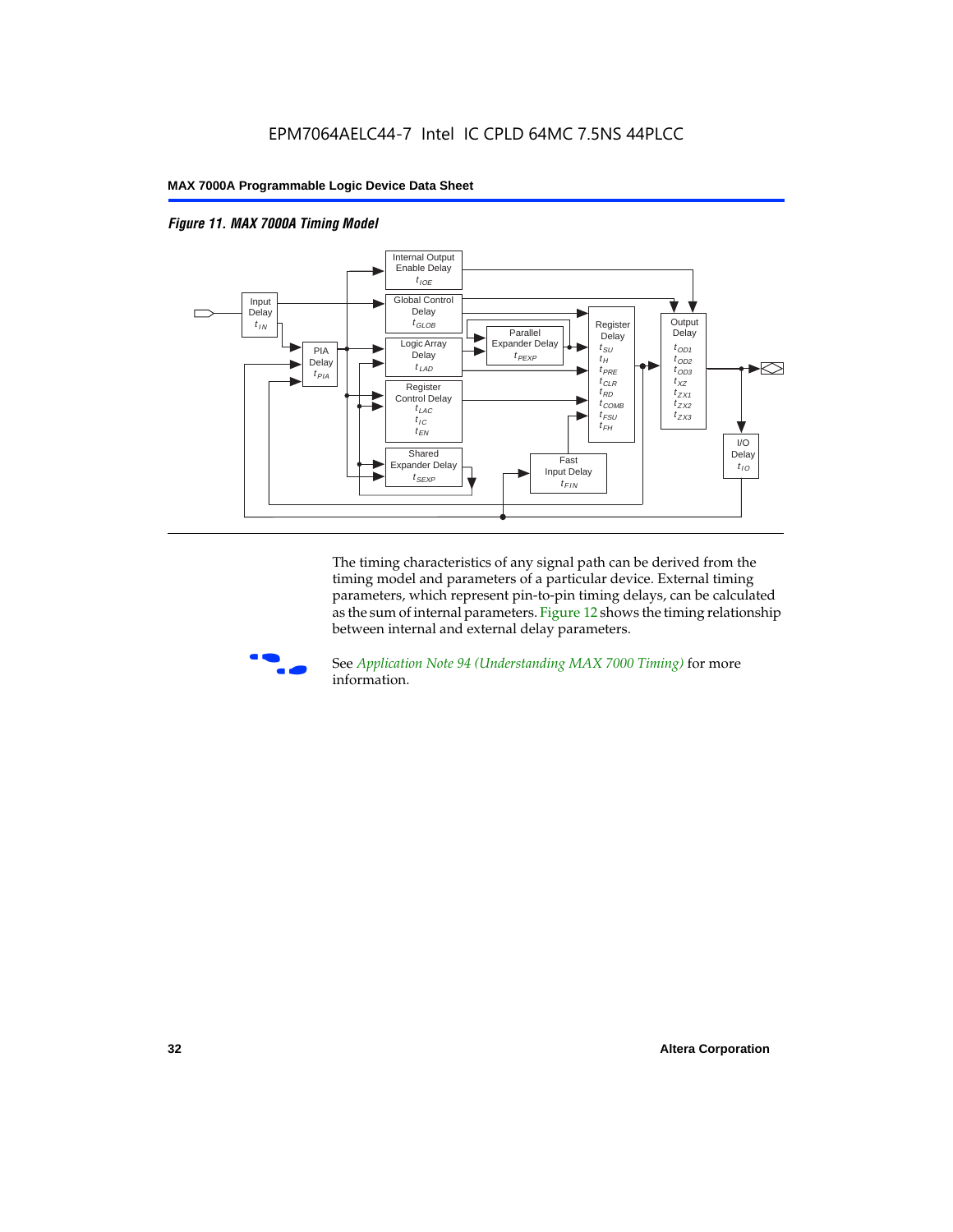#### *Figure 12. MAX 7000A Switching Waveforms*

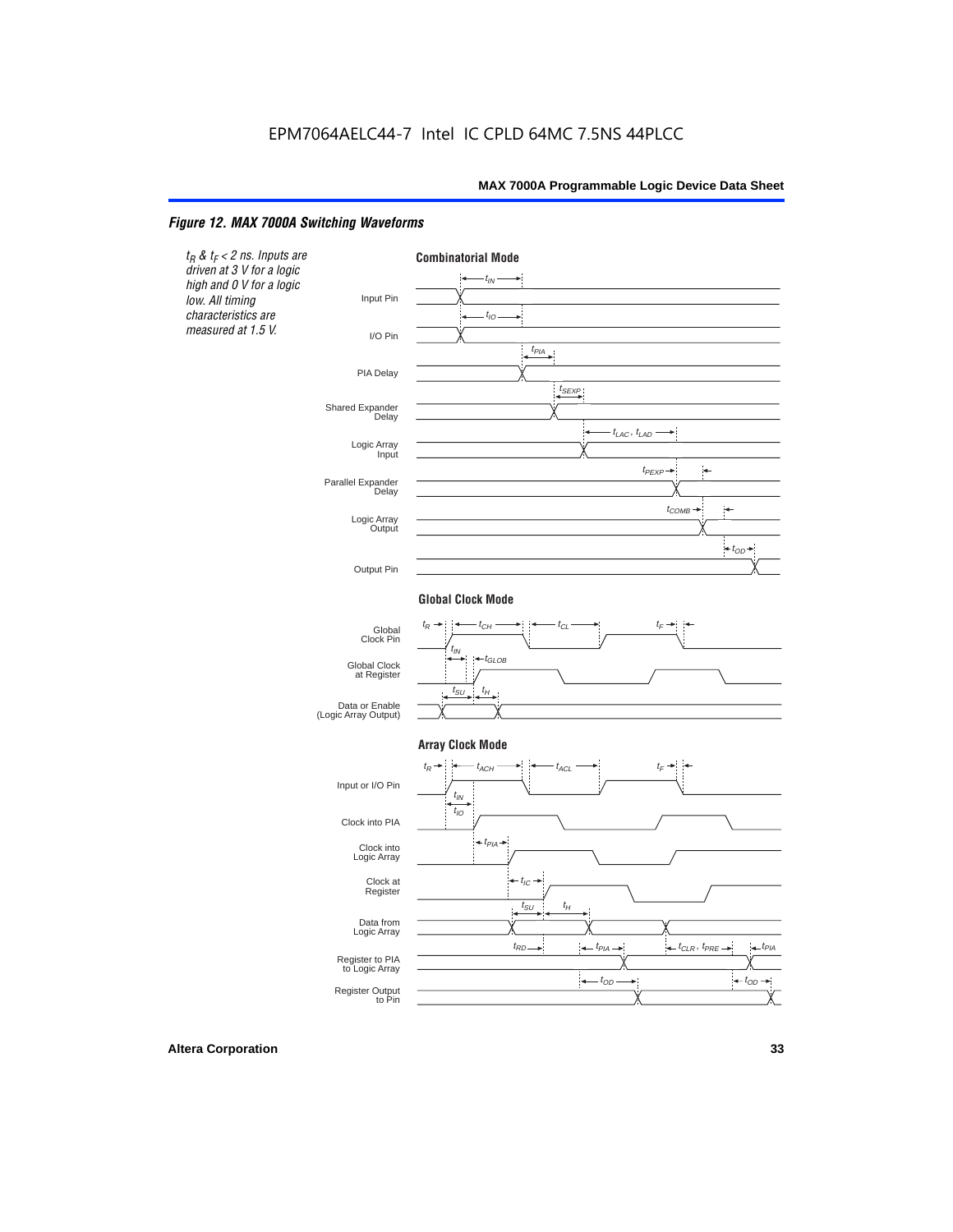Tables 17 through 30 show EPM7032AE, EPM7064AE, EPM7128AE, EPM7256AE, EPM7512AE, EPM7128A, and EPM7256A timing information.

|                         | <b>Table 17. EPM7032AE External Timing Parameters</b><br>Note $(1)$ |                   |       |            |                    |            |       |     |             |
|-------------------------|---------------------------------------------------------------------|-------------------|-------|------------|--------------------|------------|-------|-----|-------------|
| Symbol                  | <b>Parameter</b>                                                    | <b>Conditions</b> |       |            | <b>Speed Grade</b> |            |       |     | <b>Unit</b> |
|                         |                                                                     |                   |       | $-4$       | $-7$               |            | $-10$ |     |             |
|                         |                                                                     |                   | Min   | <b>Max</b> | Min                | <b>Max</b> | Min   | Max |             |
| t <sub>PD1</sub>        | Input to non-registered<br>output                                   | $C1 = 35 pF(2)$   |       | 4.5        |                    | 7.5        |       | 10  | ns          |
| $t_{PD2}$               | I/O input to non-registered<br>output                               | $C1 = 35 pF(2)$   |       | 4.5        |                    | 7.5        |       | 10  | ns          |
| $t_{\text{SU}}$         | Global clock setup time                                             | (2)               | 2.9   |            | 4.7                |            | 6.3   |     | ns          |
| $t_H$                   | Global clock hold time                                              | (2)               | 0.0   |            | 0.0                |            | 0.0   |     | ns          |
| t <sub>FSU</sub>        | Global clock setup time of<br>fast input                            |                   | 2.5   |            | 3.0                |            | 3.0   |     | ns          |
| $t_{FH}$                | Global clock hold time of<br>fast input                             |                   | 0.0   |            | 0.0                |            | 0.0   |     | ns          |
| $t_{CO1}$               | Global clock to output delay                                        | $C1 = 35 pF$      | 1.0   | 3.0        | 1.0                | 5.0        | 1.0   | 6.7 | ns          |
| $t_{CH}$                | Global clock high time                                              |                   | 2.0   |            | 3.0                |            | 4.0   |     | ns          |
| $t_{CL}$                | Global clock low time                                               |                   | 2.0   |            | 3.0                |            | 4.0   |     | ns          |
| t <sub>ASU</sub>        | Array clock setup time                                              | (2)               | 1.6   |            | 2.5                |            | 3.6   |     | ns          |
| t <sub>AH</sub>         | Array clock hold time                                               | (2)               | 0.3   |            | 0.5                |            | 0.5   |     | ns          |
| $t_{ACQ1}$              | Array clock to output delay                                         | $C1 = 35 pF(2)$   | 1.0   | 4.3        | 1.0                | 7.2        | 1.0   | 9.4 | ns          |
| $t_{ACH}$               | Array clock high time                                               |                   | 2.0   |            | 3.0                |            | 4.0   |     | ns          |
| $t_{\text{ACL}}$        | Array clock low time                                                |                   | 2.0   |            | 3.0                |            | 4.0   |     | ns          |
| t <sub>CPPW</sub>       | Minimum pulse width for<br>clear and preset                         | (3)               | 2.0   |            | 3.0                |            | 4.0   |     | ns          |
| $t_{\text{CNT}}$        | Minimum global clock<br>period                                      | (2)               |       | 4.4        |                    | 7.2        |       | 9.7 | ns          |
| $f_{CNT}$               | Maximum internal global<br>clock frequency                          | (2), (4)          | 227.3 |            | 138.9              |            | 103.1 |     | <b>MHz</b>  |
| <b>t<sub>ACNT</sub></b> | Minimum array clock period                                          | (2)               |       | 4.4        |                    | 7.2        |       | 9.7 | ns          |
| <b>fACNT</b>            | Maximum internal array<br>clock frequency                           | (2), (4)          | 227.3 |            | 138.9              |            | 103.1 |     | <b>MHz</b>  |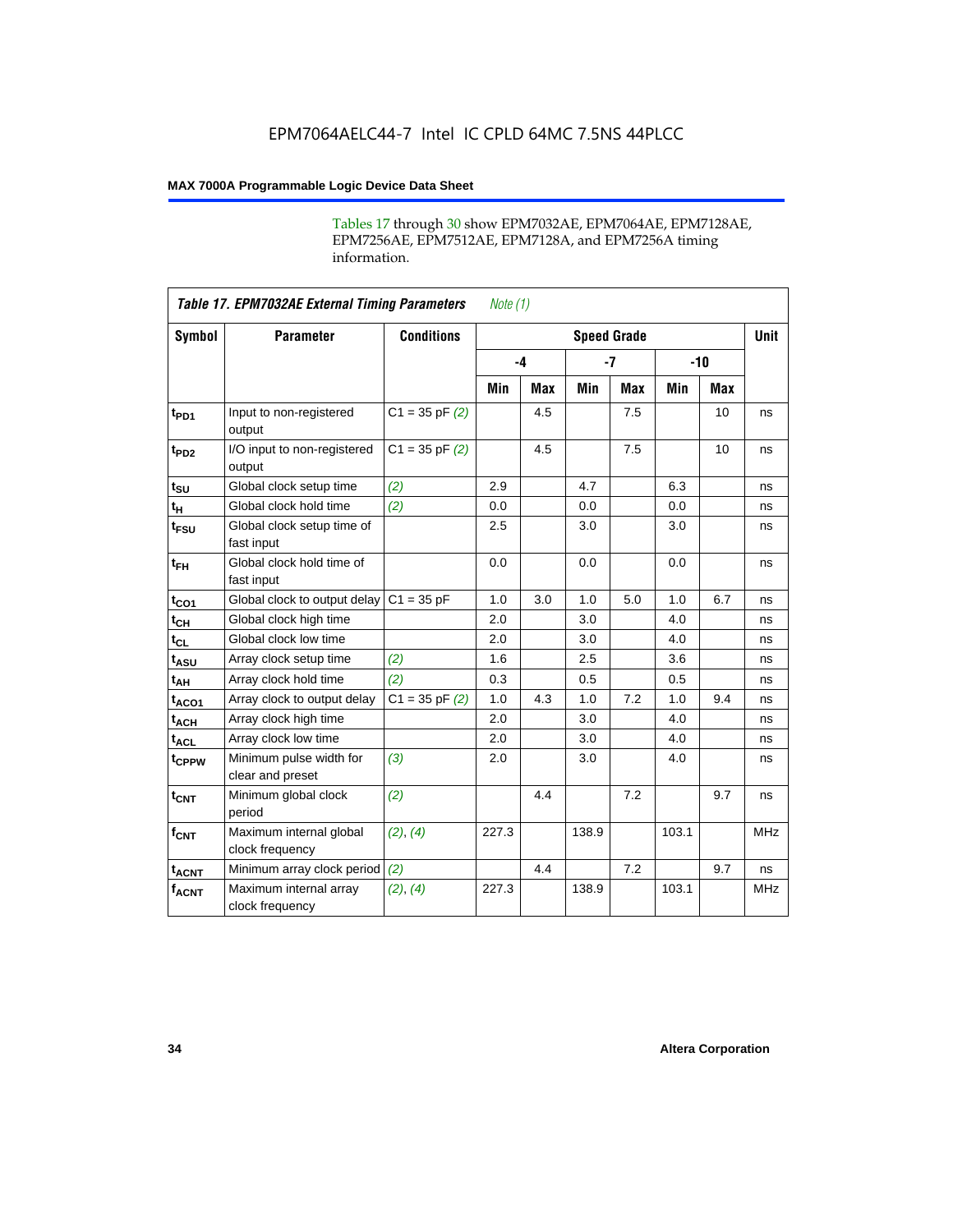|                    | Table 18. EPM7032AE Internal Timing Parameters (Part 1 of 2)<br>Note $(1)$                                   |                     |     |      |     |                    |       |      |             |  |
|--------------------|--------------------------------------------------------------------------------------------------------------|---------------------|-----|------|-----|--------------------|-------|------|-------------|--|
| <b>Symbol</b>      | <b>Parameter</b>                                                                                             | <b>Conditions</b>   |     |      |     | <b>Speed Grade</b> |       |      | <b>Unit</b> |  |
|                    |                                                                                                              |                     |     | $-4$ |     | -7                 | $-10$ |      |             |  |
|                    |                                                                                                              |                     | Min | Max  | Min | Max                | Min   | Max  |             |  |
| $t_{IN}$           | Input pad and buffer delay                                                                                   |                     |     | 0.7  |     | 1.2                |       | 1.5  | ns          |  |
| $t_{IO}$           | I/O input pad and buffer<br>delay                                                                            |                     |     | 0.7  |     | 1.2                |       | 1.5  | ns          |  |
| $t_{\sf FIN}$      | Fast input delay                                                                                             |                     |     | 2.3  |     | 2.8                |       | 3.4  | ns          |  |
| $t_{SEXP}$         | Shared expander delay                                                                                        |                     |     | 1.9  |     | 3.1                |       | 4.0  | ns          |  |
| t <sub>PEXP</sub>  | Parallel expander delay                                                                                      |                     |     | 0.5  |     | 0.8                |       | 1.0  | ns          |  |
| $t_{LAD}$          | Logic array delay                                                                                            |                     |     | 1.5  |     | 2.5                |       | 3.3  | ns          |  |
| $t_{LAC}$          | Logic control array delay                                                                                    |                     |     | 0.6  |     | 1.0                |       | 1.2  | ns          |  |
| $t_{IOE}$          | Internal output enable delay                                                                                 |                     |     | 0.0  |     | 0.0                |       | 0.0  | ns          |  |
| $t_{OD1}$          | Output buffer and pad<br>delay, slow slew rate $=$ off<br>$V_{\text{CCIO}} = 3.3 \text{ V}$                  | $C1 = 35 pF$        |     | 0.8  |     | 1.3                |       | 1.8  | ns          |  |
| $t_{OD2}$          | Output buffer and pad<br>delay, slow slew rate $=$ off<br>$V_{\text{CCIO}}$ = 2.5 V                          | $C1 = 35 pF$<br>(5) |     | 1.3  |     | 1.8                |       | 2.3  | ns          |  |
| $t_{OD3}$          | Output buffer and pad<br>delay, slow slew rate $=$ on<br>$V_{\text{CCIO}} = 2.5 \text{ V or } 3.3 \text{ V}$ | $C1 = 35 pF$        |     | 5.8  |     | 6.3                |       | 6.8  | ns          |  |
| $t_{ZX1}$          | Output buffer enable delay,<br>slow slew rate $=$ off<br>$VCCIO = 3.3 V$                                     | $C1 = 35 pF$        |     | 4.0  |     | 4.0                |       | 5.0  | ns          |  |
| $t_{ZX2}$          | Output buffer enable delay,<br>slow slew rate = off<br>$V_{\text{CCIO}} = 2.5 V$                             | $C1 = 35 pF$<br>(5) |     | 4.5  |     | 4.5                |       | 5.5  | ns          |  |
| $t_{ZX3}$          | Output buffer enable delay,<br>slow slew rate = on<br>$VCCIO = 3.3 V$                                        | $C1 = 35 pF$        |     | 9.0  |     | 9.0                |       | 10.0 | ns          |  |
| $t_{XZ}$           | Output buffer disable delay                                                                                  | $C1 = 5$ pF         |     | 4.0  |     | 4.0                |       | 5.0  | ns          |  |
| $t_{\text{SU}}$    | Register setup time                                                                                          |                     | 1.3 |      | 2.0 |                    | 2.8   |      | ns          |  |
| $t_H$              | Register hold time                                                                                           |                     | 0.6 |      | 1.0 |                    | 1.3   |      | ns          |  |
| $t_{\mathit{FSU}}$ | Register setup time of fast<br>input                                                                         |                     | 1.0 |      | 1.5 |                    | 1.5   |      | ns          |  |
| $t_{FH}$           | Register hold time of fast<br>input                                                                          |                     | 1.5 |      | 1.5 |                    | 1.5   |      | ns          |  |
| $t_{RD}$           | Register delay                                                                                               |                     |     | 0.7  |     | 1.2                |       | 1.5  | ns          |  |
| $t_{COMB}$         | Combinatorial delay                                                                                          |                     |     | 0.6  |     | 1.0                |       | 1.3  | ns          |  |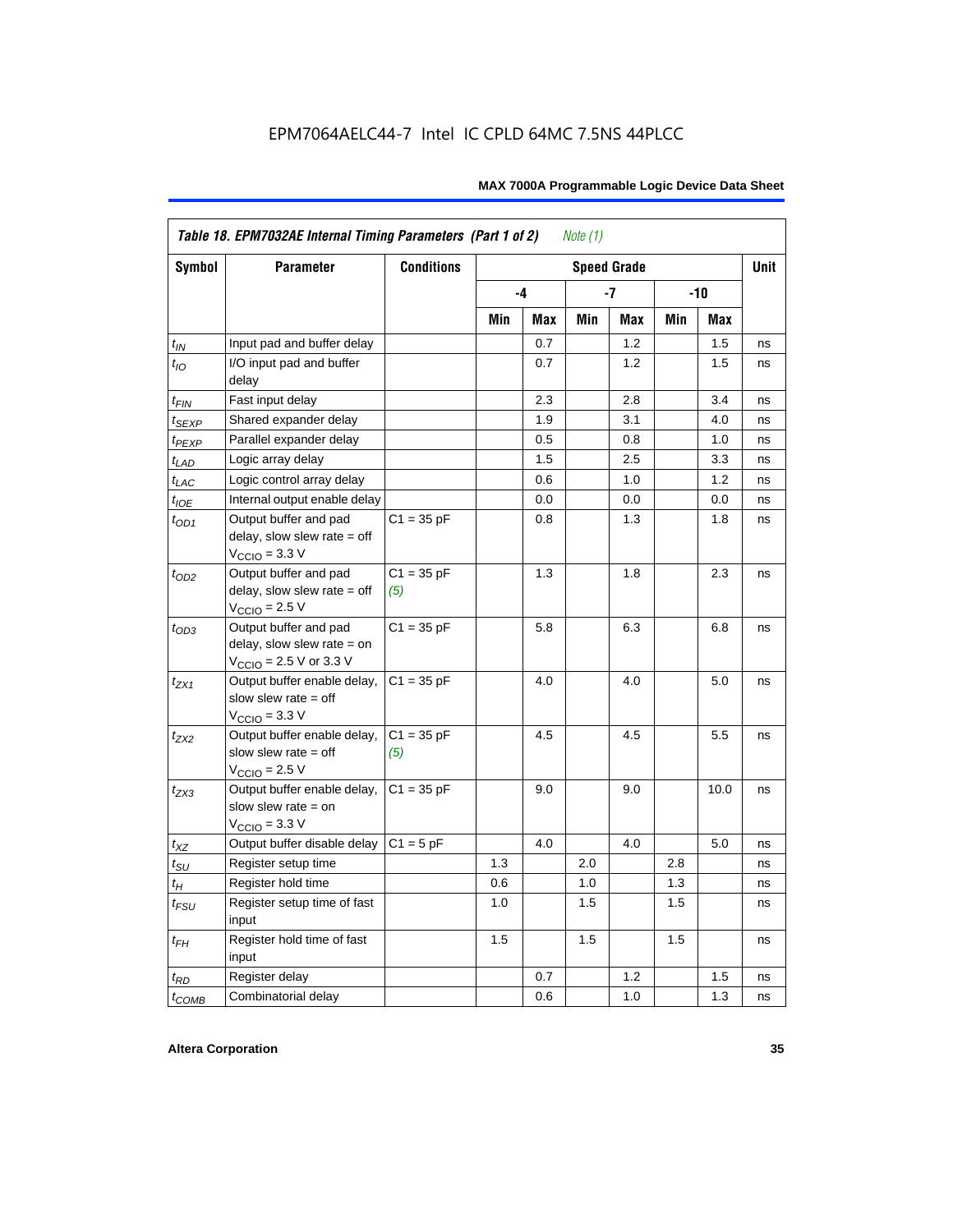| Table 18. EPM7032AE Internal Timing Parameters (Part 2 of 2)<br>Note (1) |                      |                   |                    |     |     |     |     |     |             |
|--------------------------------------------------------------------------|----------------------|-------------------|--------------------|-----|-----|-----|-----|-----|-------------|
| Symbol                                                                   | <b>Parameter</b>     | <b>Conditions</b> | <b>Speed Grade</b> |     |     |     |     |     | <b>Unit</b> |
|                                                                          |                      |                   |                    | -4  |     | -7  |     | -10 |             |
|                                                                          |                      |                   | Min                | Max | Min | Max | Min | Max |             |
| $t_{IC}$                                                                 | Array clock delay    |                   |                    | 1.2 |     | 2.0 |     | 2.5 | ns          |
| $t_{EN}$                                                                 | Register enable time |                   |                    | 0.6 |     | 1.0 |     | 1.2 | ns          |
| $t_{GLOB}$                                                               | Global control delay |                   |                    | 0.8 |     | 1.3 |     | 1.9 | ns          |
| $t_{PRE}$                                                                | Register preset time |                   |                    | 1.2 |     | 1.9 |     | 2.6 | ns          |
| $t_{CLR}$                                                                | Register clear time  |                   |                    | 1.2 |     | 1.9 |     | 2.6 | ns          |
| t <sub>PIA</sub>                                                         | PIA delay            | (2)               |                    | 0.9 |     | 1.5 |     | 2.1 | ns          |
| $t_{LPA}$                                                                | Low-power adder      | (6)               |                    | 2.5 |     | 4.0 |     | 5.0 | ns          |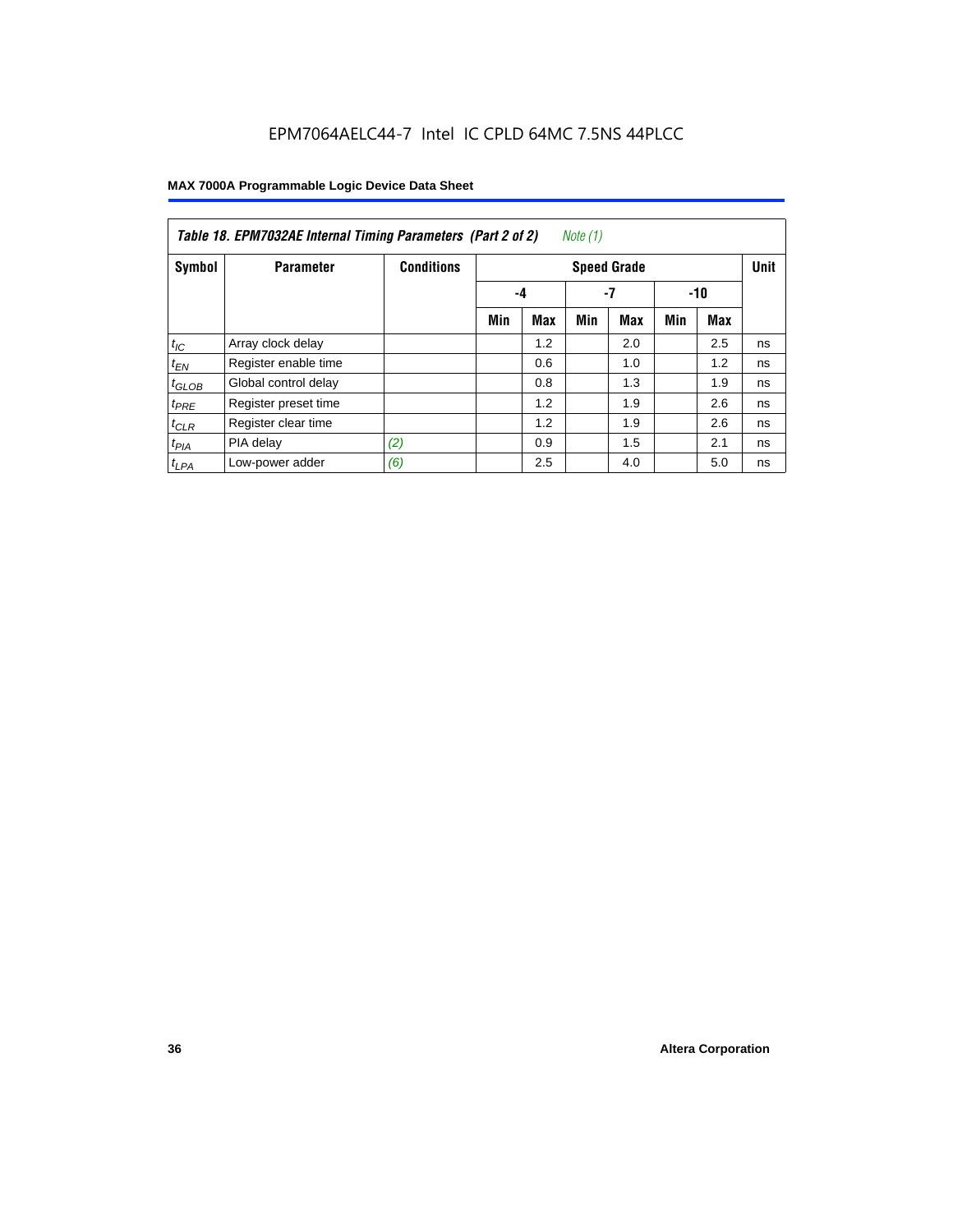| <b>Symbol</b>     | <b>Parameter</b>                            | <b>Conditions</b>   |       |     | <b>Speed Grade</b> |            |       |            | <b>Unit</b> |
|-------------------|---------------------------------------------|---------------------|-------|-----|--------------------|------------|-------|------------|-------------|
|                   |                                             |                     | -4    |     |                    | $-7$       |       | $-10$      |             |
|                   |                                             |                     | Min   | Max | Min                | <b>Max</b> | Min   | <b>Max</b> |             |
| $t_{PD1}$         | Input to non-<br>registered output          | $C1 = 35 pF$<br>(2) |       | 4.5 |                    | 7.5        |       | 10.0       | ns          |
| t <sub>PD2</sub>  | I/O input to non-<br>registered output      | $C1 = 35 pF$<br>(2) |       | 4.5 |                    | 7.5        |       | 10.0       | ns          |
| $t_{\text{SU}}$   | Global clock setup<br>time                  | (2)                 | 2.8   |     | 4.7                |            | 6.2   |            | ns          |
| tμ                | Global clock hold time                      | (2)                 | 0.0   |     | 0.0                |            | 0.0   |            | ns          |
| $t_{FSU}$         | Global clock setup<br>time of fast input    |                     | 2.5   |     | 3.0                |            | 3.0   |            | ns          |
| $t_{FH}$          | Global clock hold time<br>of fast input     |                     | 0.0   |     | 0.0                |            | 0.0   |            | ns          |
| $t_{CO1}$         | Global clock to output<br>delay             | $C1 = 35 pF$        | 1.0   | 3.1 | 1.0                | 5.1        | 1.0   | 7.0        | ns          |
| $t_{CH}$          | Global clock high time                      |                     | 2.0   |     | 3.0                |            | 4.0   |            | ns          |
| $t_{CL}$          | Global clock low time                       |                     | 2.0   |     | 3.0                |            | 4.0   |            | ns          |
| t <sub>ASU</sub>  | Array clock setup time                      | (2)                 | 1.6   |     | 2.6                |            | 3.6   |            | ns          |
| $t_{AH}$          | Array clock hold time                       | (2)                 | 0.3   |     | 0.4                |            | 0.6   |            | ns          |
| t <sub>ACO1</sub> | Array clock to output<br>delay              | $C1 = 35 pF$<br>(2) | 1.0   | 4.3 | 1.0                | 7.2        | 1.0   | 9.6        | ns          |
| $t_{ACH}$         | Array clock high time                       |                     | 2.0   |     | 3.0                |            | 4.0   |            | ns          |
| t <sub>ACL</sub>  | Array clock low time                        |                     | 2.0   |     | 3.0                |            | 4.0   |            | ns          |
| t <sub>CPPW</sub> | Minimum pulse width<br>for clear and preset | (3)                 | 2.0   |     | 3.0                |            | 4.0   |            | ns          |
| $t_{CNT}$         | Minimum global clock<br>period              | (2)                 |       | 4.5 |                    | 7.4        |       | 10.0       | ns          |
| $f_{CNT}$         | Maximum internal<br>global clock frequency  | (2), (4)            | 222.2 |     | 135.1              |            | 100.0 |            | <b>MHz</b>  |
| $t_{ACNT}$        | Minimum array clock<br>period               | (2)                 |       | 4.5 |                    | 7.4        |       | 10.0       | ns          |
| <b>fACNT</b>      | Maximum internal<br>array clock frequency   | (2), (4)            | 222.2 |     | 135.1              |            | 100.0 |            | <b>MHz</b>  |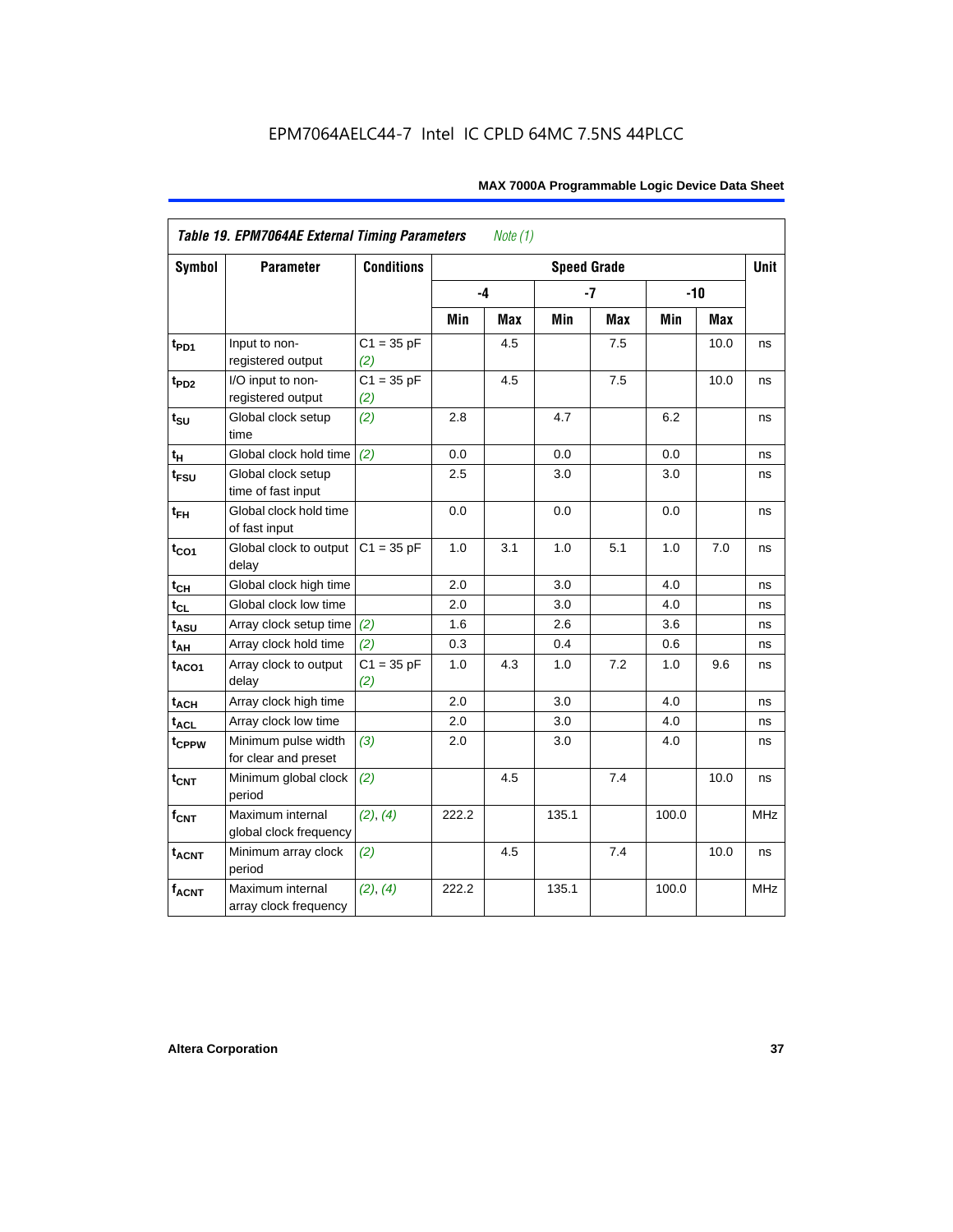|                   | Table 20. EPM7064AE Internal Timing Parameters (Part 1 of 2)<br><i>Note</i> $(1)$                            |                     |     |      |     |                    |       |      |      |  |
|-------------------|--------------------------------------------------------------------------------------------------------------|---------------------|-----|------|-----|--------------------|-------|------|------|--|
| Symbol            | <b>Parameter</b>                                                                                             | <b>Conditions</b>   |     |      |     | <b>Speed Grade</b> |       |      | Unit |  |
|                   |                                                                                                              |                     |     | $-4$ |     | -7                 | $-10$ |      |      |  |
|                   |                                                                                                              |                     | Min | Max  | Min | Max                | Min   | Max  |      |  |
| $t_{IN}$          | Input pad and buffer delay                                                                                   |                     |     | 0.6  |     | 1.1                |       | 1.4  | ns   |  |
| $t_{IO}$          | I/O input pad and buffer<br>delay                                                                            |                     |     | 0.6  |     | 1.1                |       | 1.4  | ns   |  |
| $t_{FIN}$         | Fast input delay                                                                                             |                     |     | 2.5  |     | 3.0                |       | 3.7  | ns   |  |
| t <sub>SEXP</sub> | Shared expander delay                                                                                        |                     |     | 1.8  |     | 3.0                |       | 3.9  | ns   |  |
| t <sub>PEXP</sub> | Parallel expander delay                                                                                      |                     |     | 0.4  |     | 0.7                |       | 0.9  | ns   |  |
| $t_{LAD}$         | Logic array delay                                                                                            |                     |     | 1.5  |     | 2.5                |       | 3.2  | ns   |  |
| $t_{LAC}$         | Logic control array delay                                                                                    |                     |     | 0.6  |     | 1.0                |       | 1.2  | ns   |  |
| $t_{IOE}$         | Internal output enable delay                                                                                 |                     |     | 0.0  |     | 0.0                |       | 0.0  | ns   |  |
| $t_{OD1}$         | Output buffer and pad<br>delay, slow slew rate $=$ off<br>$V_{\text{CCIO}} = 3.3 \text{ V}$                  | $C1 = 35 pF$        |     | 0.8  |     | 1.3                |       | 1.8  | ns   |  |
| $t_{OD2}$         | Output buffer and pad<br>delay, slow slew rate $=$ off<br>$V_{\text{CCIO}}$ = 2.5 V                          | $C1 = 35 pF$<br>(5) |     | 1.3  |     | 1.8                |       | 2.3  | ns   |  |
| $t_{OD3}$         | Output buffer and pad<br>delay, slow slew rate $=$ on<br>$V_{\text{CCIO}} = 2.5 \text{ V or } 3.3 \text{ V}$ | $C1 = 35 pF$        |     | 5.8  |     | 6.3                |       | 6.8  | ns   |  |
| $t_{ZX1}$         | Output buffer enable delay,<br>slow slew rate $=$ off<br>$V_{\text{CCIO}} = 3.3 \text{ V}$                   | $C1 = 35 pF$        |     | 4.0  |     | 4.0                |       | 5.0  | ns   |  |
| $t_{ZX2}$         | Output buffer enable delay,<br>slow slew rate $=$ off<br>$V_{\text{CCIO}}$ = 2.5 V                           | $C1 = 35 pF$<br>(5) |     | 4.5  |     | 4.5                |       | 5.5  | ns   |  |
| $t_{ZX3}$         | Output buffer enable delay,<br>slow slew rate $=$ on<br>$V_{\text{CCIO}} = 3.3 \text{ V}$                    | $C1 = 35 pF$        |     | 9.0  |     | 9.0                |       | 10.0 | ns   |  |
| $t_{XZ}$          | Output buffer disable delay                                                                                  | $C1 = 5pF$          |     | 4.0  |     | 4.0                |       | 5.0  | ns   |  |
| $t_{\text{SU}}$   | Register setup time                                                                                          |                     | 1.3 |      | 2.0 |                    | 2.9   |      | ns   |  |
| $t_H$             | Register hold time                                                                                           |                     | 0.6 |      | 1.0 |                    | 1.3   |      | ns   |  |
| $t_{FSU}$         | Register setup time of fast<br>input                                                                         |                     | 1.0 |      | 1.5 |                    | 1.5   |      | ns   |  |
| $t_{FH}$          | Register hold time of fast<br>input                                                                          |                     | 1.5 |      | 1.5 |                    | 1.5   |      | ns   |  |
| $t_{RD}$          | Register delay                                                                                               |                     |     | 0.7  |     | 1.2                |       | 1.6  | ns   |  |
| $t_{COMB}$        | Combinatorial delay                                                                                          |                     |     | 0.6  |     | 0.9                |       | 1.3  | ns   |  |
| $t_{IC}$          | Array clock delay                                                                                            |                     |     | 1.2  |     | 1.9                |       | 2.5  | ns   |  |

**38 Altera Corporation**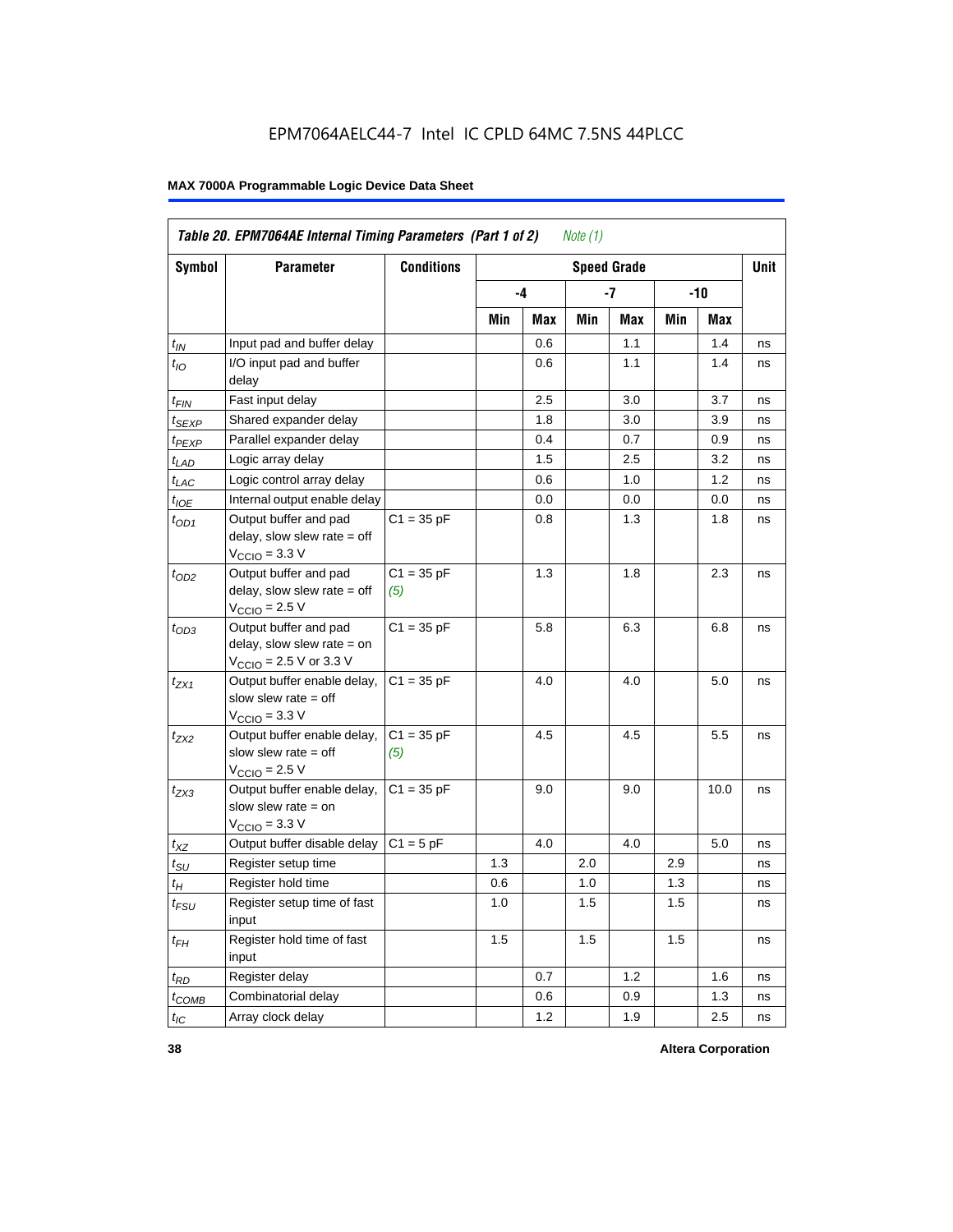| Note $(1)$<br>Table 20. EPM7064AE Internal Timing Parameters (Part 2 of 2) |                      |                   |     |     |     |                    |     |     |             |  |  |
|----------------------------------------------------------------------------|----------------------|-------------------|-----|-----|-----|--------------------|-----|-----|-------------|--|--|
| Symbol                                                                     | <b>Parameter</b>     | <b>Conditions</b> |     |     |     | <b>Speed Grade</b> |     |     | <b>Unit</b> |  |  |
|                                                                            |                      |                   | -4  | -10 |     |                    |     |     |             |  |  |
|                                                                            |                      |                   | Min | Max | Min | <b>Max</b>         | Min | Max |             |  |  |
| $t_{EN}$                                                                   | Register enable time |                   |     | 0.6 |     | 1.0                |     | 1.2 | ns          |  |  |
| $t_{GLOB}$                                                                 | Global control delay |                   |     | 1.0 |     | 1.5                |     | 2.2 | ns          |  |  |
| $t_{PRE}$                                                                  | Register preset time |                   |     | 1.3 |     | 2.1                |     | 2.9 | ns          |  |  |
| $t_{CLR}$                                                                  | Register clear time  |                   |     | 1.3 |     | 2.1                |     | 2.9 | ns          |  |  |
| $t_{PIA}$                                                                  | PIA delay            | (2)               |     | 1.0 |     | 1.7                |     | 2.3 | ns          |  |  |
| $t_{LPA}$                                                                  | Low-power adder      | (6)               |     | 3.5 |     | 4.0                |     | 5.0 | ns          |  |  |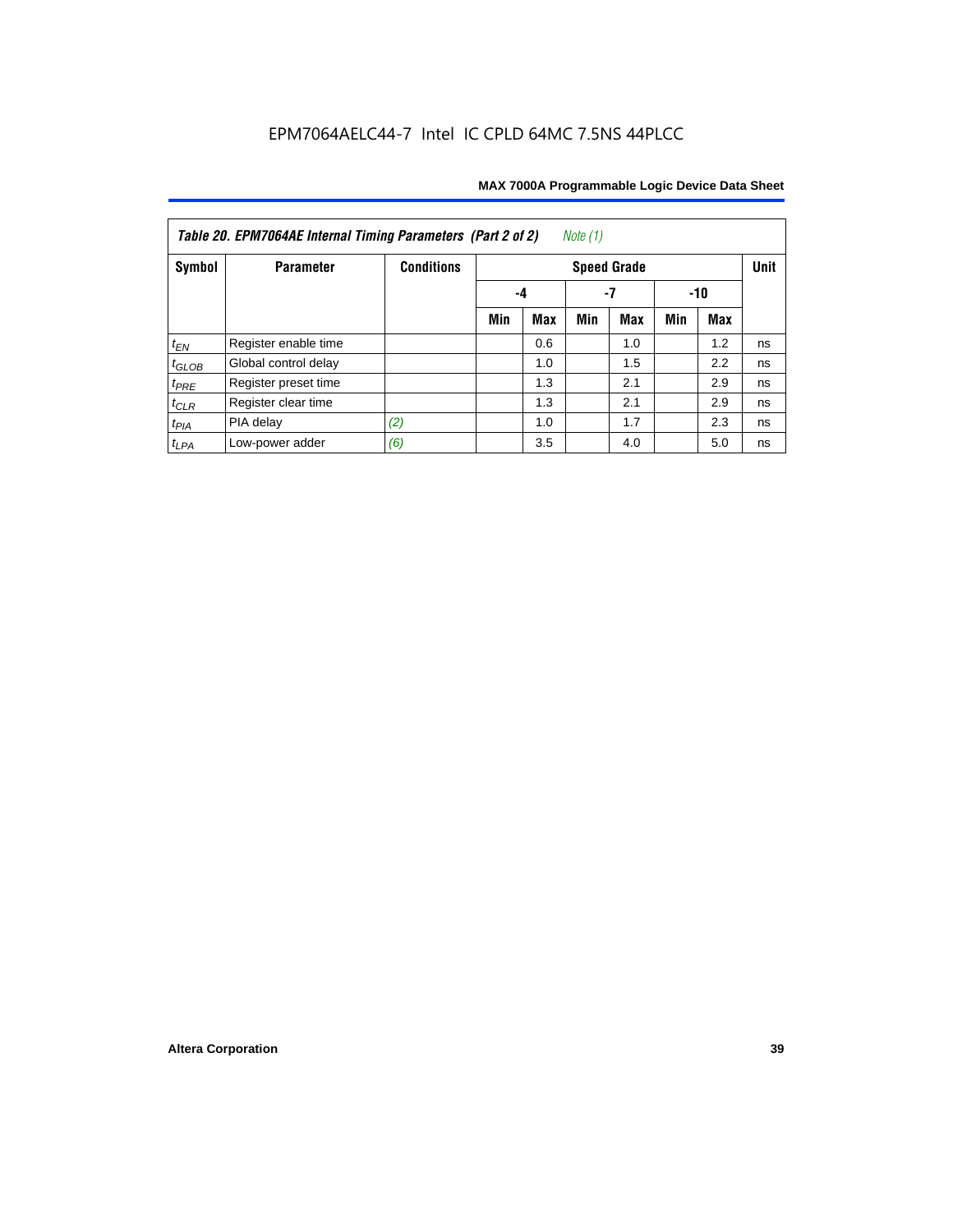|                   | Table 21. EPM7128AE External Timing Parameters |                     |       | Note $(1)$ |                    |            |      |            |            |
|-------------------|------------------------------------------------|---------------------|-------|------------|--------------------|------------|------|------------|------------|
| Symbol            | <b>Parameter</b>                               | <b>Conditions</b>   |       |            | <b>Speed Grade</b> |            |      |            | Unit       |
|                   |                                                |                     | -5    |            |                    | $-7$       |      | $-10$      |            |
|                   |                                                |                     | Min   | <b>Max</b> | Min                | <b>Max</b> | Min  | <b>Max</b> |            |
| t <sub>PD1</sub>  | Input to non-<br>registered output             | $C1 = 35 pF$<br>(2) |       | 5.0        |                    | 7.5        |      | 10         | ns         |
| t <sub>PD2</sub>  | I/O input to non-<br>registered output         | $C1 = 35 pF$<br>(2) |       | 5.0        |                    | 7.5        |      | 10         | ns         |
| $t_{\text{SU}}$   | Global clock setup<br>time                     | (2)                 | 3.3   |            | 4.9                |            | 6.6  |            | ns         |
| $t_H$             | Global clock hold time                         | (2)                 | 0.0   |            | 0.0                |            | 0.0  |            | ns         |
| t <sub>FSU</sub>  | Global clock setup<br>time of fast input       |                     | 2.5   |            | 3.0                |            | 3.0  |            | ns         |
| $t_{FH}$          | Global clock hold time<br>of fast input        |                     | 0.0   |            | 0.0                |            | 0.0  |            | ns         |
| $t_{CO1}$         | Global clock to output<br>delay                | $C1 = 35 pF$        | 1.0   | 3.4        | $1.0$              | 5.0        | 1.0  | 6.6        | ns         |
| $t_{CH}$          | Global clock high time                         |                     | 2.0   |            | 3.0                |            | 4.0  |            | ns         |
| $t_{CL}$          | Global clock low time                          |                     | 2.0   |            | 3.0                |            | 4.0  |            | ns         |
| $t_{ASU}$         | Array clock setup time                         | (2)                 | 1.8   |            | 2.8                |            | 3.8  |            | ns         |
| $t_{AH}$          | Array clock hold time                          | (2)                 | 0.2   |            | 0.3                |            | 0.4  |            | ns         |
| $t_{ACO1}$        | Array clock to output<br>delay                 | $C1 = 35 pF$<br>(2) | 1.0   | 4.9        | 1.0                | 7.1        | 1.0  | 9.4        | ns         |
| $t_{ACH}$         | Array clock high time                          |                     | 2.0   |            | 3.0                |            | 4.0  |            | ns         |
| t <sub>ACL</sub>  | Array clock low time                           |                     | 2.0   |            | 3.0                |            | 4.0  |            | ns         |
| t <sub>CPPW</sub> | Minimum pulse width<br>for clear and preset    | (3)                 | 2.0   |            | 3.0                |            | 4.0  |            | ns         |
| $t_{\text{CNT}}$  | Minimum global clock<br>period                 | (2)                 |       | 5.2        |                    | 7.7        |      | 10.2       | ns         |
| $f_{CNT}$         | Maximum internal<br>global clock frequency     | (2), (4)            | 192.3 |            | 129.9              |            | 98.0 |            | <b>MHz</b> |
| $t_{ACNT}$        | Minimum array clock<br>period                  | (2)                 |       | 5.2        |                    | 7.7        |      | 10.2       | ns         |
| <b>fACNT</b>      | Maximum internal<br>array clock frequency      | (2), (4)            | 192.3 |            | 129.9              |            | 98.0 |            | <b>MHz</b> |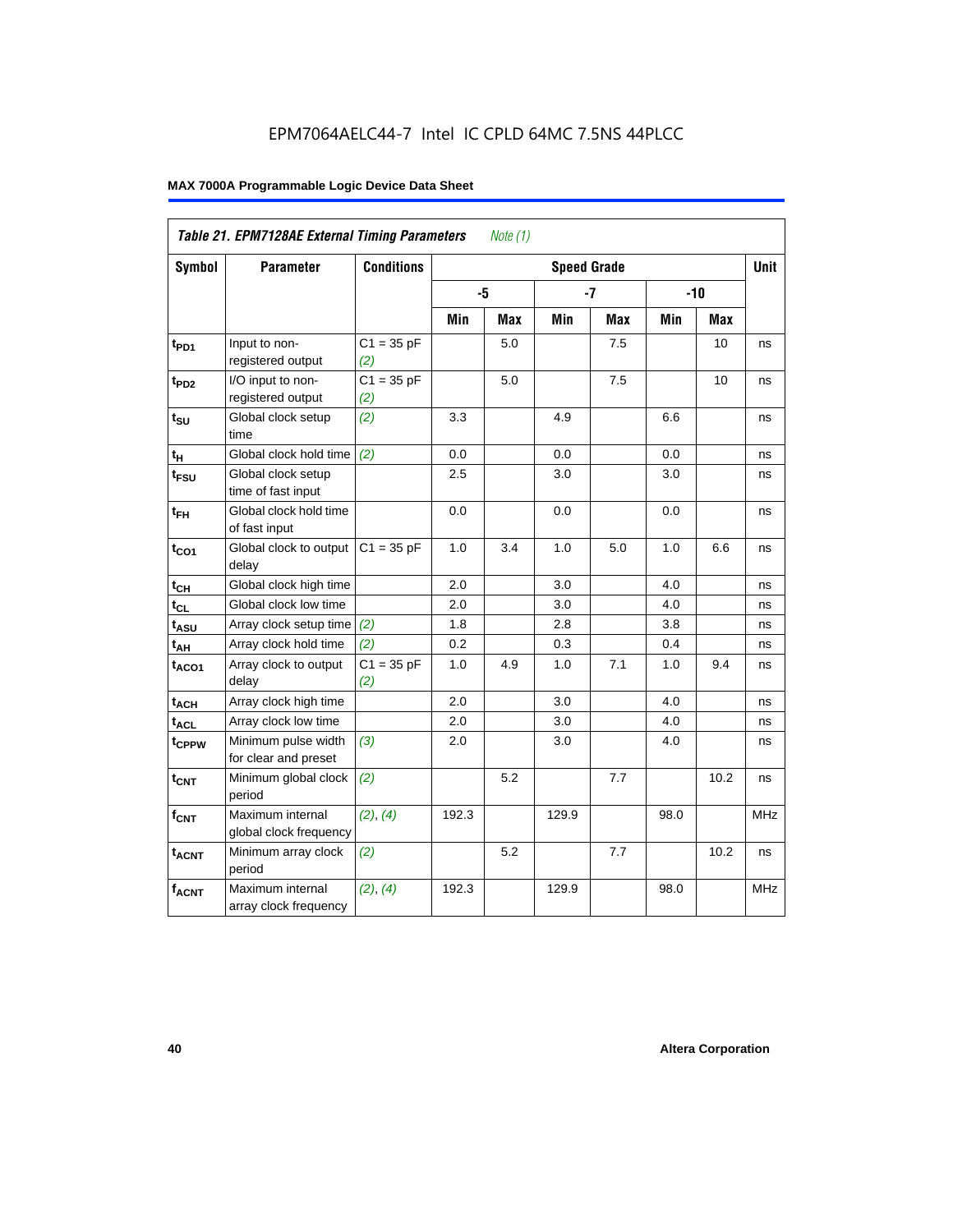|                    | Table 22. EPM7128AE Internal Timing Parameters (Part 1 of 2)                                |                     |     |     | Note $(1)$ |                    |     |         |             |
|--------------------|---------------------------------------------------------------------------------------------|---------------------|-----|-----|------------|--------------------|-----|---------|-------------|
| Symbol             | <b>Parameter</b>                                                                            | <b>Conditions</b>   |     |     |            | <b>Speed Grade</b> |     |         | <b>Unit</b> |
|                    |                                                                                             |                     |     | -5  |            | $-7$               |     | $-10$   |             |
|                    |                                                                                             |                     | Min | Max | Min        | Max                | Min | Max     |             |
| $t_{IN}$           | Input pad and buffer delay                                                                  |                     |     | 0.7 |            | 1.0                |     | 1.4     | ns          |
| $t_{IO}$           | I/O input pad and buffer<br>delay                                                           |                     |     | 0.7 |            | 1.0                |     | 1.4     | ns          |
| $t_{\mathsf{FIN}}$ | Fast input delay                                                                            |                     |     | 2.5 |            | 3.0                |     | 3.4     | ns          |
| $t_{SEXP}$         | Shared expander delay                                                                       |                     |     | 2.0 |            | 2.9                |     | 3.8     | ns          |
| $t_{PEXP}$         | Parallel expander delay                                                                     |                     |     | 0.4 |            | 0.7                |     | 0.9     | ns          |
| $t_{LAD}$          | Logic array delay                                                                           |                     |     | 1.6 |            | 2.4                |     | 3.1     | ns          |
| $t_{LAC}$          | Logic control array delay                                                                   |                     |     | 0.7 |            | 1.0                |     | 1.3     | ns          |
| $t_{IOE}$          | Internal output enable delay                                                                |                     |     | 0.0 |            | 0.0                |     | 0.0     | ns          |
| $t_{OD1}$          | Output buffer and pad<br>delay, slow slew rate = off<br>$VCCIO = 3.3 V$                     | $C1 = 35 pF$        |     | 0.8 |            | 1.2                |     | 1.6     | ns          |
| $t_{OD2}$          | Output buffer and pad<br>$delay$ , slow slew rate = off<br>$V_{\text{CCIO}}$ = 2.5 V        | $C1 = 35 pF$<br>(5) |     | 1.3 |            | 1.7                |     | 2.1     | ns          |
| $t_{OD3}$          | Output buffer and pad<br>delay, slow slew rate $=$ on<br>$V_{\text{CCIO}}$ = 2.5 V or 3.3 V | $C1 = 35 pF$        |     | 5.8 |            | 6.2                |     | 6.6     | ns          |
| $t_{ZX1}$          | Output buffer enable delay,<br>slow slew rate $=$ off<br>$VCCIO = 3.3 V$                    | $C1 = 35 pF$        |     | 4.0 |            | 4.0                |     | 5.0     | ns          |
| $t_{7X2}$          | Output buffer enable delay,<br>slow slew rate $=$ off<br>$V_{\text{CCIO}} = 2.5 V$          | $C1 = 35 pF$<br>(5) |     | 4.5 |            | 4.5                |     | $5.5\,$ | ns          |
| $t_{ZX3}$          | Output buffer enable delay,<br>slow slew rate $=$ on<br>$V_{\text{CCIO}} = 3.3 \text{ V}$   | $C1 = 35 pF$        |     | 9.0 |            | 9.0                |     | 10.0    | ns          |
| $t_{XZ}$           | Output buffer disable delay                                                                 | $C1 = 5 pF$         |     | 4.0 |            | 4.0                |     | 5.0     | ns          |
| $t_{\text{SU}}$    | Register setup time                                                                         |                     | 1.4 |     | 2.1        |                    | 2.9 |         | ns          |
| $t_H$              | Register hold time                                                                          |                     | 0.6 |     | 1.0        |                    | 1.3 |         | ns          |
| $t_{\mathit{FSU}}$ | Register setup time of fast<br>input                                                        |                     | 1.1 |     | 1.6        |                    | 1.6 |         | ns          |
| $t_{FH}$           | Register hold time of fast<br>input                                                         |                     | 1.4 |     | 1.4        |                    | 1.4 |         | ns          |
| $t_{RD}$           | Register delay                                                                              |                     |     | 0.8 |            | 1.2                |     | 1.6     | ns          |
| $t_{COMB}$         | Combinatorial delay                                                                         |                     |     | 0.5 |            | 0.9                |     | 1.3     | ns          |
| $t_{IC}$           | Array clock delay                                                                           |                     |     | 1.2 |            | 1.7                |     | 2.2     | ns          |

**Altera Corporation 41**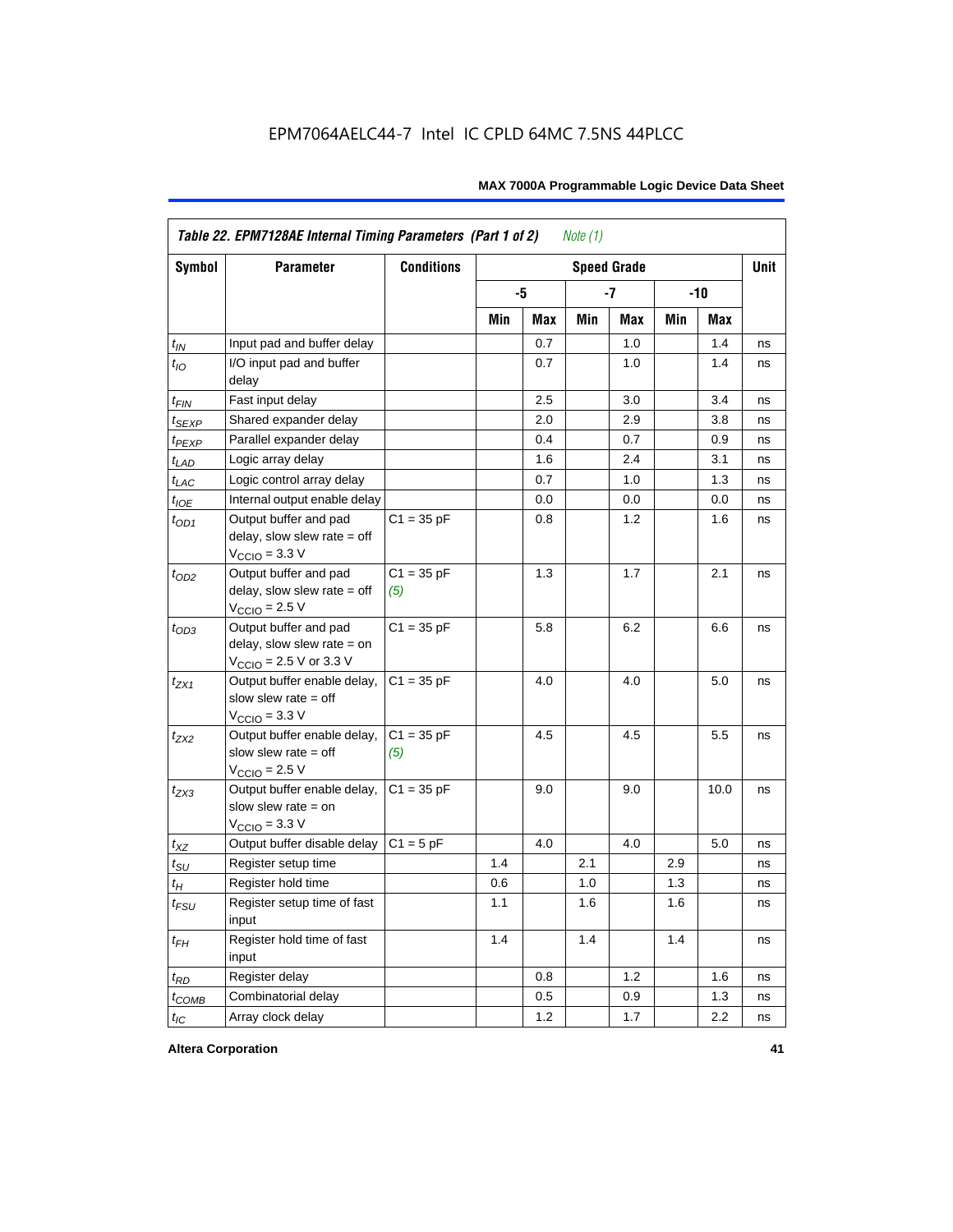| Note (1)<br>Table 22. EPM7128AE Internal Timing Parameters (Part 2 of 2) |                      |                   |     |                   |     |                    |     |            |             |  |  |
|--------------------------------------------------------------------------|----------------------|-------------------|-----|-------------------|-----|--------------------|-----|------------|-------------|--|--|
| Symbol                                                                   | <b>Parameter</b>     | <b>Conditions</b> |     |                   |     | <b>Speed Grade</b> |     |            | <b>Unit</b> |  |  |
|                                                                          |                      |                   |     | -5<br>$-7$<br>-10 |     |                    |     |            |             |  |  |
|                                                                          |                      |                   | Min | <b>Max</b>        | Min | <b>Max</b>         | Min | <b>Max</b> |             |  |  |
| $t_{EN}$                                                                 | Register enable time |                   |     | 0.7               |     | 1.0                |     | 1.3        | ns          |  |  |
| $t_{GLOB}$                                                               | Global control delay |                   |     | 1.1               |     | 1.6                |     | 2.0        | ns          |  |  |
| $t_{PRE}$                                                                | Register preset time |                   |     | 1.4               |     | 2.0                |     | 2.7        | ns          |  |  |
| $t_{CLR}$                                                                | Register clear time  |                   |     | 1.4               |     | 2.0                |     | 2.7        | ns          |  |  |
| t <sub>PIA</sub>                                                         | PIA delay            | (2)               |     | 1.4               |     | 2.0                |     | 2.6        | ns          |  |  |
| $t_{LPA}$                                                                | Low-power adder      | (6)               |     | 4.0               |     | 4.0                |     | 5.0        | ns          |  |  |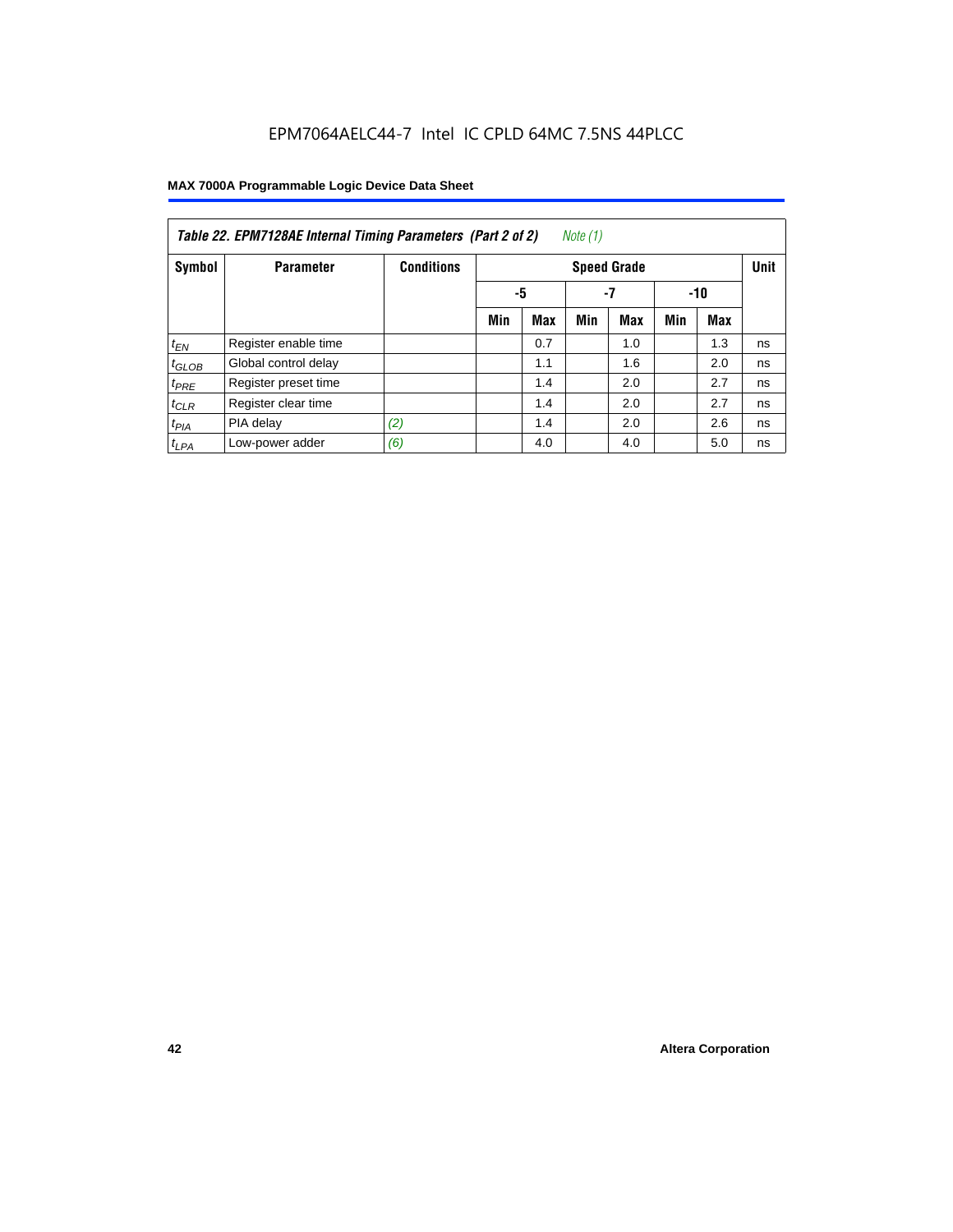| <b>Symbol</b>     | Table 23. EPM7256AE External Timing Parameters<br><b>Parameter</b> | <b>Conditions</b>   |       | Note $(1)$ | <b>Speed Grade</b> |            |      |        | <b>Unit</b> |
|-------------------|--------------------------------------------------------------------|---------------------|-------|------------|--------------------|------------|------|--------|-------------|
|                   |                                                                    |                     |       |            |                    |            |      |        |             |
|                   |                                                                    |                     |       | -5         |                    | $-7$       |      | $-10$  |             |
|                   |                                                                    |                     | Min   | Max        | Min                | <b>Max</b> | Min  | Max    |             |
| $t_{PD1}$         | Input to non-<br>registered output                                 | $C1 = 35 pF$<br>(2) |       | 5.5        |                    | 7.5        |      | 10     | ns          |
| t <sub>PD2</sub>  | I/O input to non-<br>registered output                             | $C1 = 35 pF$<br>(2) |       | 5.5        |                    | 7.5        |      | 10     | ns          |
| $t_{\text{SU}}$   | Global clock setup<br>time                                         | (2)                 | 3.9   |            | 5.2                |            | 6.9  |        | ns          |
| tμ                | Global clock hold time                                             | (2)                 | 0.0   |            | 0.0                |            | 0.0  |        | ns          |
| $t_{FSU}$         | Global clock setup<br>time of fast input                           |                     | 2.5   |            | 3.0                |            | 3.0  |        | ns          |
| $t_{FH}$          | Global clock hold time<br>of fast input                            |                     | 0.0   |            | 0.0                |            | 0.0  |        | ns          |
| $t_{CO1}$         | Global clock to output<br>delay                                    | $C1 = 35 pF$        | 1.0   | 3.5        | 1.0                | 4.8        | 1.0  | 6.4    | ns          |
| $t_{CH}$          | Global clock high time                                             |                     | 2.0   |            | 3.0                |            | 4.0  |        | ns          |
| $t_{CL}$          | Global clock low time                                              |                     | 2.0   |            | 3.0                |            | 4.0  |        | ns          |
| $t_{ASU}$         | Array clock setup time                                             | (2)                 | 2.0   |            | 2.7                |            | 3.6  |        | ns          |
| $t_{AH}$          | Array clock hold time                                              | (2)                 | 0.2   |            | 0.3                |            | 0.5  |        | ns          |
| t <sub>ACO1</sub> | Array clock to output<br>delay                                     | $C1 = 35 pF$<br>(2) | 1.0   | 5.4        | 1.0                | 7.3        | 1.0  | 9.7    | ns          |
| $t_{ACH}$         | Array clock high time                                              |                     | 2.0   |            | 3.0                |            | 4.0  |        | ns          |
| t <sub>ACL</sub>  | Array clock low time                                               |                     | 2.0   |            | 3.0                |            | 4.0  |        | ns          |
| t <sub>CPPW</sub> | Minimum pulse width<br>for clear and preset                        | (3)                 | 2.0   |            | 3.0                |            | 4.0  |        | ns          |
| $t_{CNT}$         | Minimum global clock<br>period                                     | (2)                 |       | 5.8        |                    | 7.9        |      | $10.5$ | ns          |
| $f_{CNT}$         | Maximum internal<br>global clock frequency                         | (2), (4)            | 172.4 |            | 126.6              |            | 95.2 |        | <b>MHz</b>  |
| $t_{ACNT}$        | Minimum array clock<br>period                                      | (2)                 |       | 5.8        |                    | 7.9        |      | 10.5   | ns          |
| <b>fACNT</b>      | Maximum internal<br>array clock frequency                          | (2), (4)            | 172.4 |            | 126.6              |            | 95.2 |        | <b>MHz</b>  |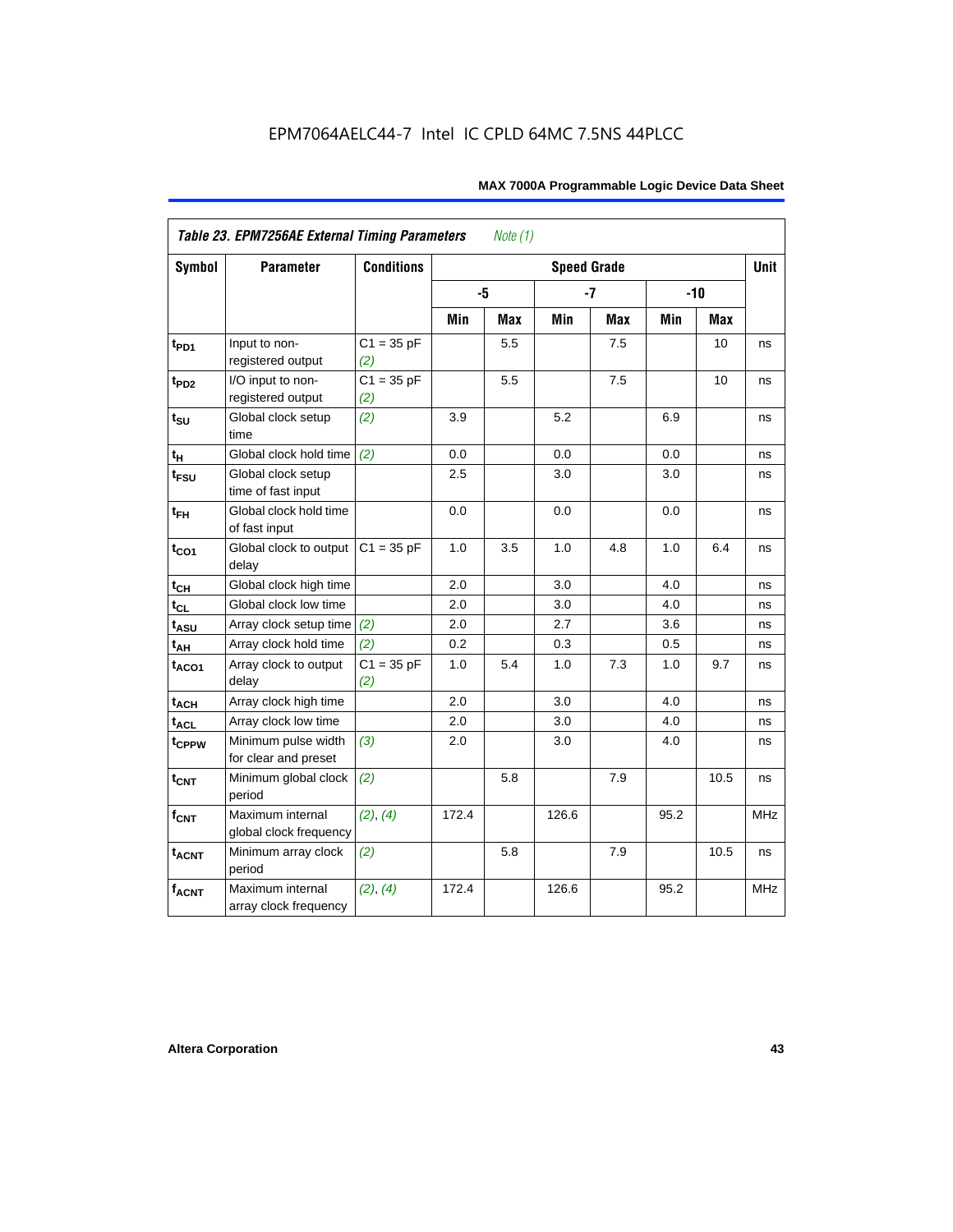| Symbol              | <b>Parameter</b>                                                                                             | <b>Conditions</b>   |     |     |     | <b>Speed Grade</b> |     |      | <b>Unit</b> |
|---------------------|--------------------------------------------------------------------------------------------------------------|---------------------|-----|-----|-----|--------------------|-----|------|-------------|
|                     |                                                                                                              |                     |     | -5  |     | -7                 |     | -10  |             |
|                     |                                                                                                              |                     | Min | Max | Min | Max                | Min | Max  |             |
| $t_{\mathsf{IN}}$   | Input pad and buffer delay                                                                                   |                     |     | 0.7 |     | 0.9                |     | 1.2  | ns          |
| $t_{IO}$            | I/O input pad and buffer<br>delay                                                                            |                     |     | 0.7 |     | 0.9                |     | 1.2  | ns          |
| t <sub>FIN</sub>    | Fast input delay                                                                                             |                     |     | 2.4 |     | 2.9                |     | 3.4  | ns          |
| $t_{\mathsf{SEXP}}$ | Shared expander delay                                                                                        |                     |     | 2.1 |     | 2.8                |     | 3.7  | ns          |
| t <sub>PEXP</sub>   | Parallel expander delay                                                                                      |                     |     | 0.3 |     | 0.5                |     | 0.6  | ns          |
| t <sub>LAD</sub>    | Logic array delay                                                                                            |                     |     | 1.7 |     | 2.2                |     | 2.8  | ns          |
| $t_{LAC}$           | Logic control array delay                                                                                    |                     |     | 0.8 |     | 1.0                |     | 1.3  | ns          |
| $t_{IOE}$           | Internal output enable delay                                                                                 |                     |     | 0.0 |     | 0.0                |     | 0.0  | ns          |
| $t_{OD1}$           | Output buffer and pad<br>delay, slow slew rate $=$ off<br>$V_{\text{CCIO}} = 3.3 \text{ V}$                  | $C1 = 35 pF$        |     | 0.9 |     | 1.2                |     | 1.6  | ns          |
| $t_{OD2}$           | Output buffer and pad<br>delay, slow slew rate $=$ off<br>$V_{\text{CCIO}} = 2.5 V$                          | $C1 = 35 pF$<br>(5) |     | 1.4 |     | 1.7                |     | 2.1  | ns          |
| $t_{OD3}$           | Output buffer and pad<br>delay, slow slew rate $=$ on<br>$V_{\text{CCIO}} = 2.5 \text{ V or } 3.3 \text{ V}$ | $C1 = 35 pF$        |     | 5.9 |     | 6.2                |     | 6.6  | ns          |
| $t_{ZX1}$           | Output buffer enable delay,<br>slow slew rate $=$ off<br>$V_{\text{CCIO}} = 3.3 \text{ V}$                   | $C1 = 35 pF$        |     | 4.0 |     | 4.0                |     | 5.0  | ns          |
| $t_{ZX2}$           | Output buffer enable delay,<br>slow slew rate $=$ off<br>$V_{\text{CCIO}} = 2.5 V$                           | $C1 = 35 pF$<br>(5) |     | 4.5 |     | 4.5                |     | 5.5  | ns          |
| t <sub>ZX3</sub>    | Output buffer enable delay,<br>slow slew rate $=$ on<br>$V_{\text{CCIO}} = 3.3 \text{ V}$                    | $C1 = 35 pF$        |     | 9.0 |     | 9.0                |     | 10.0 | ns          |
| $t_{XZ}$            | Output buffer disable delay                                                                                  | $C1 = 5pF$          |     | 4.0 |     | 4.0                |     | 5.0  | ns          |
| $t_{\text{SU}}$     | Register setup time                                                                                          |                     | 1.5 |     | 2.1 |                    | 2.9 |      | ns          |
| $t_H$               | Register hold time                                                                                           |                     | 0.7 |     | 0.9 |                    | 1.2 |      | ns          |
| t <sub>FSU</sub>    | Register setup time of fast<br>input                                                                         |                     | 1.1 |     | 1.6 |                    | 1.6 |      | ns          |
| t <sub>FН</sub>     | Register hold time of fast<br>input                                                                          |                     | 1.4 |     | 1.4 |                    | 1.4 |      | ns          |
| $t_{RD}$            | Register delay                                                                                               |                     |     | 0.9 |     | 1.2                |     | 1.6  | ns          |
| $t_{COMB}$          | Combinatorial delay                                                                                          |                     |     | 0.5 |     | 0.8                |     | 1.2  | ns          |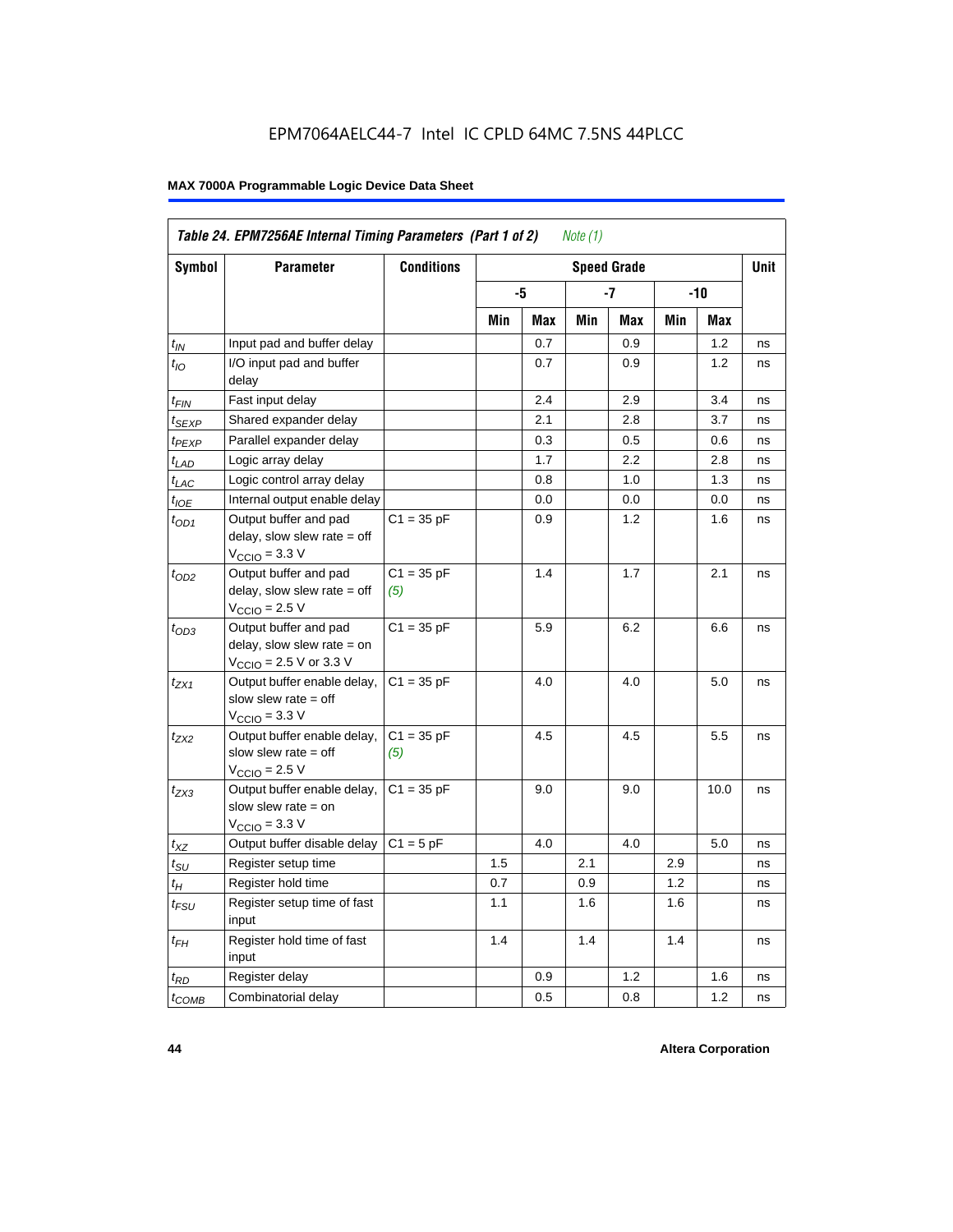| Table 24. EPM7256AE Internal Timing Parameters (Part 2 of 2)<br>Note (1) |                      |                   |     |                 |     |                    |     |     |             |  |  |
|--------------------------------------------------------------------------|----------------------|-------------------|-----|-----------------|-----|--------------------|-----|-----|-------------|--|--|
| Symbol                                                                   | <b>Parameter</b>     | <b>Conditions</b> |     |                 |     | <b>Speed Grade</b> |     |     | <b>Unit</b> |  |  |
|                                                                          |                      |                   |     | -5<br>-7<br>-10 |     |                    |     |     |             |  |  |
|                                                                          |                      |                   | Min | <b>Max</b>      | Min | Max                | Min | Max |             |  |  |
| $t_{\mathit{IC}}$                                                        | Array clock delay    |                   |     | 1.2             |     | 1.6                |     | 2.1 | ns          |  |  |
| $t_{EN}$                                                                 | Register enable time |                   |     | 0.8             |     | 1.0                |     | 1.3 | ns          |  |  |
| $t_{GLOB}$                                                               | Global control delay |                   |     | 1.0             |     | 1.5                |     | 2.0 | ns          |  |  |
| $t_{PRE}$                                                                | Register preset time |                   |     | 1.6             |     | 2.3                |     | 3.0 | ns          |  |  |
| $t_{CLR}$                                                                | Register clear time  |                   |     | 1.6             |     | 2.3                |     | 3.0 | ns          |  |  |
| $t_{PIA}$                                                                | PIA delay            | (2)               |     | 1.7             |     | 2.4                |     | 3.2 | ns          |  |  |
| $t_{LPA}$                                                                | Low-power adder      | (6)               |     | 4.0             |     | 4.0                |     | 5.0 | ns          |  |  |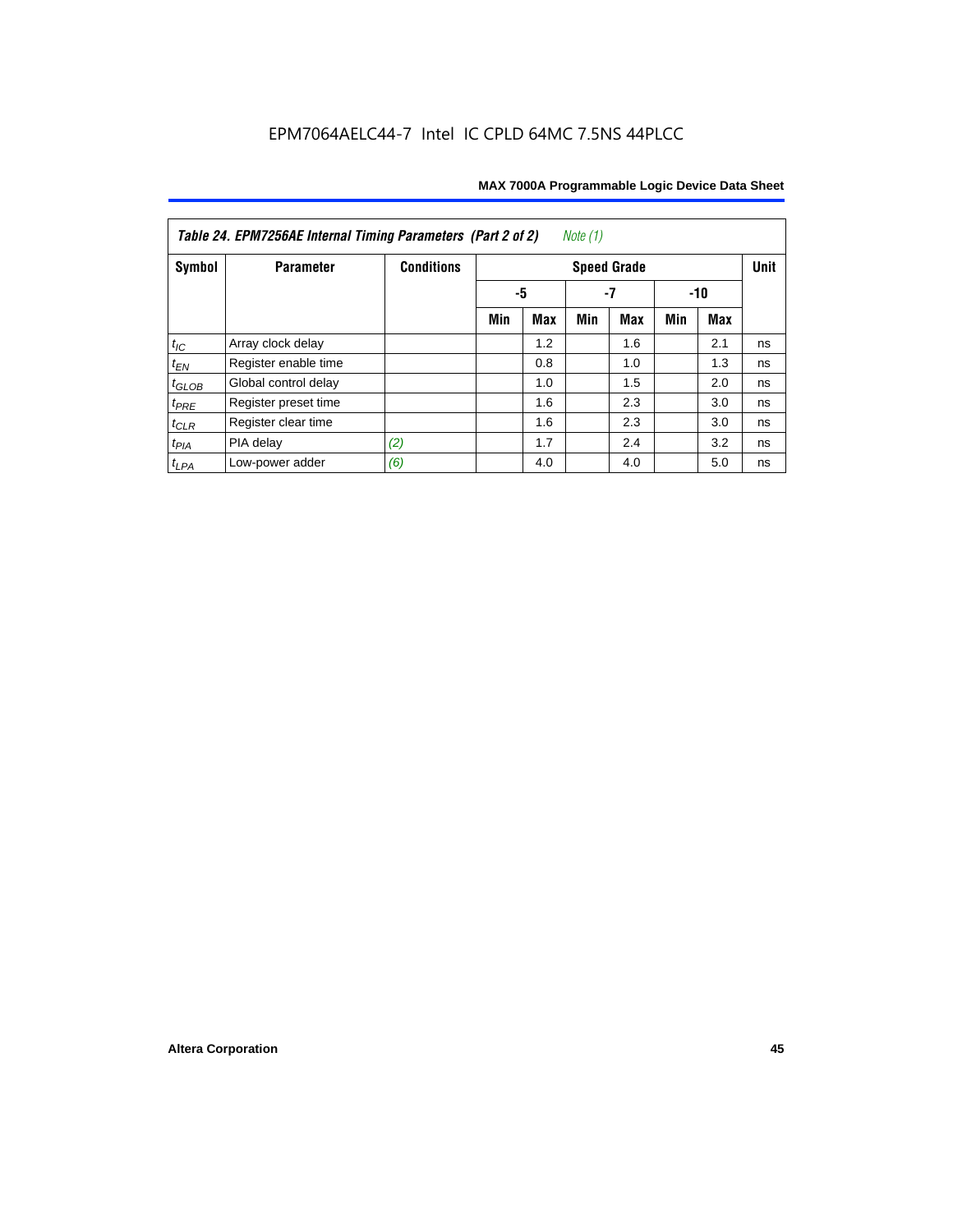|                   | Table 25. EPM7512AE External Timing Parameters |                     |       | <i>Note</i> $(1)$ |                    |       |      |       |             |
|-------------------|------------------------------------------------|---------------------|-------|-------------------|--------------------|-------|------|-------|-------------|
| Symbol            | <b>Parameter</b>                               | <b>Conditions</b>   |       |                   | <b>Speed Grade</b> |       |      |       | <b>Unit</b> |
|                   |                                                |                     | $-7$  |                   |                    | $-10$ |      | $-12$ |             |
|                   |                                                |                     | Min   | <b>Max</b>        | Min                | Max   | Min  | Max   |             |
| t <sub>PD1</sub>  | Input to non-<br>registered output             | $C1 = 35 pF$<br>(2) |       | 7.5               |                    | 10.0  |      | 12.0  | ns          |
| $t_{PD2}$         | I/O input to non-<br>registered output         | $C1 = 35 pF$<br>(2) |       | 7.5               |                    | 10.0  |      | 12.0  | ns          |
| $t_{\text{SU}}$   | Global clock setup<br>time                     | (2)                 | 5.6   |                   | 7.6                |       | 9.1  |       | ns          |
| t <sub>Η</sub>    | Global clock hold time                         | (2)                 | 0.0   |                   | 0.0                |       | 0.0  |       | ns          |
| t <sub>FSU</sub>  | Global clock setup<br>time of fast input       |                     | 3.0   |                   | 3.0                |       | 3.0  |       | ns          |
| $t_{FH}$          | Global clock hold time<br>of fast input        |                     | 0.0   |                   | 0.0                |       | 0.0  |       | ns          |
| $t_{CO1}$         | Global clock to output<br>delay                | $C1 = 35 pF$        | 1.0   | 4.7               | 1.0                | 6.3   | 1.0  | 7.5   | ns          |
| $t_{CH}$          | Global clock high time                         |                     | 3.0   |                   | 4.0                |       | 5.0  |       | ns          |
| $t_{CL}$          | Global clock low time                          |                     | 3.0   |                   | 4.0                |       | 5.0  |       | ns          |
| $t_{ASU}$         | Array clock setup time                         | (2)                 | 2.5   |                   | 3.5                |       | 4.1  |       | ns          |
| $t_{AH}$          | Array clock hold time                          | (2)                 | 0.2   |                   | 0.3                |       | 0.4  |       | ns          |
| $t_{ACO1}$        | Array clock to output<br>delay                 | $C1 = 35 pF$<br>(2) | 1.0   | 7.8               | 1.0                | 10.4  | 1.0  | 12.5  | ns          |
| $t_{ACH}$         | Array clock high time                          |                     | 3.0   |                   | 4.0                |       | 5.0  |       | ns          |
| $t_{\text{ACL}}$  | Array clock low time                           |                     | 3.0   |                   | 4.0                |       | 5.0  |       | ns          |
| t <sub>CPPW</sub> | Minimum pulse width<br>for clear and preset    | (3)                 | 3.0   |                   | 4.0                |       | 5.0  |       | ns          |
| t <sub>CNT</sub>  | Minimum global clock<br>period                 | (2)                 |       | 8.6               |                    | 11.5  |      | 13.9  | ns          |
| $f_{CNT}$         | Maximum internal<br>global clock frequency     | (2), (4)            | 116.3 |                   | 87.0               |       | 71.9 |       | <b>MHz</b>  |
| $t_{ACNT}$        | Minimum array clock<br>period                  | (2)                 |       | 8.6               |                    | 11.5  |      | 13.9  | ns          |
| $f_{ACNT}$        | Maximum internal<br>array clock frequency      | (2), (4)            | 116.3 |                   | 87.0               |       | 71.9 |       | <b>MHz</b>  |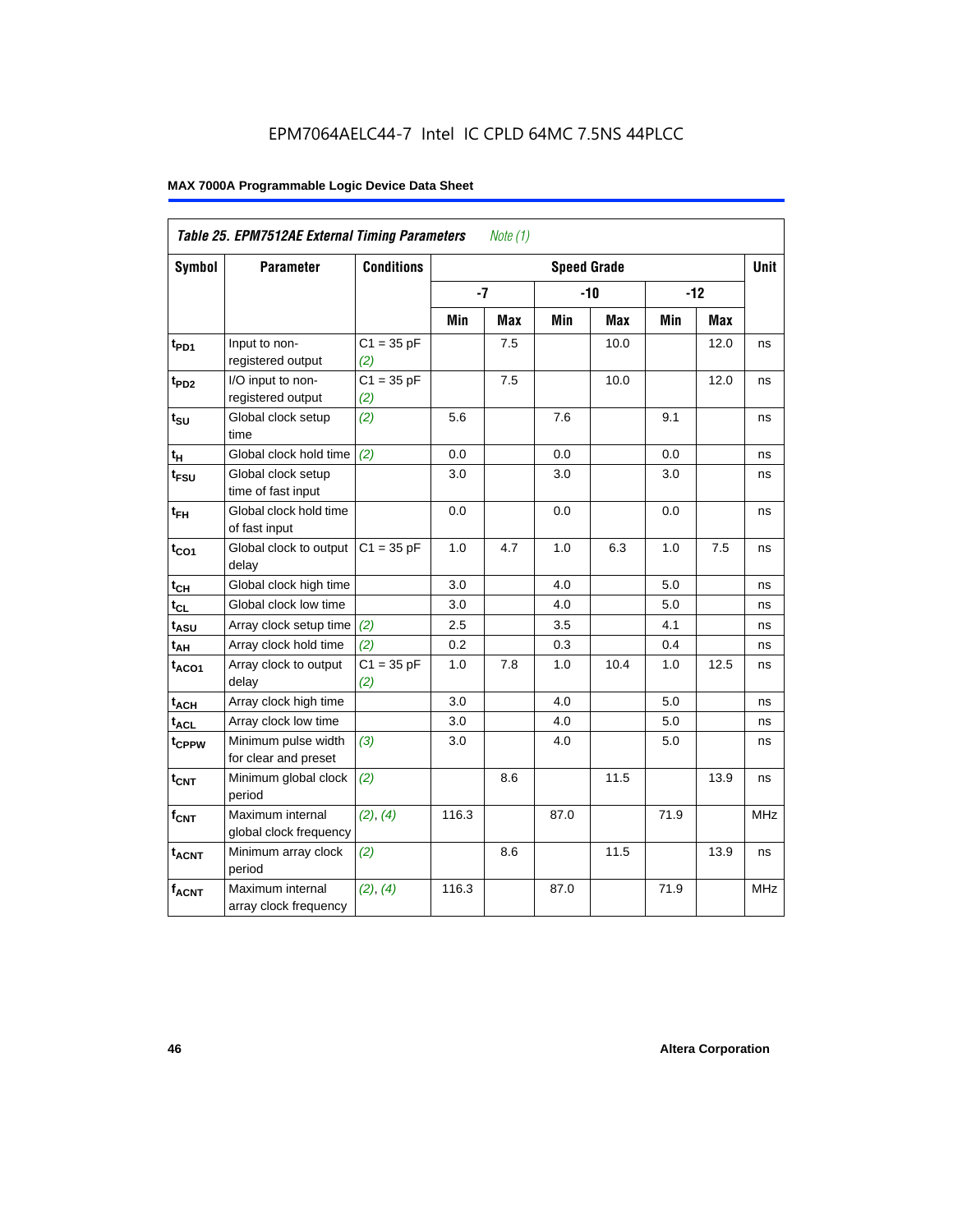|                   | Table 26. EPM7512AE Internal Timing Parameters (Part 1 of 2)                                                 |                     |     |      | Note $(1)$ |                    |     |       |             |
|-------------------|--------------------------------------------------------------------------------------------------------------|---------------------|-----|------|------------|--------------------|-----|-------|-------------|
| <b>Symbol</b>     | <b>Parameter</b>                                                                                             | <b>Conditions</b>   |     |      |            | <b>Speed Grade</b> |     |       | <b>Unit</b> |
|                   |                                                                                                              |                     |     | $-7$ |            | $-10$              |     | $-12$ |             |
|                   |                                                                                                              |                     | Min | Max  | Min        | Max                | Min | Max   |             |
| $t_{IN}$          | Input pad and buffer delay                                                                                   |                     |     | 0.7  |            | 0.9                |     | 1.0   | ns          |
| $t_{IO}$          | I/O input pad and buffer<br>delay                                                                            |                     |     | 0.7  |            | 0.9                |     | 1.0   | ns          |
| $t_{\sf FIN}$     | Fast input delay                                                                                             |                     |     | 3.1  |            | 3.6                |     | 4.1   | ns          |
| $t_{SEXP}$        | Shared expander delay                                                                                        |                     |     | 2.7  |            | 3.5                |     | 4.4   | ns          |
| t <sub>PEXP</sub> | Parallel expander delay                                                                                      |                     |     | 0.4  |            | 0.5                |     | 0.6   | ns          |
| $t_{LAD}$         | Logic array delay                                                                                            |                     |     | 2.2  |            | 2.8                |     | 3.5   | ns          |
| $t_{LAC}$         | Logic control array delay                                                                                    |                     |     | 1.0  |            | 1.3                |     | 1.7   | ns          |
| $t_{IOE}$         | Internal output enable delay                                                                                 |                     |     | 0.0  |            | 0.0                |     | 0.0   | ns          |
| $t_{OD1}$         | Output buffer and pad<br>delay, slow slew rate $=$ off<br>$V_{\text{CCIO}} = 3.3 \text{ V}$                  | $C1 = 35 pF$        |     | 1.0  |            | 1.5                |     | 1.7   | ns          |
| $t_{OD2}$         | Output buffer and pad<br>delay, slow slew rate $=$ off<br>$VCCIO = 2.5 V$                                    | $C1 = 35 pF$<br>(5) |     | 1.5  |            | 2.0                |     | 2.2   | ns          |
| $t_{OD3}$         | Output buffer and pad<br>delay, slow slew rate $=$ on<br>$V_{\text{CCIO}} = 2.5 \text{ V or } 3.3 \text{ V}$ | $C1 = 35 pF$        |     | 6.0  |            | 6.5                |     | 6.7   | ns          |
| $t_{ZX1}$         | Output buffer enable delay,<br>slow slew rate $=$ off<br>$VCCIO = 3.3 V$                                     | $C1 = 35 pF$        |     | 4.0  |            | 5.0                |     | 5.0   | ns          |
| $t_{ZX2}$         | Output buffer enable delay,<br>slow slew rate $=$ off<br>$V_{\text{CCIO}}$ = 2.5 V                           | $C1 = 35 pF$<br>(5) |     | 4.5  |            | 5.5                |     | 5.5   | ns          |
| $t_{ZX3}$         | Output buffer enable delay,<br>slow slew rate $=$ on<br>$VCCIO = 3.3 V$                                      | $C1 = 35 pF$        |     | 9.0  |            | 10.0               |     | 10.0  | ns          |
| $t_{XZ}$          | Output buffer disable delay                                                                                  | $C1 = 5pF$          |     | 4.0  |            | 5.0                |     | 5.0   | ns          |
| $t_{\text{SU}}$   | Register setup time                                                                                          |                     | 2.1 |      | 3.0        |                    | 3.5 |       | ns          |
| $t_H$             | Register hold time                                                                                           |                     | 0.6 |      | 0.8        |                    | 1.0 |       | ns          |
| $t_{FSU}$         | Register setup time of fast<br>input                                                                         |                     | 1.6 |      | 1.6        |                    | 1.6 |       | ns          |
| $t_{FH}$          | Register hold time of fast<br>input                                                                          |                     | 1.4 |      | 1.4        |                    | 1.4 |       | ns          |
| $t_{RD}$          | Register delay                                                                                               |                     |     | 1.3  |            | 1.7                |     | 2.1   | ns          |
| $t_{COMB}$        | Combinatorial delay                                                                                          |                     |     | 0.6  |            | 0.8                |     | 1.0   | ns          |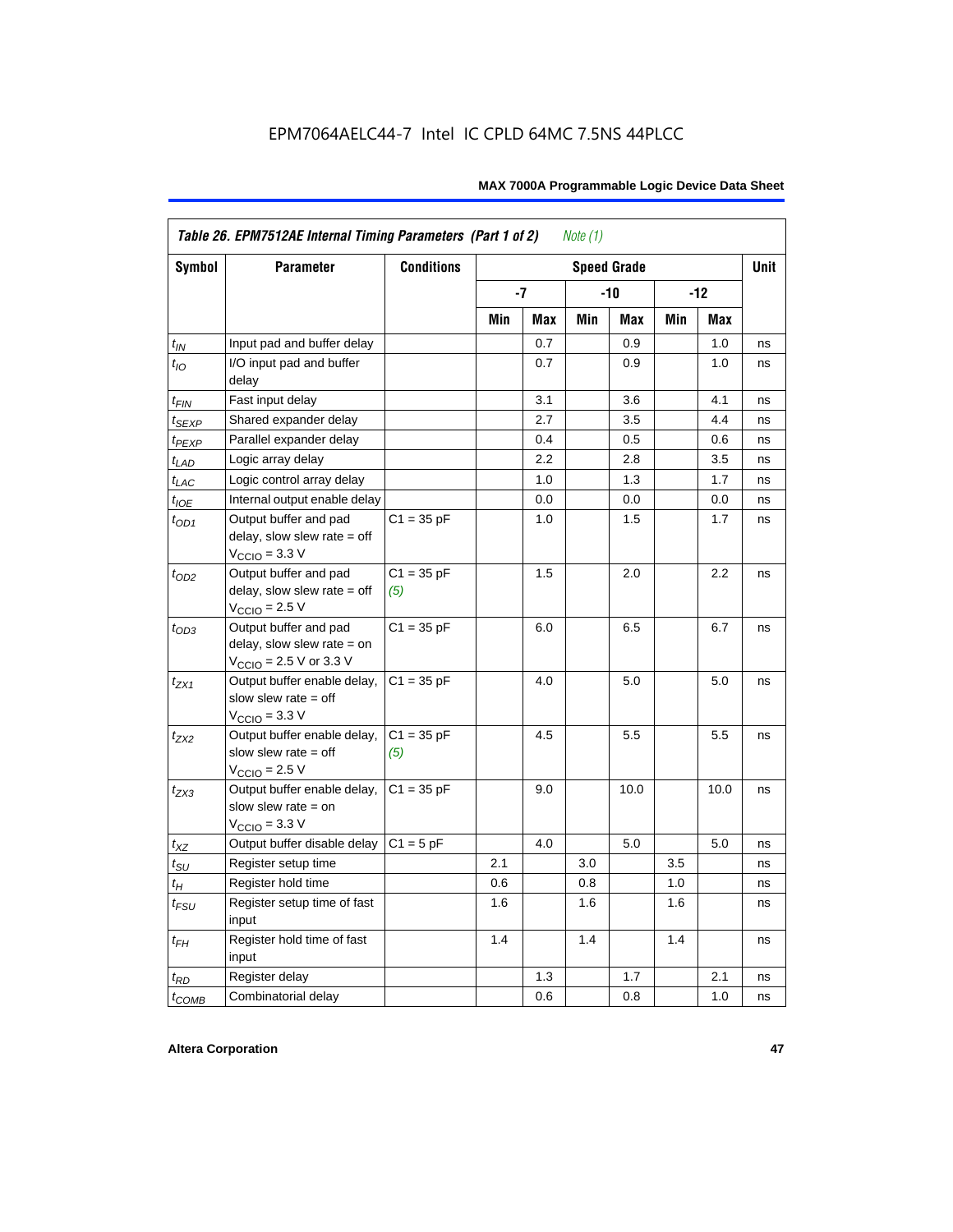| Note (1)<br>Table 26. EPM7512AE Internal Timing Parameters (Part 2 of 2) |                      |                   |                    |            |     |            |     |       |    |  |  |
|--------------------------------------------------------------------------|----------------------|-------------------|--------------------|------------|-----|------------|-----|-------|----|--|--|
| Symbol                                                                   | <b>Parameter</b>     | <b>Conditions</b> | <b>Speed Grade</b> |            |     |            |     |       |    |  |  |
|                                                                          |                      |                   | -7                 |            |     | $-10$      |     | $-12$ |    |  |  |
|                                                                          |                      |                   | Min                | <b>Max</b> | Min | <b>Max</b> | Min | Max   |    |  |  |
| $t_{IC}$                                                                 | Array clock delay    |                   |                    | 1.8        |     | 2.3        |     | 2.9   | ns |  |  |
| $t_{EN}$                                                                 | Register enable time |                   |                    | 1.0        |     | 1.3        |     | 1.7   | ns |  |  |
| $t_{GLOB}$                                                               | Global control delay |                   |                    | 1.7        |     | 2.2        |     | 2.7   | ns |  |  |
| $t_{PRE}$                                                                | Register preset time |                   |                    | 1.0        |     | 1.4        |     | 1.7   | ns |  |  |
| $t_{CLR}$                                                                | Register clear time  |                   |                    | 1.0        |     | 1.4        |     | 1.7   | ns |  |  |
| t <sub>PIA</sub>                                                         | PIA delay            | (2)               |                    | 3.0        |     | 4.0        |     | 4.8   | ns |  |  |
| $t_{LPA}$                                                                | Low-power adder      | (6)               |                    | 4.5        |     | 5.0        |     | 5.0   | ns |  |  |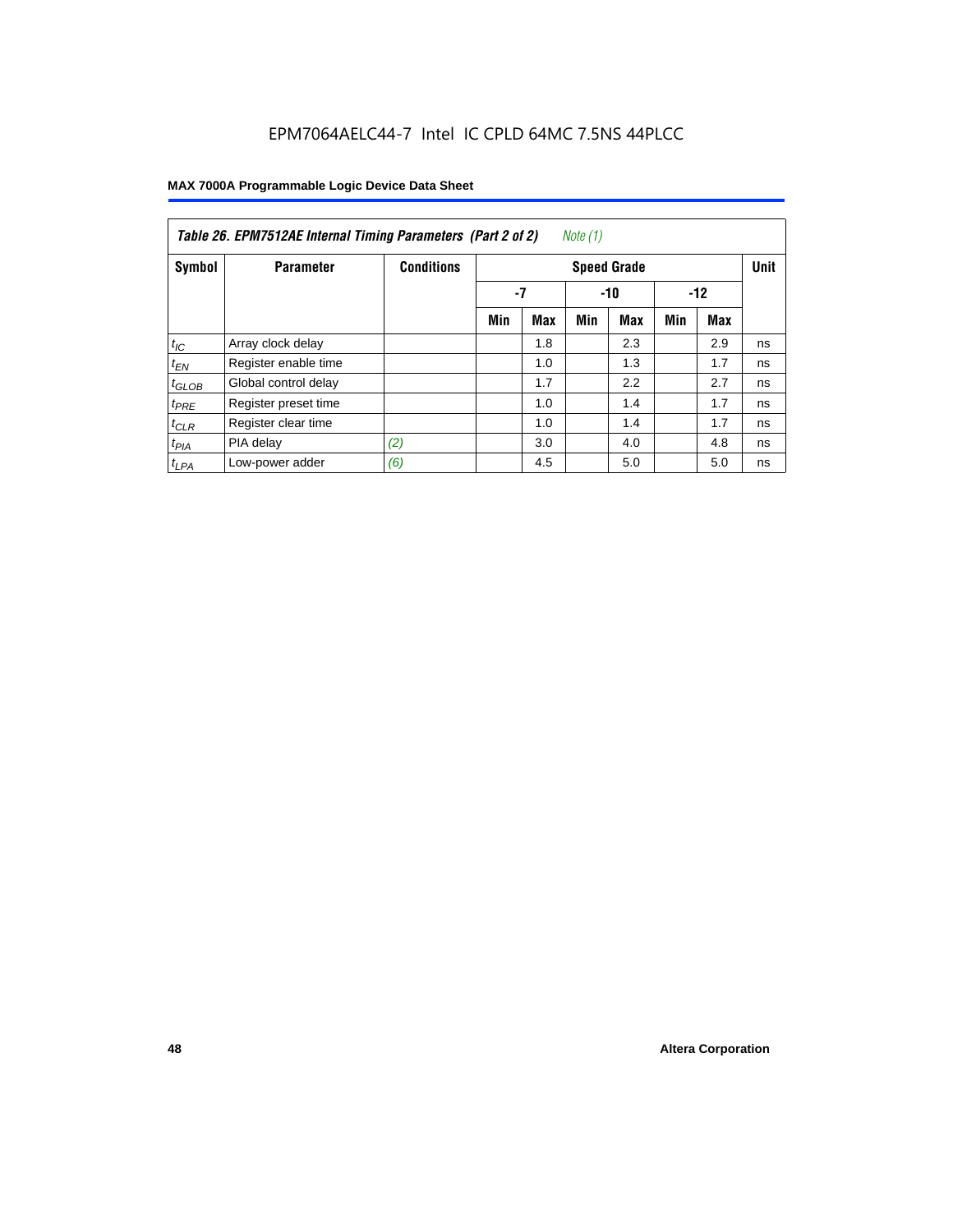|                         | <b>Table 27. EPM7128A External Timing Parameters</b> |                     |         | Note (1)   |       |            |                    |            |      |       |             |
|-------------------------|------------------------------------------------------|---------------------|---------|------------|-------|------------|--------------------|------------|------|-------|-------------|
| <b>Symbol</b>           | <b>Parameter</b>                                     | <b>Conditions</b>   |         |            |       |            | <b>Speed Grade</b> |            |      |       | <b>Unit</b> |
|                         |                                                      |                     |         | -6         | $-7$  |            |                    | $-10$      |      | $-12$ |             |
|                         |                                                      |                     | Min     | <b>Max</b> | Min   | <b>Max</b> | Min                | <b>Max</b> | Min  | Max   |             |
| t <sub>PD1</sub>        | Input to non-registered<br>output                    | $C1 = 35 pF$<br>(2) |         | 6.0        |       | 7.5        |                    | 10.0       |      | 12.0  | ns          |
| t <sub>PD2</sub>        | I/O input to non-<br>registered output               | $C1 = 35 pF$<br>(2) |         | 6.0        |       | 7.5        |                    | 10.0       |      | 12.0  | ns          |
| $t_{\text{SU}}$         | Global clock setup time                              | (2)                 | 4.2     |            | 5.3   |            | 7.0                |            | 8.5  |       | ns          |
| $t_H$                   | Global clock hold time                               | (2)                 | 0.0     |            | 0.0   |            | 0.0                |            | 0.0  |       | ns          |
| t <sub>FSU</sub>        | Global clock setup time<br>of fast input             |                     | $2.5\,$ |            | 3.0   |            | 3.0                |            | 3.0  |       | ns          |
| $t_{FH}$                | Global clock hold time of<br>fast input              |                     | 0.0     |            | 0.0   |            | 0.0                |            | 0.0  |       | ns          |
| $t_{CO1}$               | Global clock to output<br>delay                      | $C1 = 35 pF$        | 1.0     | 3.7        | 1.0   | 4.6        | 1.0                | 6.1        | 1.0  | 7.3   | ns          |
| $t_{CH}$                | Global clock high time                               |                     | 3.0     |            | 3.0   |            | 4.0                |            | 5.0  |       | ns          |
| $t_{CL}$                | Global clock low time                                |                     | 3.0     |            | 3.0   |            | 4.0                |            | 5.0  |       | ns          |
| t <sub>ASU</sub>        | Array clock setup time                               | (2)                 | 1.9     |            | 2.4   |            | 3.1                |            | 3.8  |       | ns          |
| $t_{\underline{AH}}$    | Array clock hold time                                | (2)                 | 1.5     |            | 2.2   |            | 3.3                |            | 4.3  |       | ns          |
| t <sub>ACO1</sub>       | Array clock to output<br>delay                       | $C1 = 35 pF$<br>(2) | 1.0     | 6.0        | 1.0   | 7.5        | 1.0                | 10.0       | 1.0  | 12.0  | ns          |
| $t_{ACH}$               | Array clock high time                                |                     | 3.0     |            | 3.0   |            | 4.0                |            | 5.0  |       | ns          |
| t <sub>ACL</sub>        | Array clock low time                                 |                     | 3.0     |            | 3.0   |            | 4.0                |            | 5.0  |       | ns          |
| t <sub>CPPW</sub>       | Minimum pulse width for<br>clear and preset          | (3)                 | 3.0     |            | 3.0   |            | 4.0                |            | 5.0  |       | ns          |
| $t_{\text{CNT}}$        | Minimum global clock<br>period                       | (2)                 |         | 6.9        |       | 8.6        |                    | 11.5       |      | 13.8  | ns          |
| $f_{\text{CNT}}$        | Maximum internal global<br>clock frequency           | (2), (4)            | 144.9   |            | 116.3 |            | 87.0               |            | 72.5 |       | MHz         |
| <b>t<sub>ACNT</sub></b> | Minimum array clock<br>period                        | (2)                 |         | 6.9        |       | 8.6        |                    | 11.5       |      | 13.8  | ns          |
| <b>fACNT</b>            | Maximum internal array<br>clock frequency            | (2), (4)            | 144.9   |            | 116.3 |            | 87                 |            | 72.5 |       | <b>MHz</b>  |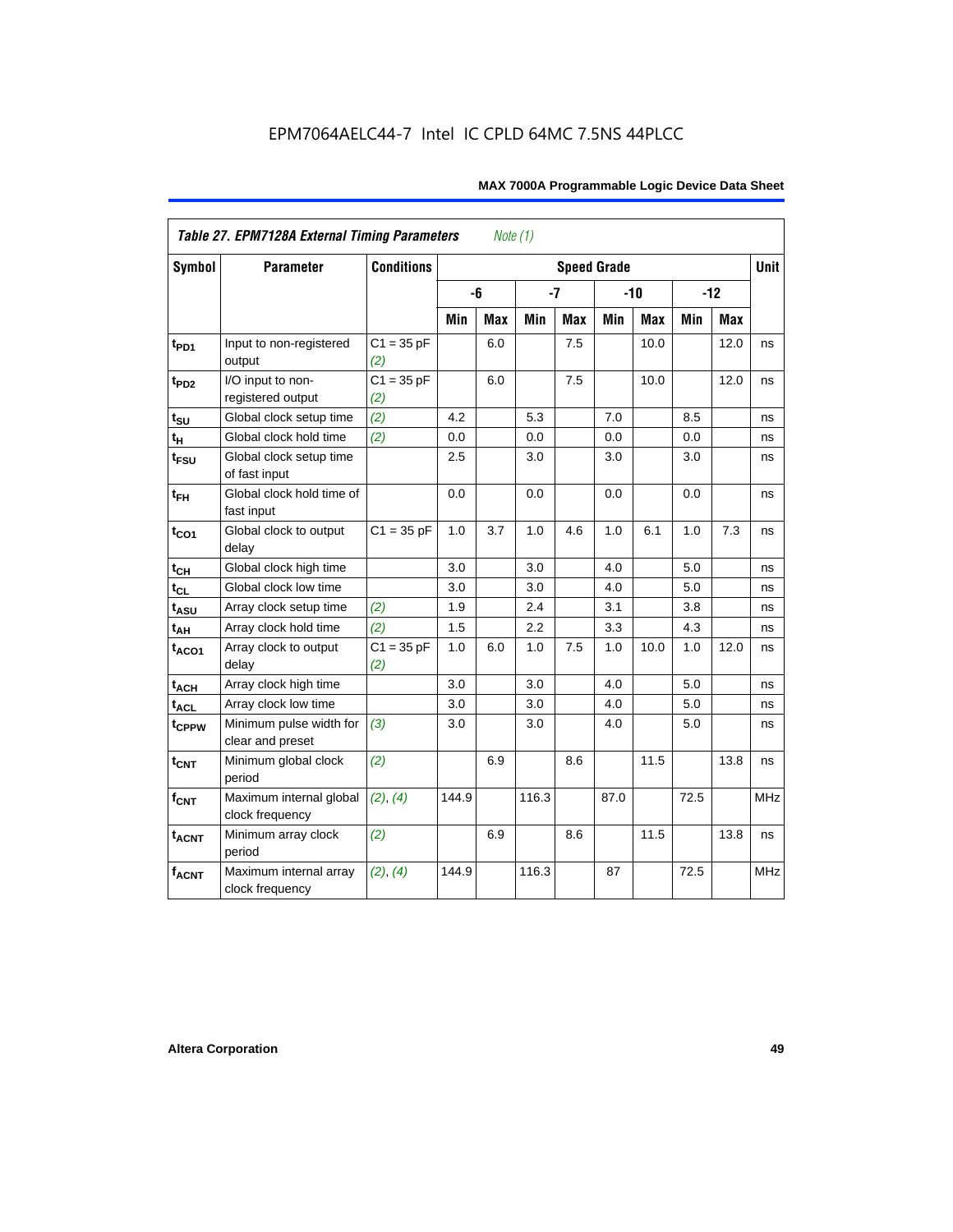|                             | Table 28. EPM7128A Internal Timing Parameters (Part 1 of 2)                                                |                     |     |     |     | Note (1) |                    |      |     |            |             |
|-----------------------------|------------------------------------------------------------------------------------------------------------|---------------------|-----|-----|-----|----------|--------------------|------|-----|------------|-------------|
| <b>Symbol</b>               | <b>Parameter</b>                                                                                           | <b>Conditions</b>   |     |     |     |          | <b>Speed Grade</b> |      |     |            | <b>Unit</b> |
|                             |                                                                                                            |                     |     | -6  |     | -7       |                    | -10  |     | $-12$      |             |
|                             |                                                                                                            |                     | Min | Max | Min | Max      | Min                | Max  | Min | <b>Max</b> |             |
| $t_{IN}$                    | Input pad and buffer delay                                                                                 |                     |     | 0.6 |     | 0.7      |                    | 0.9  |     | 1.1        | ns          |
| $t_{IO}$                    | I/O input pad and buffer<br>delay                                                                          |                     |     | 0.6 |     | 0.7      |                    | 0.9  |     | 1.1        | ns          |
| t <sub>FIN</sub>            | Fast input delay                                                                                           |                     |     | 2.7 |     | 3.1      |                    | 3.6  |     | 3.9        | ns          |
| t <sub>SEXP</sub>           | Shared expander delay                                                                                      |                     |     | 2.5 |     | 3.2      |                    | 4.3  |     | 5.1        | ns          |
| t <sub>PEXP</sub>           | Parallel expander delay                                                                                    |                     |     | 0.7 |     | 0.8      |                    | 1.1  |     | 1.3        | ns          |
| $t_{LAD}$                   | Logic array delay                                                                                          |                     |     | 2.4 |     | 3.0      |                    | 4.1  |     | 4.9        | ns          |
| $t_{LAC}$                   | Logic control array delay                                                                                  |                     |     | 2.4 |     | 3.0      |                    | 4.1  |     | 4.9        | ns          |
| $t_{\text{IOE}}$            | Internal output enable<br>delay                                                                            |                     |     | 0.0 |     | 0.0      |                    | 0.0  |     | 0.0        | ns          |
| $t_{OD1}$                   | Output buffer and pad<br>delay, slow slew rate = off<br>$VCCIO = 3.3 V$                                    | $C1 = 35 pF$        |     | 0.4 |     | 0.6      |                    | 0.7  |     | 0.9        | ns          |
| $t_{OD2}$                   | Output buffer and pad<br>delay, slow slew rate = off<br>$VCCIO = 2.5 V$                                    | $C1 = 35 pF$<br>(5) |     | 0.9 |     | 1.1      |                    | 1.2  |     | 1.4        | ns          |
| $t_{OD3}$                   | Output buffer and pad<br>delay, slow slew rate = on<br>$V_{\text{CCIO}} = 2.5 \text{ V or } 3.3 \text{ V}$ | $C1 = 35 pF$        |     | 5.4 |     | 5.6      |                    | 5.7  |     | 5.9        | ns          |
| t <sub>ZX1</sub>            | Output buffer enable<br>$delay$ , slow slew rate = off<br>$VCCIO = 3.3 V$                                  | $C1 = 35 pF$        |     | 4.0 |     | 4.0      |                    | 5.0  |     | 5.0        | ns          |
| $t_{ZX2}$                   | Output buffer enable<br>$delay$ , slow slew rate = off<br>$VCCIO = 2.5 V$                                  | $C1 = 35 pF$<br>(5) |     | 4.5 |     | 4.5      |                    | 5.5  |     | 5.5        | ns          |
| t <sub>ZX3</sub>            | Output buffer enable<br>delay, slow slew rate = on<br>$VCCIO = 3.3 V$                                      | $C1 = 35 pF$        |     | 9.0 |     | 9.0      |                    | 10.0 |     | 10.0       | ns          |
| $t_{XZ}$                    | Output buffer disable<br>delay                                                                             | $C1 = 5$ pF         |     | 4.0 |     | 4.0      |                    | 5.0  |     | 5.0        | ns          |
| $t_{\scriptstyle\text{SU}}$ | Register setup time                                                                                        |                     | 1.9 |     | 2.4 |          | 3.1                |      | 3.8 |            | ns          |
| $t_{\mathcal{H}}$           | Register hold time                                                                                         |                     | 1.5 |     | 2.2 |          | 3.3                |      | 4.3 |            | ns          |
| $t_{\mathsf{FSU}}$          | Register setup time of fast<br>input                                                                       |                     | 0.8 |     | 1.1 |          | 1.1                |      | 1.1 |            | ns          |
| $t_{FH}$                    | Register hold time of fast<br>input                                                                        |                     | 1.7 |     | 1.9 |          | 1.9                |      | 1.9 |            | ns          |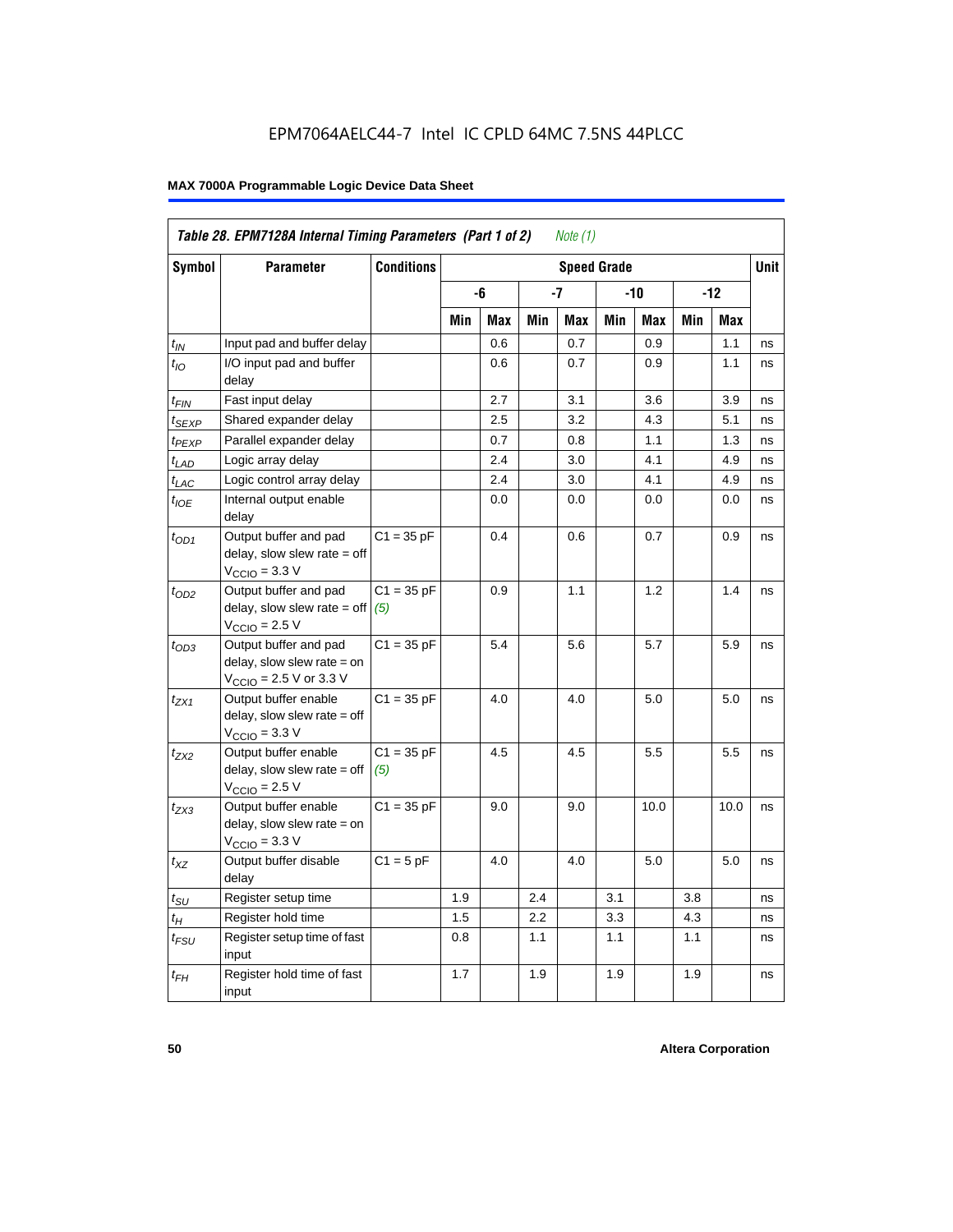| <i>Note</i> $(1)$<br>Table 28. EPM7128A Internal Timing Parameters (Part 2 of 2) |                      |                   |                    |      |     |            |       |            |       |      |             |
|----------------------------------------------------------------------------------|----------------------|-------------------|--------------------|------|-----|------------|-------|------------|-------|------|-------------|
| Symbol                                                                           | <b>Parameter</b>     | <b>Conditions</b> | <b>Speed Grade</b> |      |     |            |       |            |       |      | <b>Unit</b> |
|                                                                                  |                      |                   |                    | -6   | -7  |            | $-10$ |            | $-12$ |      |             |
|                                                                                  |                      |                   | Min                | Max  | Min | <b>Max</b> | Min   | <b>Max</b> | Min   | Max  |             |
| $t_{RD}$                                                                         | Register delay       |                   |                    | 1.7  |     | 2.1        |       | 2.8        |       | 3.3  | ns          |
| $t_{COMB}$                                                                       | Combinatorial delay  |                   |                    | 1.7  |     | 2.1        |       | 2.8        |       | 3.3  | ns          |
| $t_{IC}$                                                                         | Array clock delay    |                   |                    | 2.4  |     | 3.0        |       | 4.1        |       | 4.9  | ns          |
| $t_{EN}$                                                                         | Register enable time |                   |                    | 2.4  |     | 3.0        |       | 4.1        |       | 4.9  | ns          |
| $t_{\text{GLOB}}$                                                                | Global control delay |                   |                    | 1.0  |     | 1.2        |       | 1.7        |       | 2.0  | ns          |
| $t_{PRE}$                                                                        | Register preset time |                   |                    | 3.1  |     | 3.9        |       | 5.2        |       | 6.2  | ns          |
| $t_{CLR}$                                                                        | Register clear time  |                   |                    | 3.1  |     | 3.9        |       | 5.2        |       | 6.2  | ns          |
| $t_{PIA}$                                                                        | PIA delay            | (2)               |                    | 0.9  |     | 1.1        |       | 1.5        |       | 1.8  | ns          |
| $t_{LPA}$                                                                        | Low-power adder      | (6)               |                    | 11.0 |     | 10.0       |       | 10.0       |       | 10.0 | ns          |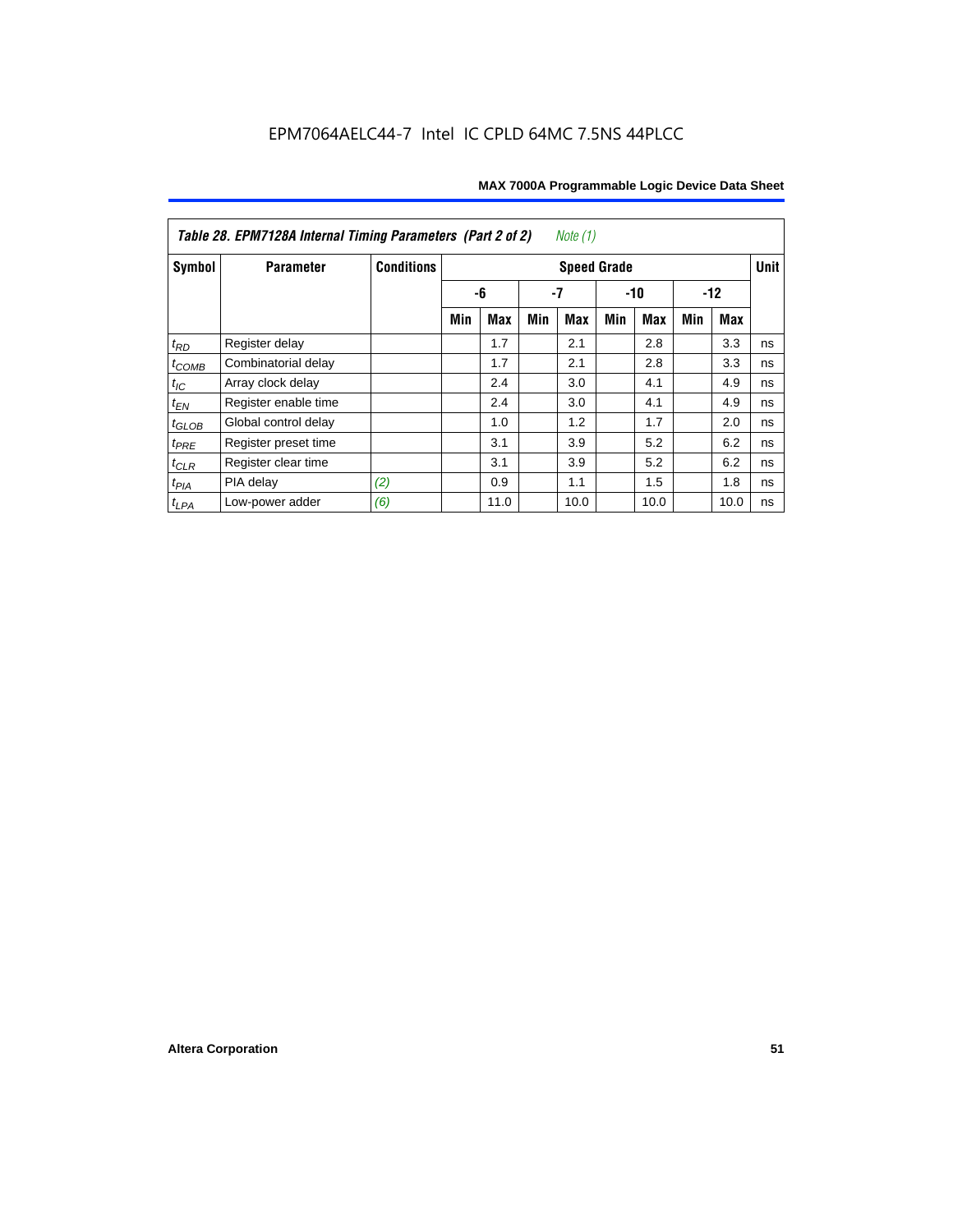| Table 29. EPM7256A External Timing Parameters<br>Note $(1)$ |                                             |                     |                    |     |       |            |       |            |       |             |            |
|-------------------------------------------------------------|---------------------------------------------|---------------------|--------------------|-----|-------|------------|-------|------------|-------|-------------|------------|
| Symbol                                                      | <b>Parameter</b>                            | <b>Conditions</b>   | <b>Speed Grade</b> |     |       |            |       |            |       | <b>Unit</b> |            |
|                                                             |                                             |                     |                    | -6  | $-7$  |            | $-10$ |            | $-12$ |             |            |
|                                                             |                                             |                     | Min                | Max | Min   | <b>Max</b> | Min   | <b>Max</b> | Min   | Max         |            |
| t <sub>PD1</sub>                                            | Input to non-registered<br>output           | $C1 = 35 pF$<br>(2) |                    | 6.0 |       | 7.5        |       | 10.0       |       | 12.0        | ns         |
| t <sub>PD2</sub>                                            | I/O input to non-<br>registered output      | $C1 = 35 pF$<br>(2) |                    | 6.0 |       | 7.5        |       | 10.0       |       | 12.0        | ns         |
| $t_{\text{SU}}$                                             | Global clock setup time                     | (2)                 | 3.7                |     | 4.6   |            | 6.2   |            | 7.4   |             | ns         |
| $t_H$                                                       | Global clock hold time                      | (2)                 | 0.0                |     | 0.0   |            | 0.0   |            | 0.0   |             | ns         |
| $t_{\text{FSU}}$                                            | Global clock setup time<br>of fast input    |                     | 2.5                |     | 3.0   |            | 3.0   |            | 3.0   |             | ns         |
| $t_{FH}$                                                    | Global clock hold time of<br>fast input     |                     | 0.0                |     | 0.0   |            | 0.0   |            | 0.0   |             | ns         |
| $t_{CO1}$                                                   | Global clock to output<br>delay             | $C1 = 35 pF$        | 1.0                | 3.3 | 1.0   | 4.2        | 1.0   | 5.5        | 1.0   | 6.6         | ns         |
| $t_{CH}$                                                    | Global clock high time                      |                     | 3.0                |     | 3.0   |            | 4.0   |            | 4.0   |             | ns         |
| $t_{CL}$                                                    | Global clock low time                       |                     | 3.0                |     | 3.0   |            | 4.0   |            | 4.0   |             | ns         |
| t <sub>ASU</sub>                                            | Array clock setup time                      | (2)                 | 0.8                |     | 1.0   |            | 1.4   |            | 1.6   |             | ns         |
| $t_{AH}$                                                    | Array clock hold time                       | (2)                 | 1.9                |     | 2.7   |            | 4.0   |            | 5.1   |             | ns         |
| $t_{ACO1}$                                                  | Array clock to output<br>delay              | $C1 = 35 pF$<br>(2) | 1.0                | 6.2 | 1.0   | 7.8        | 1.0   | 10.3       | 1.0   | 12.4        | ns         |
| $t_{ACH}$                                                   | Array clock high time                       |                     | 3.0                |     | 3.0   |            | 4.0   |            | 4.0   |             | ns         |
| $t_{\text{ACL}}$                                            | Array clock low time                        |                     | 3.0                |     | 3.0   |            | 4.0   |            | 4.0   |             | ns         |
| t <sub>CPPW</sub>                                           | Minimum pulse width for<br>clear and preset | (3)                 | 3.0                |     | 3.0   |            | 4.0   |            | 4.0   |             | ns         |
| $t_{\text{CNT}}$                                            | Minimum global clock<br>period              | (2)                 |                    | 6.4 |       | 8.0        |       | 10.7       |       | 12.8        | ns         |
| $f_{CNT}$                                                   | Maximum internal global<br>clock frequency  | (2), (4)            | 156.3              |     | 125.0 |            | 93.5  |            | 78.1  |             | <b>MHz</b> |
| t <sub>ACNT</sub>                                           | Minimum array clock<br>period               | (2)                 |                    | 6.4 |       | 8.0        |       | 10.7       |       | 12.8        | ns         |
| <b>fACNT</b>                                                | Maximum internal array<br>clock frequency   | (2), (4)            | 156.3              |     | 125.0 |            | 93.5  |            | 78.1  |             | <b>MHz</b> |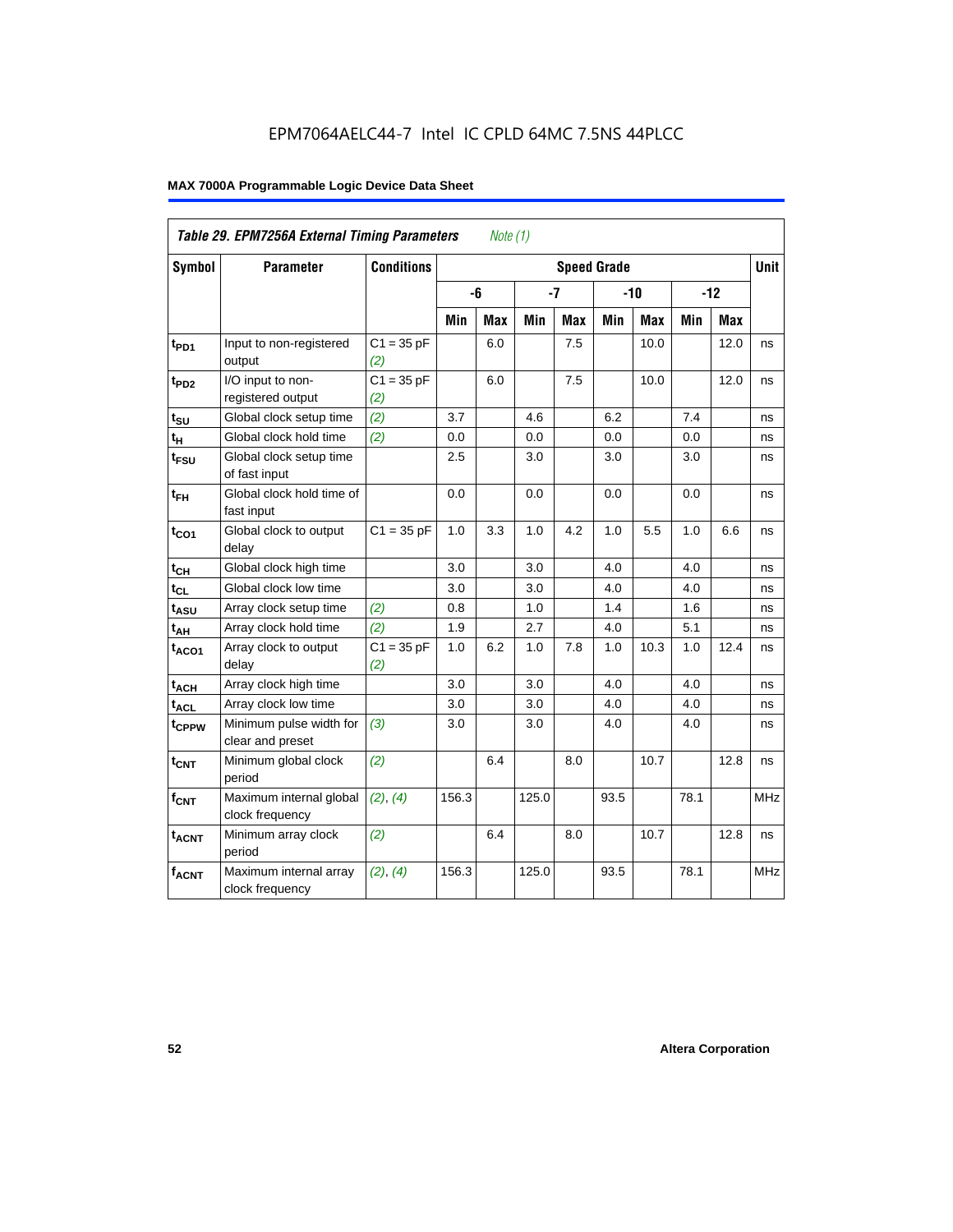| <b>Symbol</b>     | <b>Parameter</b>                                                                                           | <b>Conditions</b>   |     |     |     |            | <b>Speed Grade</b> |      |     |            | <b>Unit</b> |
|-------------------|------------------------------------------------------------------------------------------------------------|---------------------|-----|-----|-----|------------|--------------------|------|-----|------------|-------------|
|                   |                                                                                                            |                     |     | -6  |     | $-7$       |                    | -10  |     | $-12$      |             |
|                   |                                                                                                            |                     | Min | Max | Min | <b>Max</b> | Min                | Max  | Min | <b>Max</b> |             |
| $t_{\mathit{IN}}$ | Input pad and buffer delay                                                                                 |                     |     | 0.3 |     | 0.4        |                    | 0.5  |     | 0.6        | ns          |
| $t_{IO}$          | I/O input pad and buffer<br>delay                                                                          |                     |     | 0.3 |     | 0.4        |                    | 0.5  |     | 0.6        | ns          |
| t <sub>FIN</sub>  | Fast input delay                                                                                           |                     |     | 2.4 |     | 3.0        |                    | 3.4  |     | 3.8        | ns          |
| <sup>t</sup> SEXP | Shared expander delay                                                                                      |                     |     | 2.8 |     | 3.5        |                    | 4.7  |     | 5.6        | ns          |
| t <sub>PEXP</sub> | Parallel expander delay                                                                                    |                     |     | 0.5 |     | 0.6        |                    | 0.8  |     | 1.0        | ns          |
| $t_{LAD}$         | Logic array delay                                                                                          |                     |     | 2.5 |     | 3.1        |                    | 4.2  |     | 5.0        | ns          |
| $t_{LAC}$         | Logic control array delay                                                                                  |                     |     | 2.5 |     | 3.1        |                    | 4.2  |     | 5.0        | ns          |
| $t_{IOE}$         | Internal output enable<br>delay                                                                            |                     |     | 0.2 |     | 0.3        |                    | 0.4  |     | 0.5        | ns          |
| $t_{OD1}$         | Output buffer and pad<br>delay, slow slew rate $=$ off<br>$V_{\text{CCIO}} = 3.3 \text{ V}$                | $C1 = 35 pF$        |     | 0.3 |     | 0.4        |                    | 0.5  |     | 0.6        | ns          |
| $t_{OD2}$         | Output buffer and pad<br>$delay$ , slow slew rate = off<br>$VCCIO = 2.5 V$                                 | $C1 = 35 pF$<br>(5) |     | 0.8 |     | 0.9        |                    | 1.0  |     | 1.1        | ns          |
| $t_{OD3}$         | Output buffer and pad<br>delay slow slew rate $=$ on<br>$V_{\text{CCIO}}$ = 2.5 V or 3.3 V                 | $C1 = 35 pF$        |     | 5.3 |     | 5.4        |                    | 5.5  |     | 5.6        | ns          |
| tzx1              | Output buffer enable<br>delay slow slew rate $=$ off<br>$VCCIO = 3.3 V$                                    | $C1 = 35 pF$        |     | 4.0 |     | 4.0        |                    | 5.0  |     | 5.0        | ns          |
| $t_{ZX2}$         | Output buffer enable<br>delay slow slew rate $=$ off<br>$VCCIO = 2.5 V$                                    | $C1 = 35 pF$<br>(5) |     | 4.5 |     | 4.5        |                    | 5.5  |     | 5.5        | ns          |
| t <sub>ZX3</sub>  | Output buffer enable<br>delay slow slew rate $=$ on<br>$V_{\text{CCIO}} = 2.5 \text{ V or } 3.3 \text{ V}$ | $C1 = 35 pF$        |     | 9.0 |     | 9.0        |                    | 10.0 |     | 10.0       | ns          |
| $t_{XZ}$          | Output buffer disable<br>delay                                                                             | $C1 = 5$ pF         |     | 4.0 |     | 4.0        |                    | 5.0  |     | 5.0        | ns          |
| $t_{\text{SU}}$   | Register setup time                                                                                        |                     | 1.0 |     | 1.3 |            | 1.7                |      | 2.0 |            | ns          |
| $t_{H}$           | Register hold time                                                                                         |                     | 1.7 |     | 2.4 |            | 3.7                |      | 4.7 |            | ns          |
| $t_{FSU}$         | Register setup time of fast<br>input                                                                       |                     | 1.2 |     | 1.4 |            | 1.4                |      | 1.4 |            | ns          |
| $t_{FH}$          | Register hold time of fast<br>input                                                                        |                     | 1.3 |     | 1.6 |            | 1.6                |      | 1.6 |            | ns          |
| $t_{RD}$          | Register delay                                                                                             |                     |     | 1.6 |     | 2.0        |                    | 2.7  |     | 3.2        | ns          |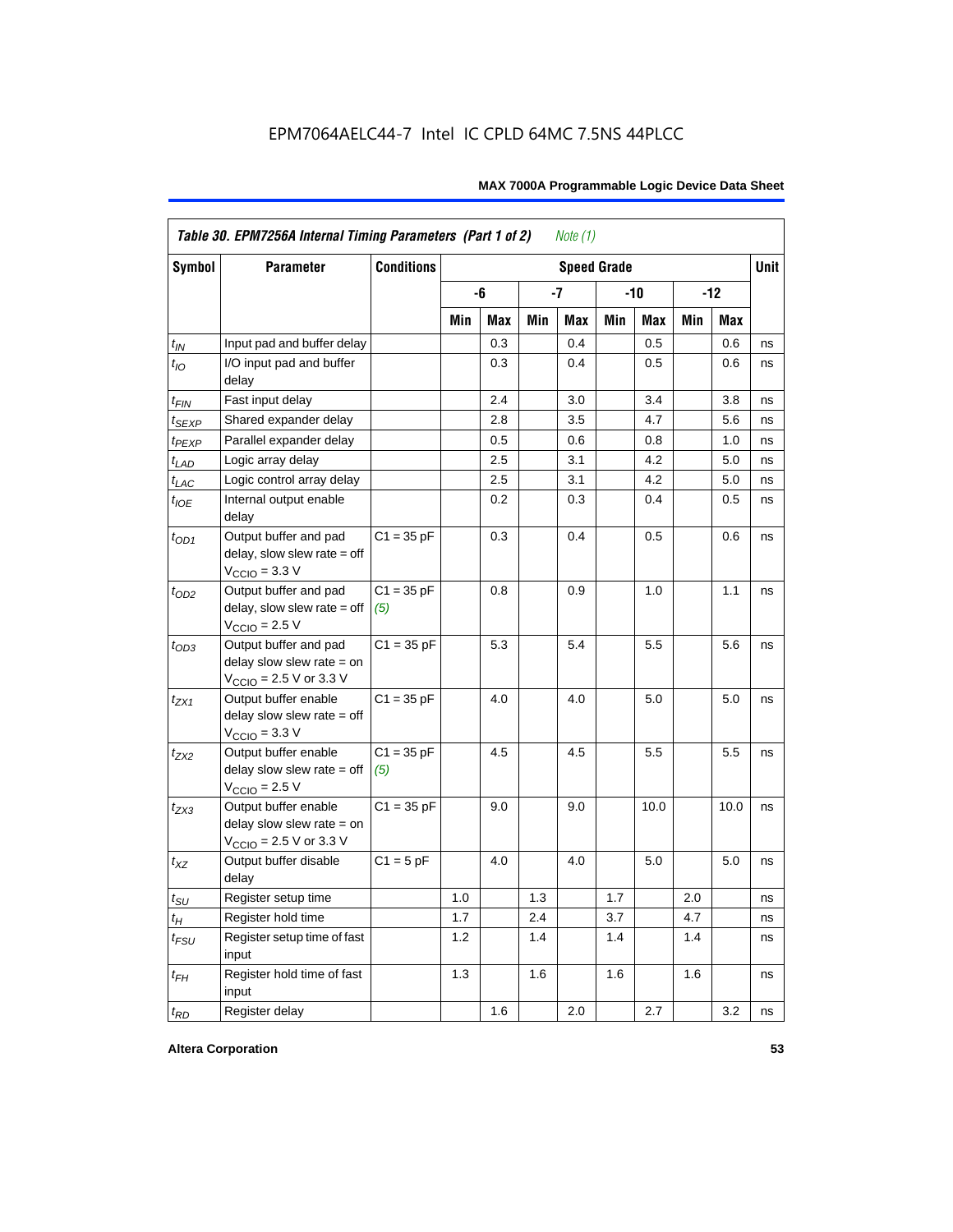| Table 30. EPM7256A Internal Timing Parameters (Part 2 of 2)<br>Note (1) |                      |                   |                     |            |     |       |     |            |     |      |    |
|-------------------------------------------------------------------------|----------------------|-------------------|---------------------|------------|-----|-------|-----|------------|-----|------|----|
| Symbol                                                                  | <b>Parameter</b>     | <b>Conditions</b> | <b>Speed Grade</b>  |            |     |       |     |            |     |      |    |
|                                                                         |                      |                   | $-7$<br>-6<br>$-10$ |            |     | $-12$ |     |            |     |      |    |
|                                                                         |                      |                   | Min                 | <b>Max</b> | Min | Max   | Min | <b>Max</b> | Min | Max  |    |
| $t_{COMB}$                                                              | Combinatorial delay  |                   |                     | 1.6        |     | 2.0   |     | 2.7        |     | 3.2  | ns |
| $t_{\text{IC}}$                                                         | Array clock delay    |                   |                     | 2.7        |     | 3.4   |     | 4.5        |     | 5.4  | ns |
| $t_{EN}$                                                                | Register enable time |                   |                     | 2.5        |     | 3.1   |     | 4.2        |     | 5.0  | ns |
| $t_{GLOB}$                                                              | Global control delay |                   |                     | 1.1        |     | 1.4   |     | 1.8        |     | 2.2  | ns |
| $t_{PRE}$                                                               | Register preset time |                   |                     | 2.3        |     | 2.9   |     | 3.8        |     | 4.6  | ns |
| $t_{CLR}$                                                               | Register clear time  |                   |                     | 2.3        |     | 2.9   |     | 3.8        |     | 4.6  | ns |
| t <sub>PIA</sub>                                                        | PIA delay            | (2)               |                     | 1.3        |     | 1.6   |     | 2.1        |     | 2.6  | ns |
| $t_{LPA}$                                                               | Low-power adder      | (6)               |                     | 11.0       |     | 10.0  |     | 10.0       |     | 10.0 | ns |

#### *Notes to tables:*

(1) These values are specified under the recommended operating conditions shown in Table 14 on page 28. See Figure 12 for more information on switching waveforms.

- (2) These values are specified for a PIA fan-out of one LAB (16 macrocells). For each additional LAB fan-out in these devices, add an additional 0.1 ns to the PIA timing value.
- (3) This minimum pulse width for preset and clear applies for both global clear and array controls. The  $t_{LPA}$  parameter must be added to this minimum width if the clear or reset signal incorporates the  $t_{LAD}$  parameter into the signal path.
- (4) This parameter is measured with a 16-bit loadable, enabled, up/down counter programmed into each LAB.
- (5) Operating conditions:  $V_{\text{CCIO}} = 2.5 \pm 0.2 \text{ V}$  for commercial and industrial use.<br>(6) The  $t_{I}$  parameter must be added to the  $t_{I}$  AD,  $t_{I}$  ac,  $t_{\text{IC}}$ ,  $t_{\text{EN}}$ ,  $t_{\text{SVP}}$ ,  $t_{\text{ACI}}$ , and
- The  $t_{LPA}$  parameter must be added to the  $t_{LAD}$ ,  $t_{LAC}$ ,  $t_{IC}$ ,  $t_{EN}$ ,  $t_{SEXP}$ ,  $t_{ACL}$  and  $t_{CPPW}$  parameters for macrocells running in low-power mode.

### **Power Consumption**

Supply power (P) versus frequency  $(f_{MAX}$ , in MHz) for MAX 7000A devices is calculated with the following equation:

 $P = P_{INT} + P_{IO} = I_{CCINT} \times V_{CC} + P_{IO}$ 

The  $P_{IO}$  value, which depends on the device output load characteristics and switching frequency, can be calculated using the guidelines given in *Application Note 74 (Evaluating Power for Altera Devices)*.

The  $I_{\text{CUNT}}$  value depends on the switching frequency and the application logic. The  $I_{\text{CCINT}}$  value is calculated with the following equation:

 $I_{\text{CCMT}} =$ 

 $(A \times MC_{TON}) + [B \times (MC_{DEV} - MC_{TON})] + (C \times MC_{LISED} \times f_{MAX} \times tog_{LC})$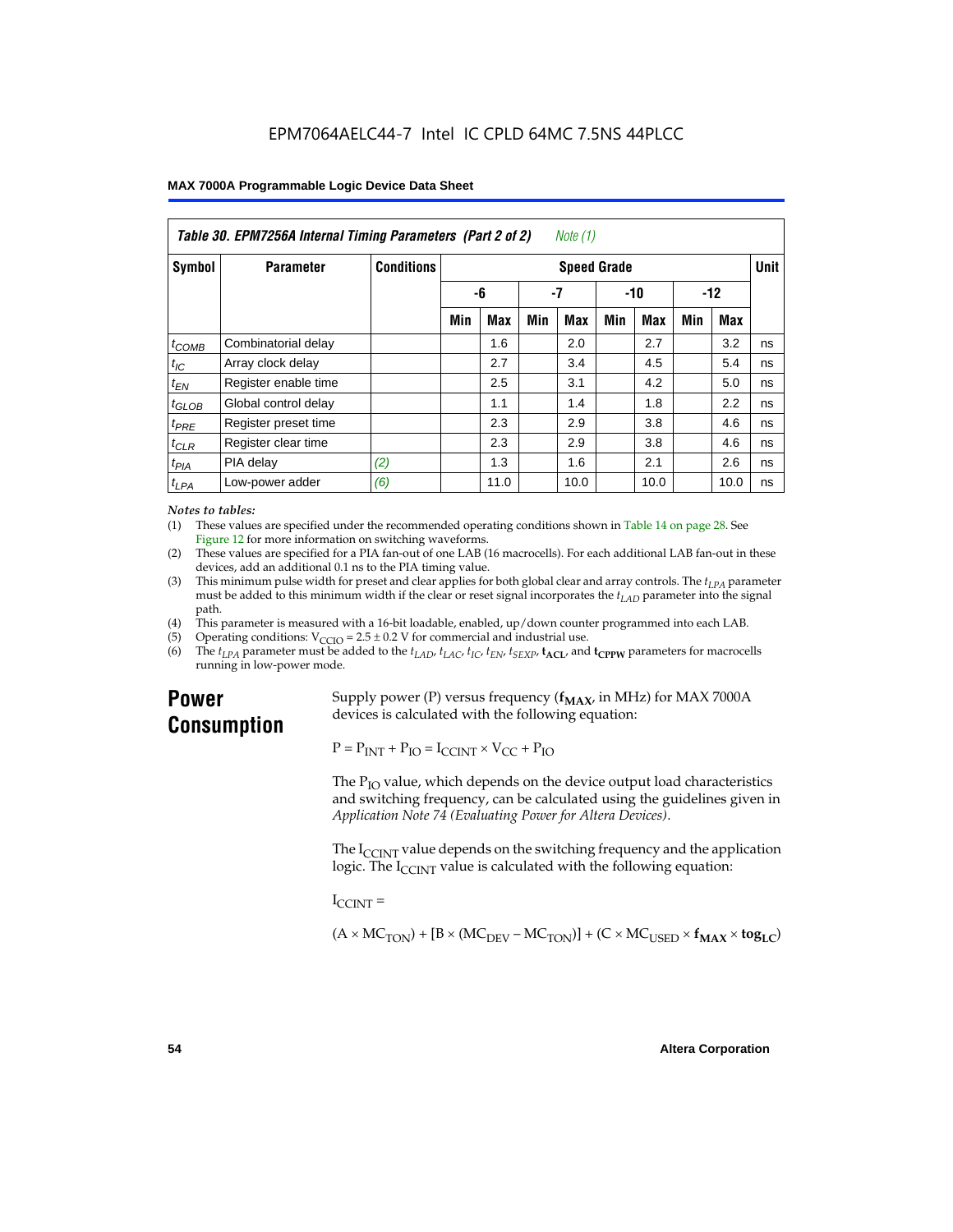The parameters in this equation are:

| MC <sub>TON</sub> | = Number of macrocells with the Turbo Bit option turned<br>on, as reported in the MAX+PLUS II Report File (.rpt) |
|-------------------|------------------------------------------------------------------------------------------------------------------|
| MC <sub>DFV</sub> | = Number of macrocells in the device                                                                             |
| $MC_{LISED}$      | = Total number of macrocells in the design, as reported in                                                       |
|                   | the Report File                                                                                                  |
| $f_{MAX}$         | = Highest clock frequency to the device                                                                          |
| $tog_{LC}$        | = Average percentage of logic cells toggling at each clock                                                       |
|                   | (typically 12.5%)                                                                                                |
| A, B, C           | = Constants, shown in Table 31                                                                                   |

| Table 31. MAX 7000A I <sub>CC</sub> Equation Constants |      |      |       |  |  |
|--------------------------------------------------------|------|------|-------|--|--|
| <b>Device</b>                                          | A    | B    | C     |  |  |
| EPM7032AE                                              | 0.71 | 0.30 | 0.014 |  |  |
| EPM7064AE                                              | 0.71 | 0.30 | 0.014 |  |  |
| <b>EPM7128A</b>                                        | 0.71 | 0.30 | 0.014 |  |  |
| EPM7128AE                                              | 0.71 | 0.30 | 0.014 |  |  |
| <b>EPM7256A</b>                                        | 0.71 | 0.30 | 0.014 |  |  |
| EPM7256AE                                              | 0.71 | 0.30 | 0.014 |  |  |
| EPM7512AE                                              | 0.71 | 0.30 | 0.014 |  |  |

This calculation provides an  $I_{CC}$  estimate based on typical conditions using a pattern of a 16-bit, loadable, enabled, up/down counter in each LAB with no output load. Actual  $I_{CC}$  should be verified during operation because this measurement is sensitive to the actual pattern in the device and the environmental operating conditions.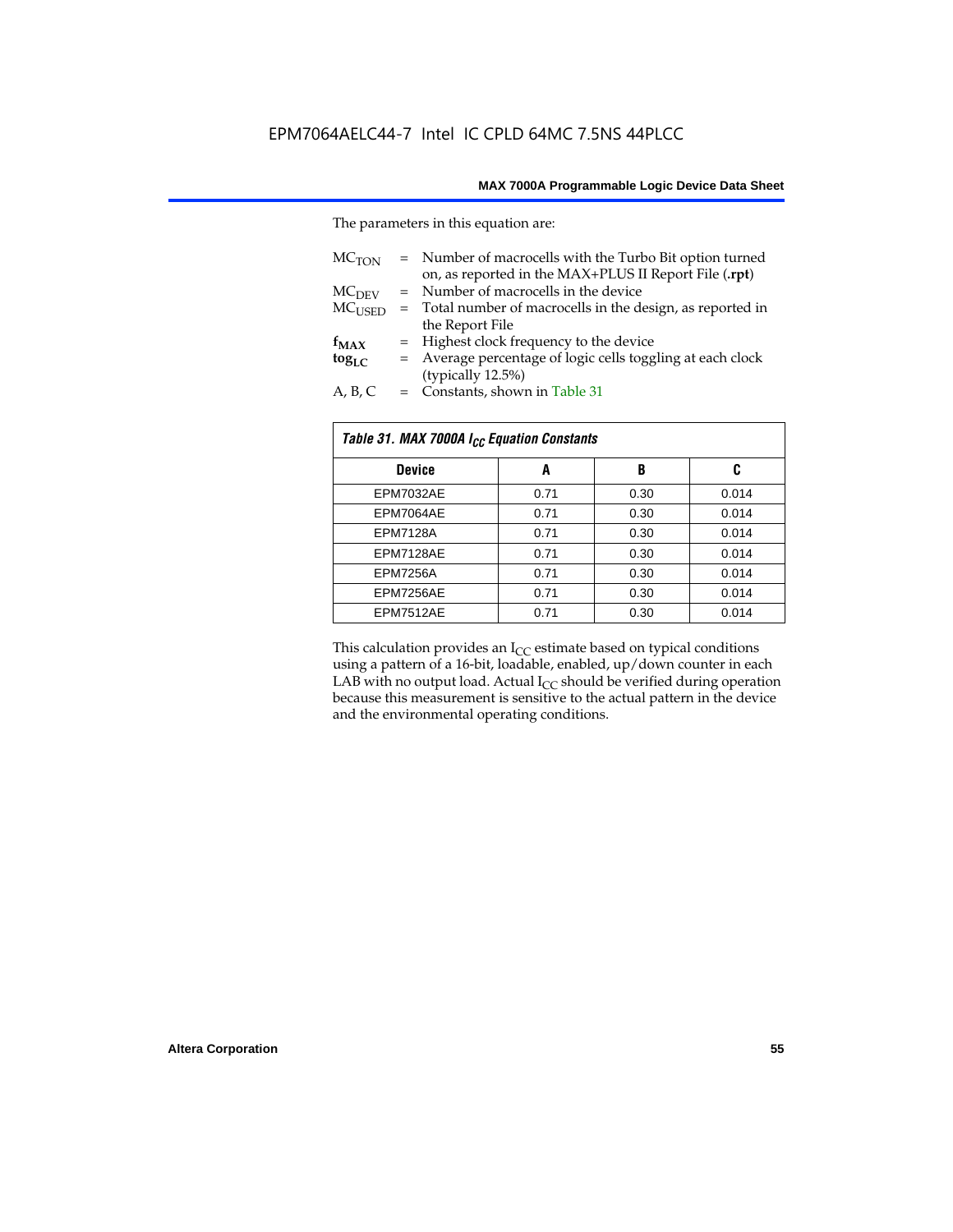Figure 13 shows the typical supply current versus frequency for MAX 7000A devices.

#### *Figure 13. I<sub>CC</sub> vs. Frequency for MAX 7000A Devices (Part 1 of 2)*



#### **EPM7128A & EPM7128AE**

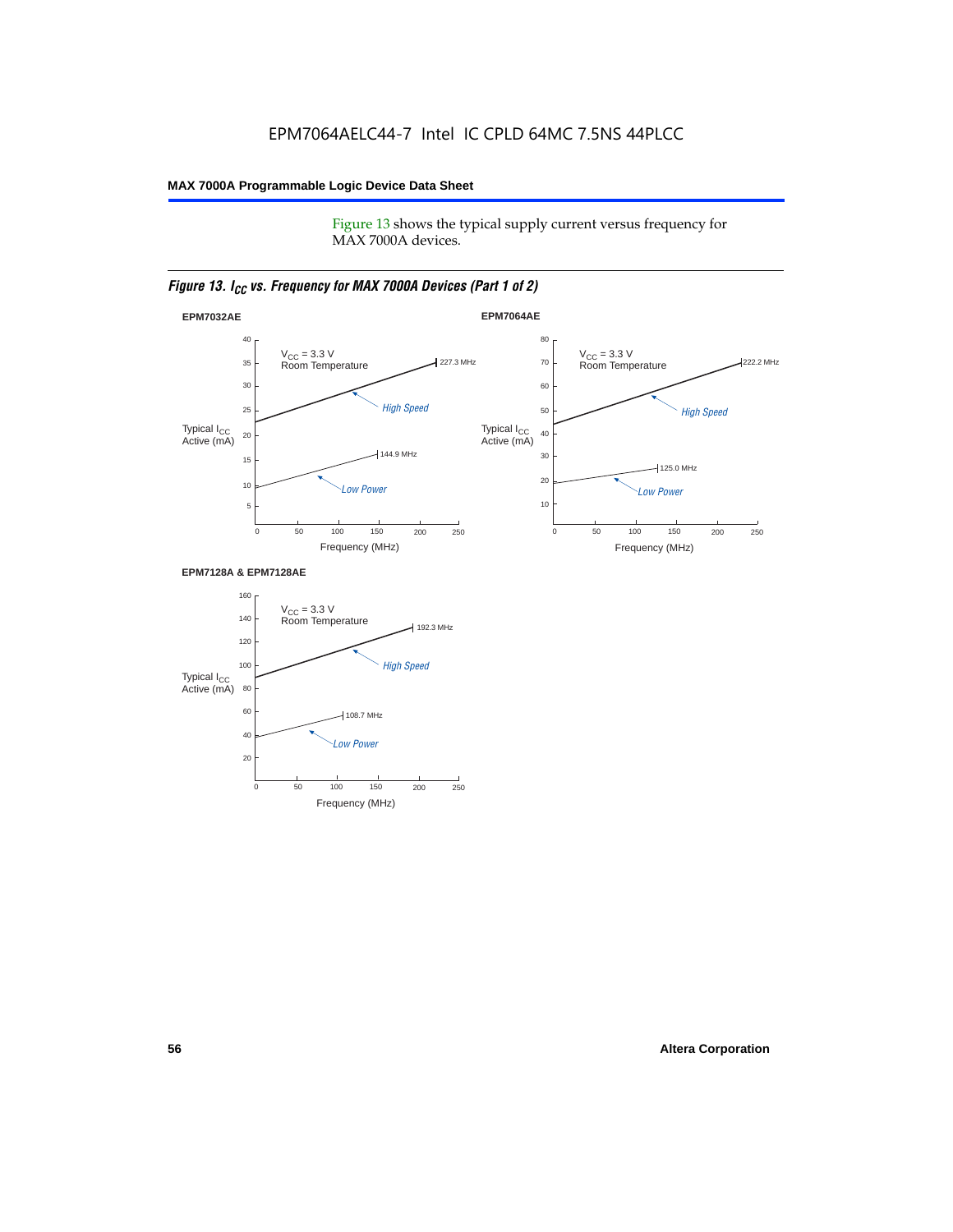



### **Device Pin-Outs**

See the Altera web site (**http://www.altera.com**) or the *Altera Digital Library* for pin-out information.

Figures 14 through 23 show the package pin-out diagrams for MAX 7000A devices.

#### *Figure 14. 44-Pin PLCC/TQFP Package Pin-Out Diagram*

*Package outlines not drawn to scale.*



**Altera Corporation 57**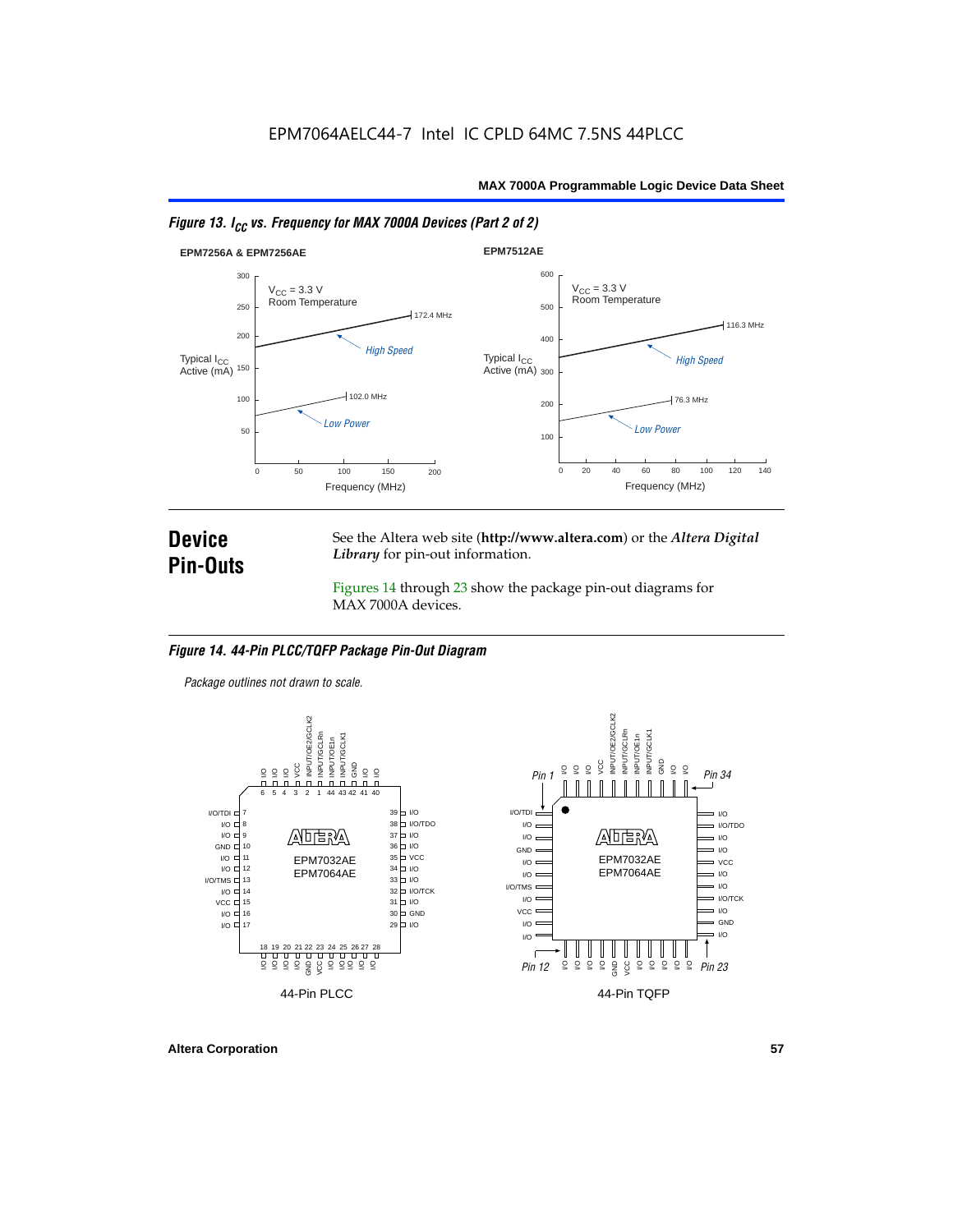#### *Figure 15. 49-Pin Ultra FineLine BGA Package Pin-Out Diagram*

*Package outlines not drawn to scale.*



#### *Figure 16. 84-Pin PLCC Package Pin-Out Diagram*

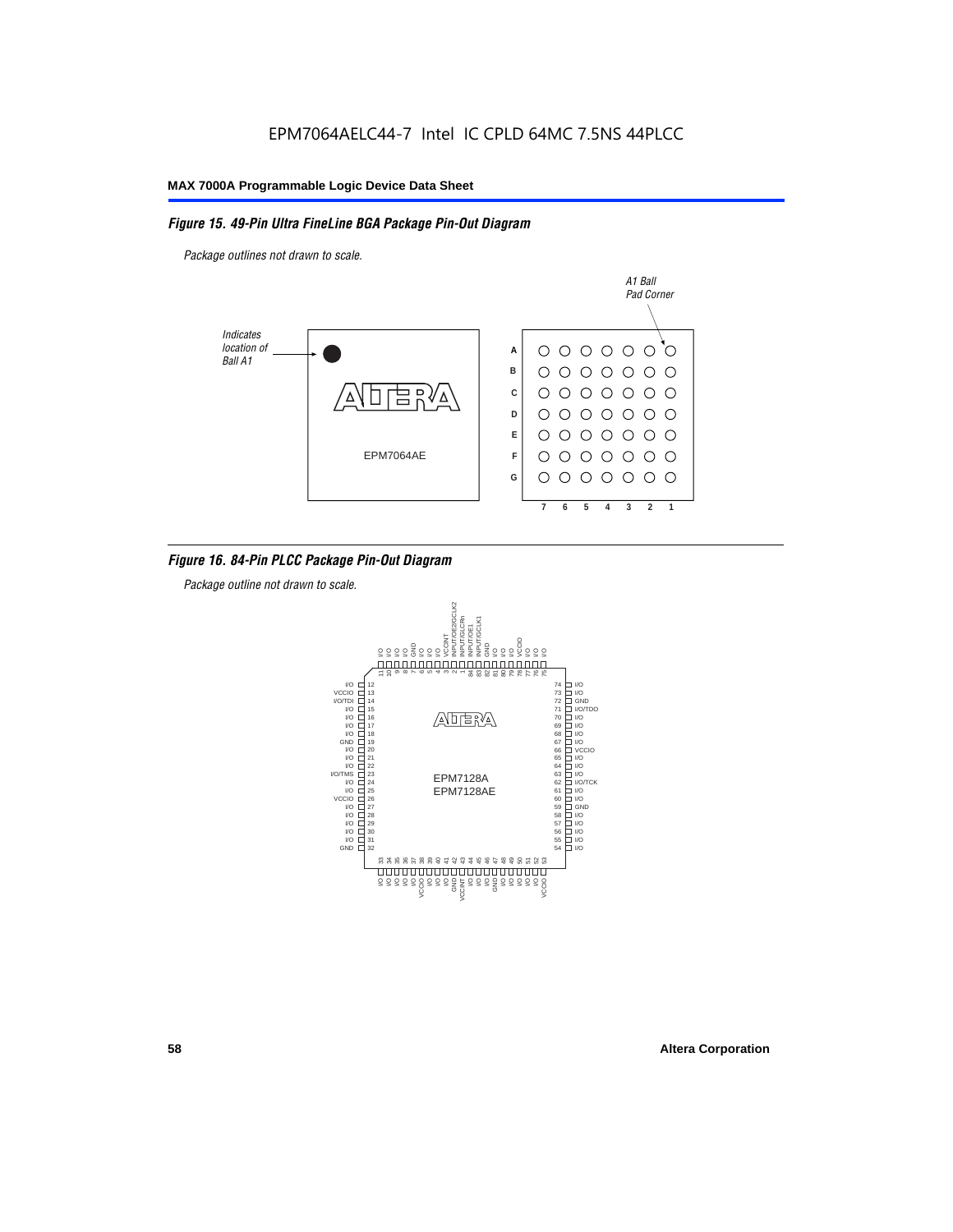#### *Figure 17. 100-Pin TQFP Package Pin-Out Diagram*



*Figure 18. 100-Pin FineLine BGA Package Pin-Out Diagram*

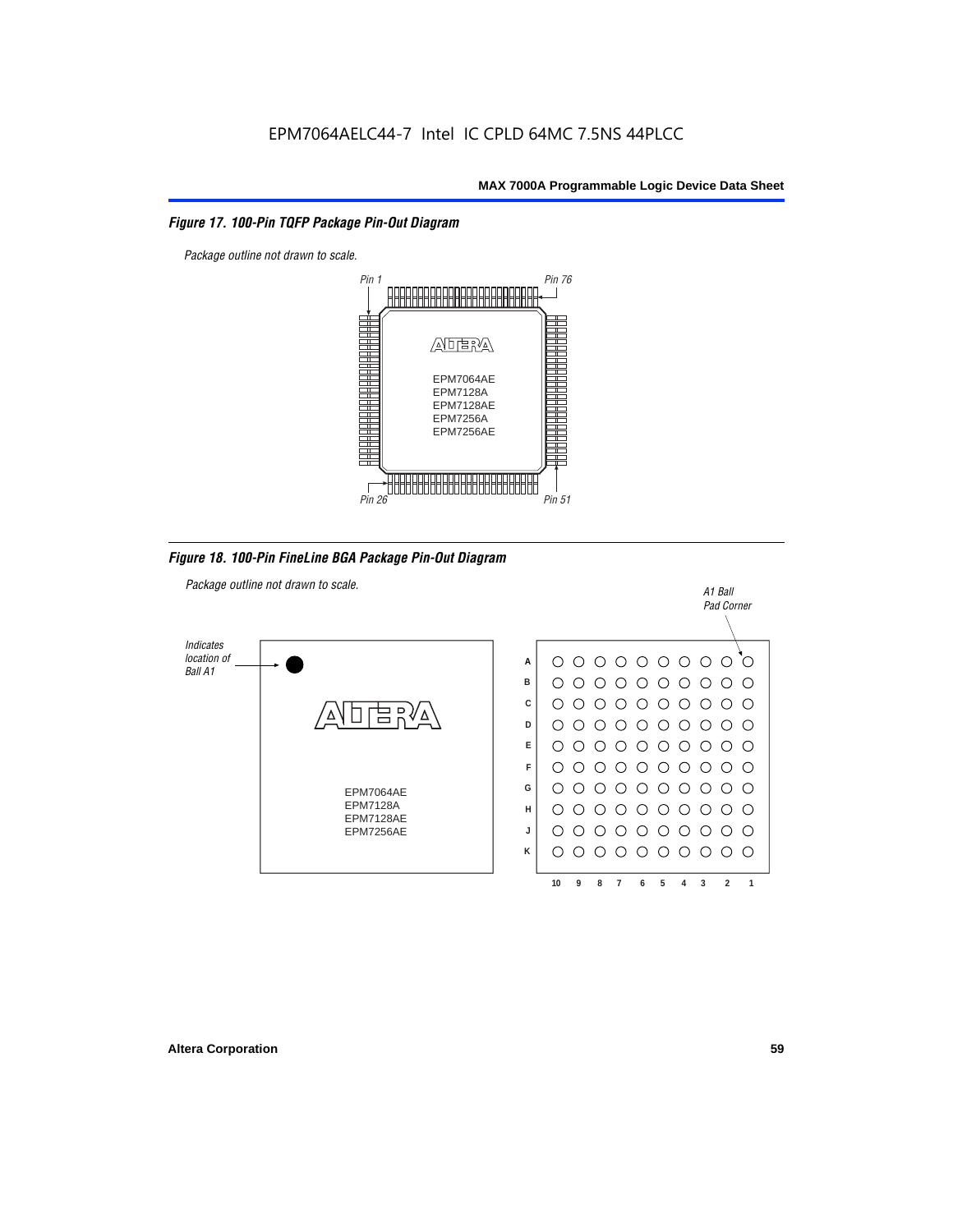#### *Figure 19. 144-Pin TQFP Package Pin-Out Diagram*

*Package outline not drawn to scale*.



*Figure 20. 169-Pin Ultra FineLine BGA Package Pin-Out Diagram*

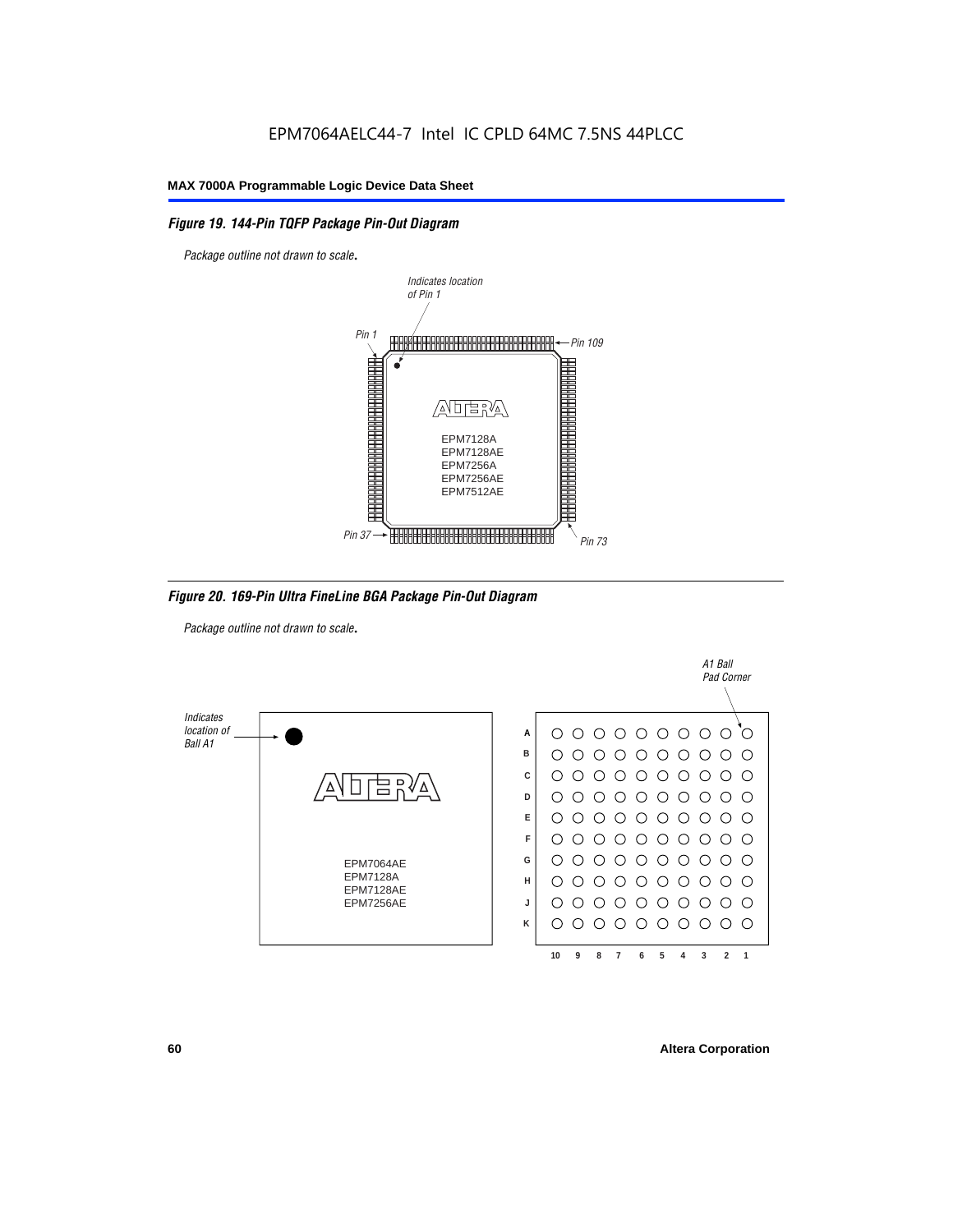#### *Figure 21. 208-Pin PQFP Package Pin-Out Diagram*

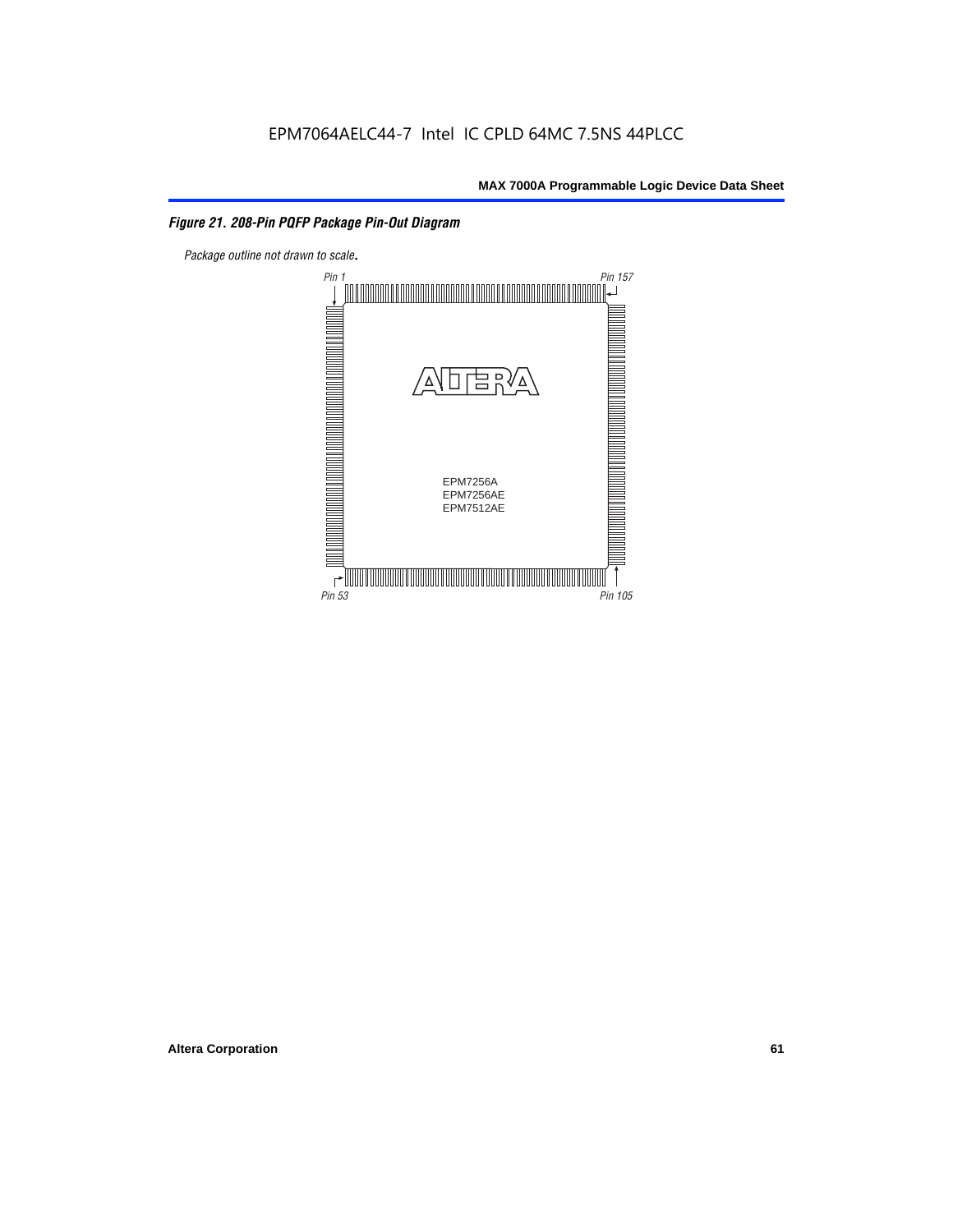#### *Figure 22. 256-Pin BGA Package Pin-Out Diagram*

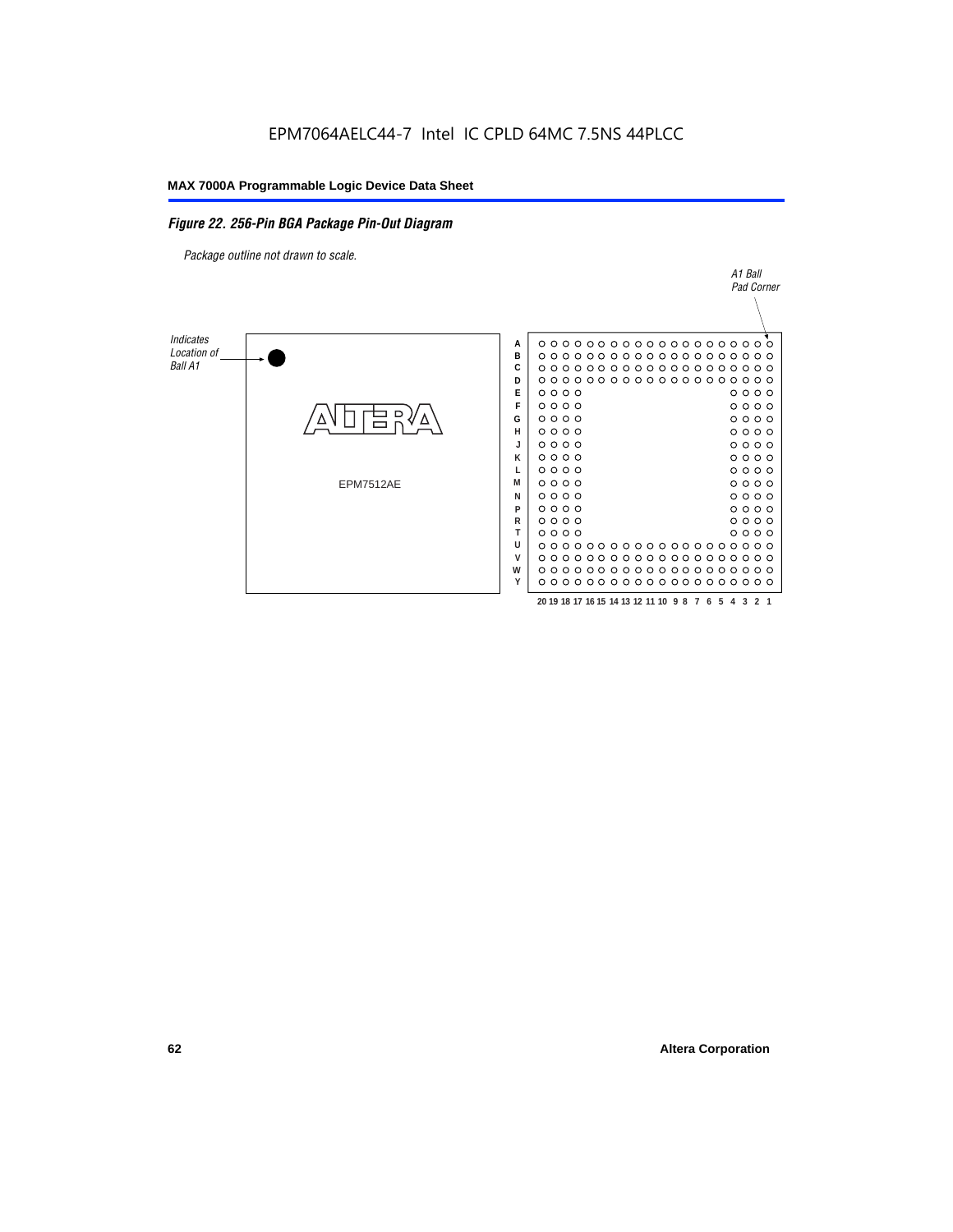#### *Figure 23. 256-Pin FineLine BGA Package Pin-Out Diagram*

*Package outline not drawn to scale*.



### **Revision History**

The information contained in the *MAX 7000A Programmable Logic Device Data Sheet* version 4.5 supersedes information published in previous versions.

#### **Version 4.5**

The following changes were made in the *MAX 7000A Programmable Logic Device Data Sheet* version 4.5:

Updated text in the "Power Sequencing & Hot-Socketing" section.

#### **Version 4.4**

The following changes were made in the *MAX 7000A Programmable Logic Device Data Sheet* version 4.4:

- Added Tables 5 through 7.
	- Added "Programming Sequence" on page 17 and "Programming Times" on page 18.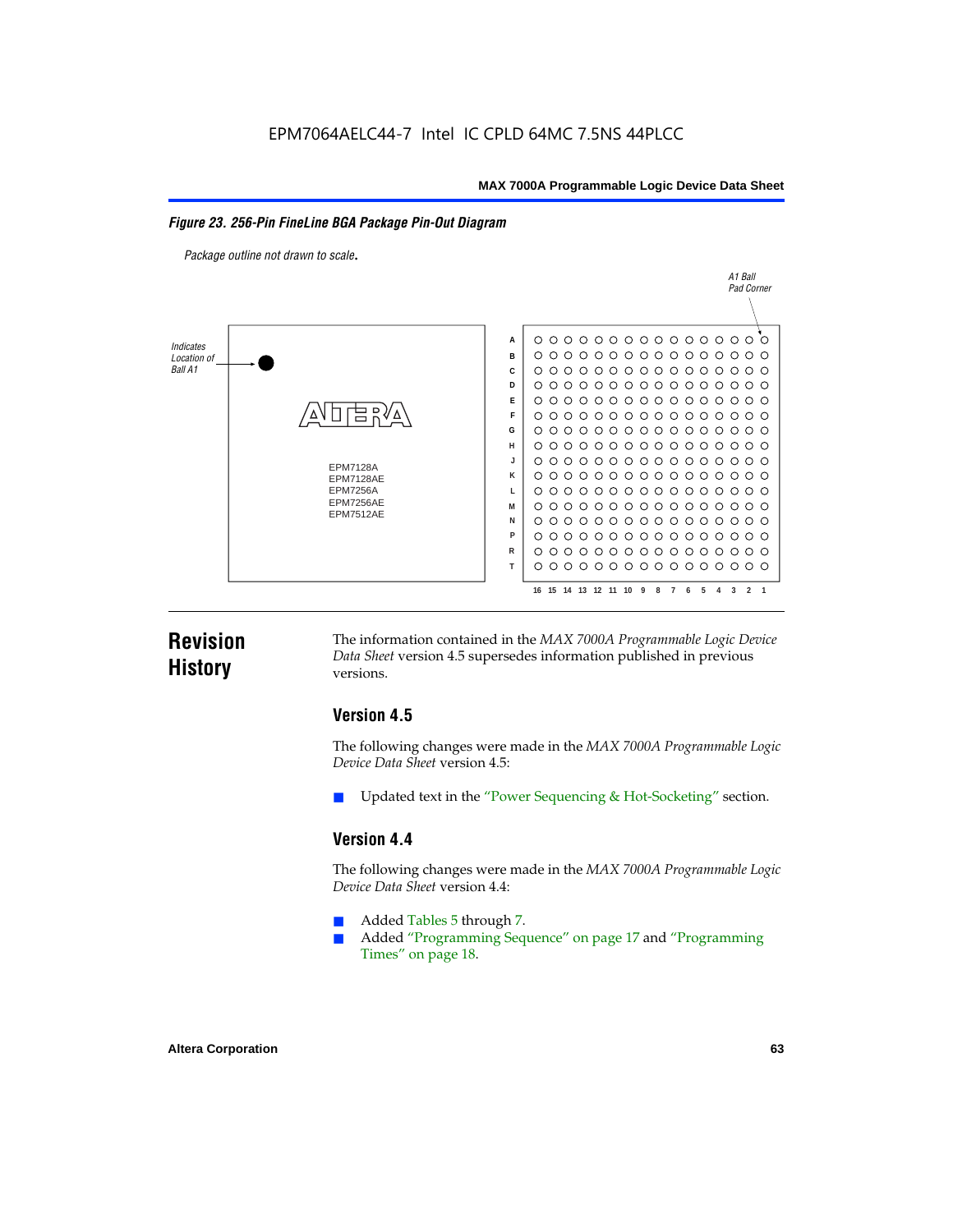#### **Version 4.3**

The following changes were made in the *MAX 7000A Programmable Logic Device Data Sheet* version 4.3:

- Added extended temperature devices to document
- Updated Table 14.

#### **Version 4.2**

The following changes were made in the *MAX 7000A Programmable Logic Device Data Sheet* version 4.2:

- Removed *Note (1)* from Table 2.
- Removed *Note (4)* from Tables 3 and 4.

#### **Version 4.1**

The following changes were made in the *MAX 7000A Programmable Logic Device Data Sheet* version 4.1:

- Updated leakage current information in Table 15.
- Updated *Note (9)* of Table 15.
- Updated *Note* (1) of Tables 17 through 30.



101 Innovation Drive San Jose, CA 95134 (408) 544-7000 http://www.altera.com Applications Hotline: (800) 800-EPLD Literature Services: lit\_req@altera.com

Copyright © 2003 Altera Corporation. All rights reserved. Altera, The Programmable Solutions Company, the stylized Altera logo, specific device designations, and all other words and logos that are identified as trademarks and/or service marks are, unless noted otherwise, the trademarks and service marks of Altera Corporation in the U.S. and other countries. All other product or service names are the property of their respective holders. Altera products are protected under numerous U.S. and foreign patents and pending applications, maskwork rights, and copyrights. Altera warrants performance of its semiconductor products to current specifications in accordance with Altera's standard warranty, but reserves the right **TSAI** to make changes to any products and services at any time without notice. Altera assumes no responsibility or liability arising out of the application or use of any information, product, or service described herein except as expressly agreed to in writing by Altera Corporation. Altera customers are advised to obtain the latest version of device specifications before relying on any published information and before placing orders for products or services.



**64 Altera Corporation**